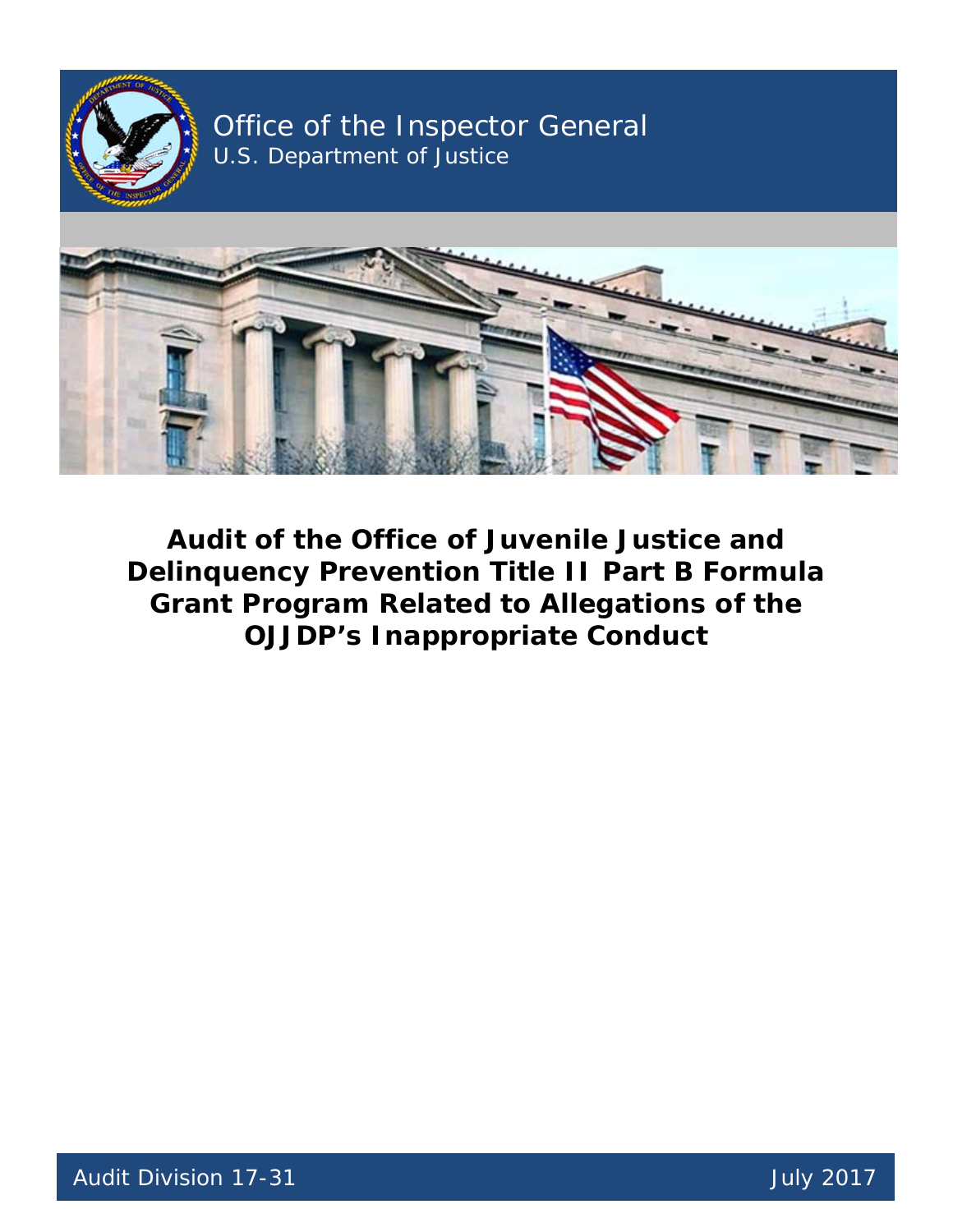# **AUDIT OF THE OFFICE OF JUVENILE JUSTICE AND DELINQUENCY PREVENTION TITLE II PART B FORMULA GRANT PROGRAM RELATED TO ALLEGATIONS OF THE OJJDP'S INAPPROPRIATE CONDUCT**

# **EXECUTIVE SUMMARY**

 allegations that the state of Wisconsin's Office of Justice Assistance (Wisconsin) required by the *Juvenile Justice and Delinquency Prevention Act of 2002* (JJDPA).1 In September 2014, the Department of Justice Office of the Inspector General (OIG) Investigations Division issued a report of investigation into submitted fraudulent compliance data to the Office of Juvenile Justice and Delinquency Prevention (OJJDP) in order to receive grant funds from the OJJDP's Title II Part B Formula Grant Program (grant program). The investigation concluded that Wisconsin submitted inaccurate compliance reports to the OJJDP, failed to perform required physical inspections of secure detention facilities housing juveniles, did not have an adequate monitoring system to ensure compliance with grant requirements, and did not accurately define its monitoring universe as

Subsequent to the conclusion of that investigation, the OIG received seven allegations that OJJDP officials engaged in inappropriate conduct related to the underlying program, as referred to then-Attorney General Eric Holder by the U.S. Office of Special Counsel by letters dated September 16, 2014, and January 13, 2015. These allegations were referred by former Attorney General Holder to the OIG, which initiated this audit as well as a review that was conducted by the OIG's Oversight and Review Division. This OIG audit examined two of these allegations, which were:

- 1. Employees at the OJJDP failed to assure compliance with JJDPA core protections; and
- 2. Employees at the OJJDP failed to investigate allegations that Wisconsin was falsifying detention data in order to receive federal funding.

The audit substantiated the first allegation listed above and identified concerns related to the second allegation. We concluded that the OJJDP could strengthen its grant program compliance monitoring procedures and periodically redistribute an Office of Justice Programs (OJP) policy that requires staff to immediately report suspected programmatic non-compliance to the OJJDP Administrator.

We found that the OJJDP did not engage in actions necessary to ensure states' compliance with the four JJDPA core requirements states must meet to

<sup>-</sup><sup>1</sup> The OIG Investigations Division worked on the investigation with the U.S. Attorney's Office for the Northern District of Iowa, which ultimately declined to bring criminal or civil charges in the matter. OIG, *Report of Investigation,* Case Number 2008-005167 (January 2014).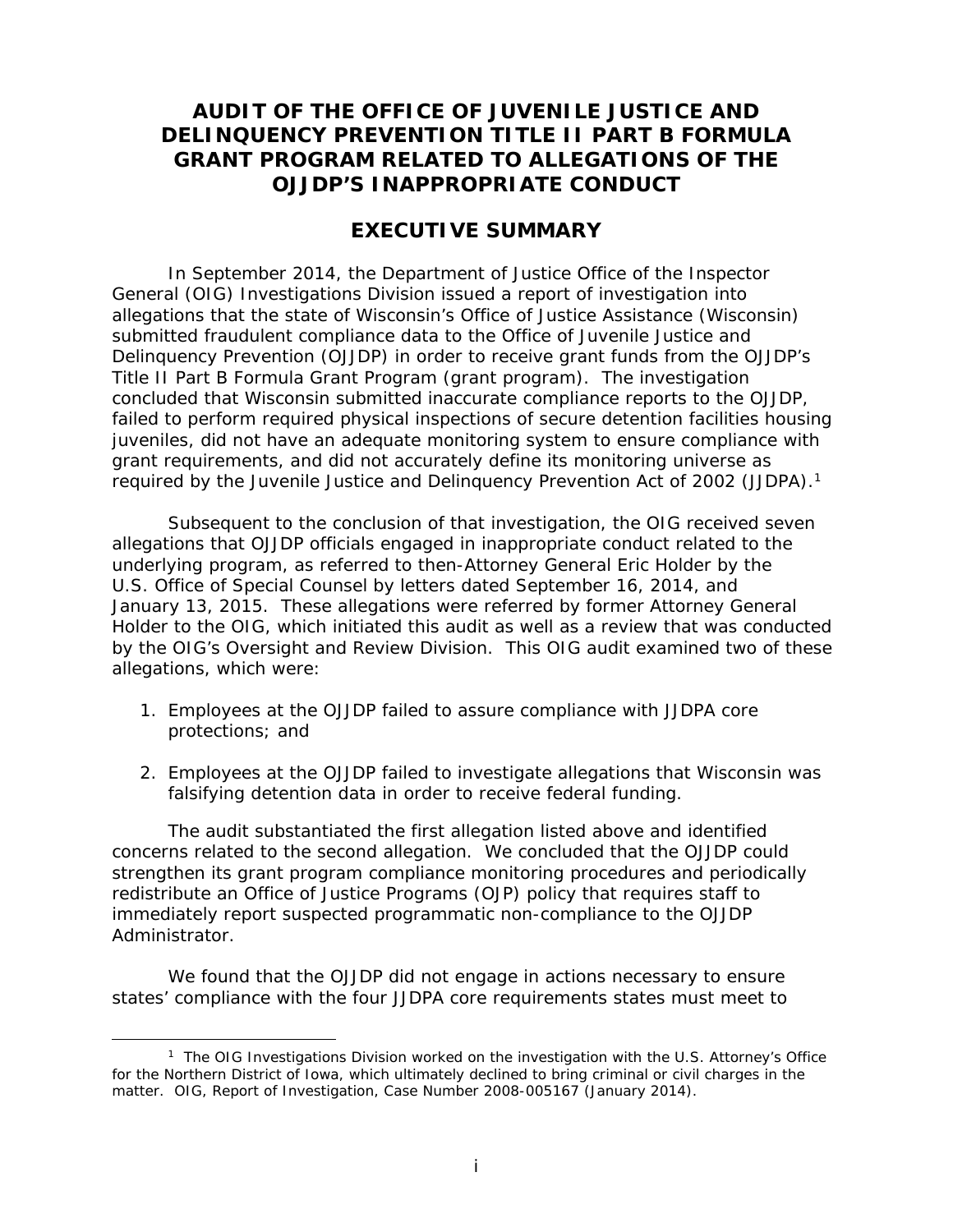during a 13-year time period from 2002 through 2014. In October 2015, the OJJDP changed its policy to require a compliance audit every 3 years. receive full funding through the grant program. Specifically, states receiving these OJJDP grants are required to: (1) deinstitutionalize status offenders; (2) separate juveniles from adult inmates; (3) remove juveniles from adult jails; and (4) reduce the disproportionate contact of minority youth with the juvenile justice system, commonly referred as disproportionate minority contact. The OJJDP did not routinely perform compliance monitoring audits required by the JJDPA to help ensure compliance with those requirements. According to OJJDP's former policy, as communicated to us during our OJJDP interviews, each participating state or territory should have received a JJDPA compliance audit at least once every 5 years. However, we found that 20 states or territories received only one audit

We also found that the OJJDP had not developed written policies governing its audit selections. An OJJDP official told us that the agency tried to keep track of when states were due for an audit, but those selection procedures and criteria were not in writing, and the agency did not record the reasons why audit selections were made. We believe that written policies and procedures would provide assurance that audits were selected uniformly, consistent with OJP and Department of Justice policies, and based on factors such as risk or previously identified compliance deficiencies. In April 2015, then-Assistant Attorney General for OJP Karol Mason acknowledged during testimony before the Senate Judiciary Committee longstanding problems with the OJJDP's compliance monitoring program intended to ensure grantees' compliance with the JJDPA. During the hearing, the then-Assistant Attorney General proposed certain corrective actions to address these problems. We determined that these actions were mostly complete as of January 2017, though we were not able to test their effectiveness within the scope of this audit.

While we found no evidence that the OJJDP had examined allegations that Wisconsin submitted fraudulent compliance data, we also found no conclusive evidence that OJJDP managers or supervisors were aware of these allegations prior to the OIG launching its investigation in May 2008. Although a member of the OJJDP's compliance monitoring staff suspected that Wisconsin had submitted fraudulent data as early as October 2007, the staff member did not formally report these allegations to the OIG until March 2008, and never reported the allegations to OJJDP managers or supervisors. We determined that the same OJJDP staff member who initially suspected Wisconsin of committing fraud told at least one of her co-workers not to share the information with anyone. Although OJP has a policy that requires staff to immediately report allegations of grant misuse or non-compliance, we found that managers or supervisors were not informed because of perceived problems between some OJJDP staff and their managers.

We make four recommendations to OJP to improve the management and administration of its grant program.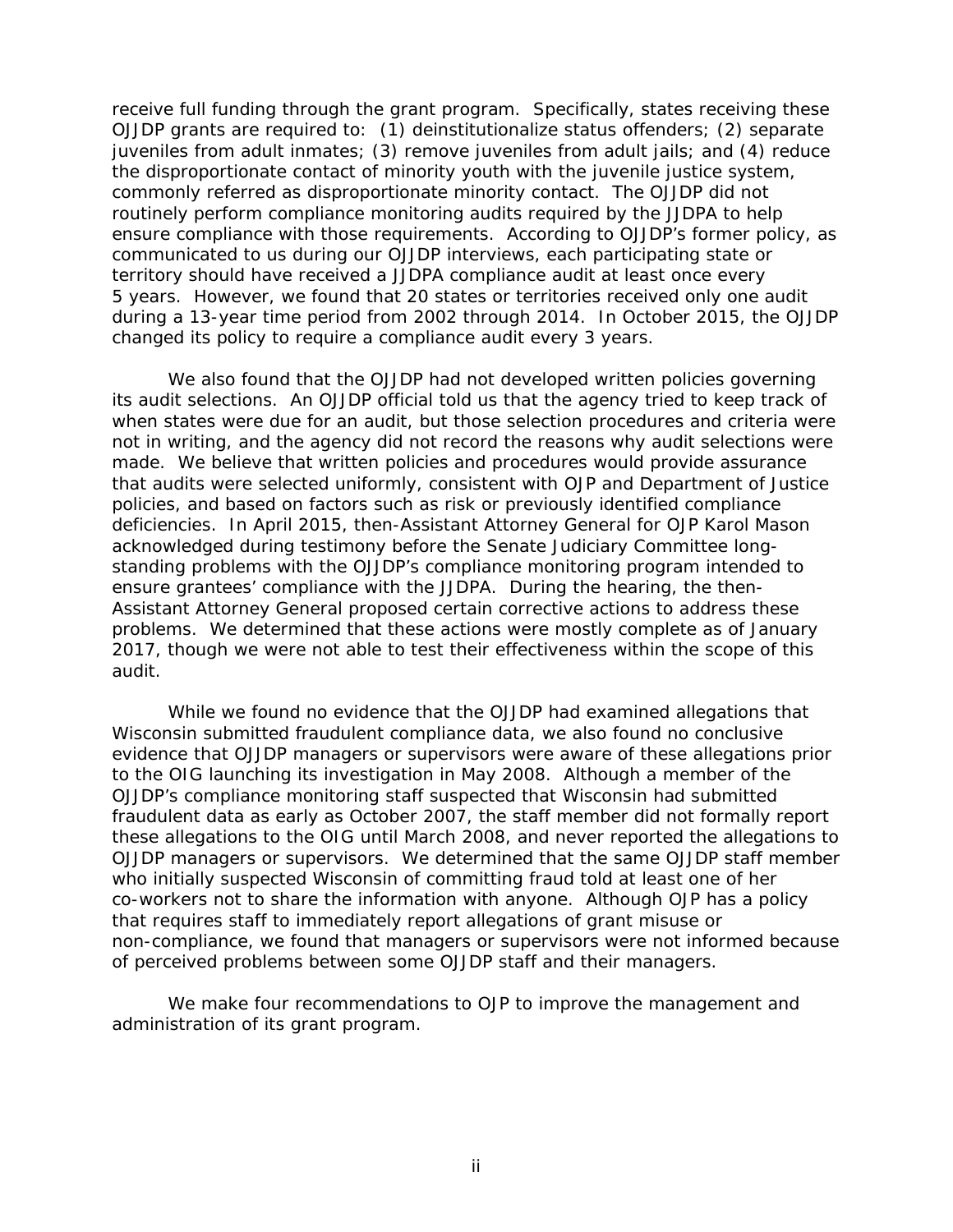# **AUDIT OF THE OFFICE OF JUVENILE JUSTICE AND DELINQUENCY PREVENTION TITLE II PART B FORMULA GRANT PROGRAM RELATED TO ALLEGATIONS OF THE OJJDP'S INAPPROPRIATE CONDUCT**

# **TABLE OF CONTENTS**

| The OJJDP's Administration of the Grant Program3                                                                                                    |
|-----------------------------------------------------------------------------------------------------------------------------------------------------|
|                                                                                                                                                     |
| Allegation 1 - Employees at the OJJDP failed to assure compliance with                                                                              |
|                                                                                                                                                     |
| Infrequent Compliance Monitoring Audits and Unwritten Compliance                                                                                    |
| Grant Management Problems Acknowledged by then-Assistant                                                                                            |
|                                                                                                                                                     |
| Allegation 2 - Employees at the OJJDP failed to investigate allegations that<br>Wisconsin was falsifying detention data in order to receive federal |
|                                                                                                                                                     |
| The OJJDP's Organization and Structure Related to Grant Program                                                                                     |
| JJDPA and Grant Program Compliance Requirements  14                                                                                                 |
| Wisconsin Found to be Out of Deinstitutionalization of Status                                                                                       |
| Rumsey's Concerns about Wisconsin's Compliance Monitoring                                                                                           |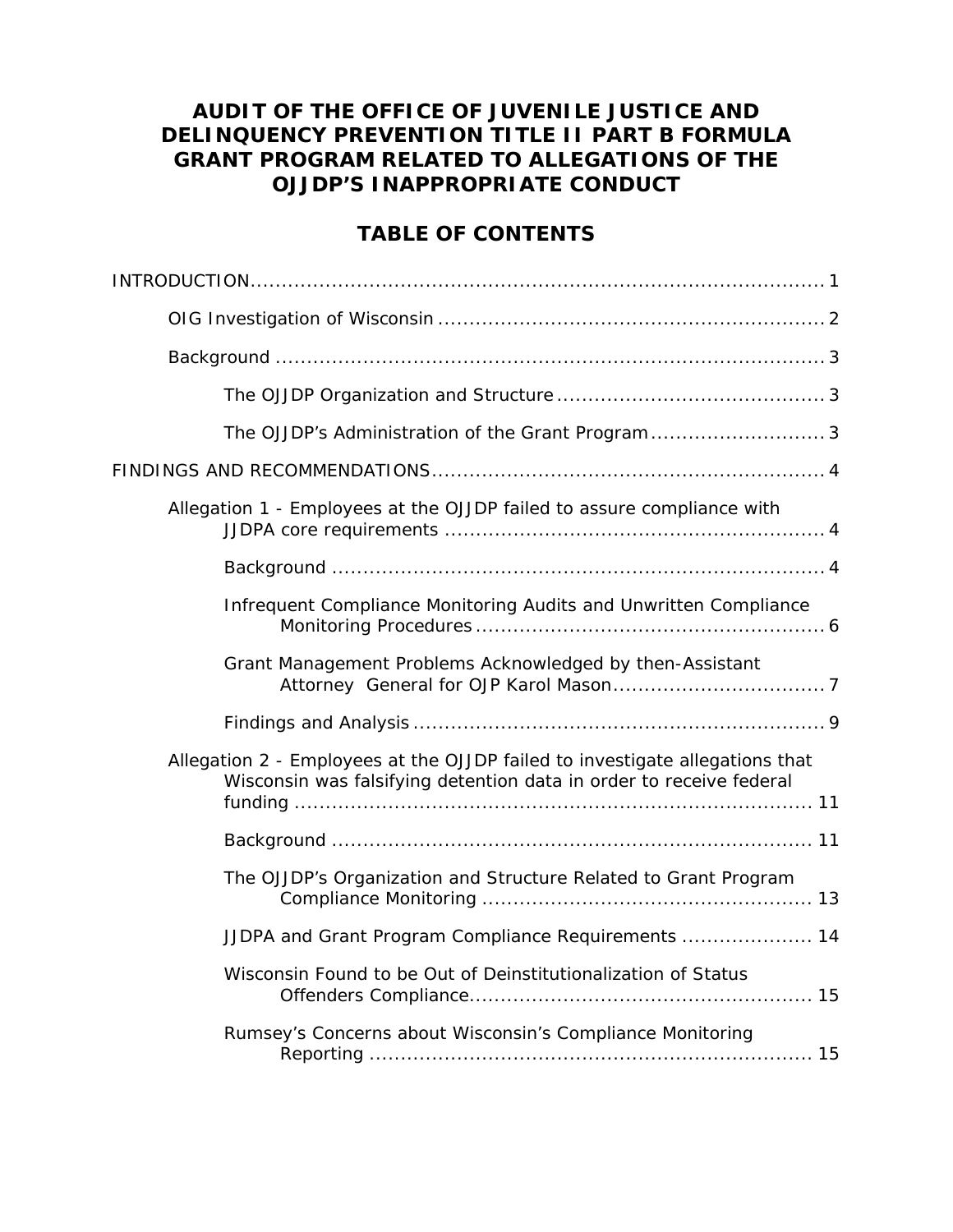| Rumsey's Verbal Communications with her Supervisors and Co-<br>workers regarding the Justice Programs Director and |  |
|--------------------------------------------------------------------------------------------------------------------|--|
| Rumsey's E-mail Communications to her OJJDP Managers about                                                         |  |
|                                                                                                                    |  |
|                                                                                                                    |  |
|                                                                                                                    |  |
|                                                                                                                    |  |
| STATEMENT ON COMPLIANCE WITH LAWS AND REGULATIONS  26                                                              |  |
| APPENDIX 1 - AUDIT OBJECTIVES, SCOPE, AND METHODOLOGY 27                                                           |  |
| APPENDIX 2 - OFFICE OF JUSTICE PROGRAMS RESPONSE TO THE DRAFT AUDIT<br>28                                          |  |
| APPENDIX 3 - OFFICE OF THE INSPECTOR GENERAL ANALYSIS AND SUMMARY                                                  |  |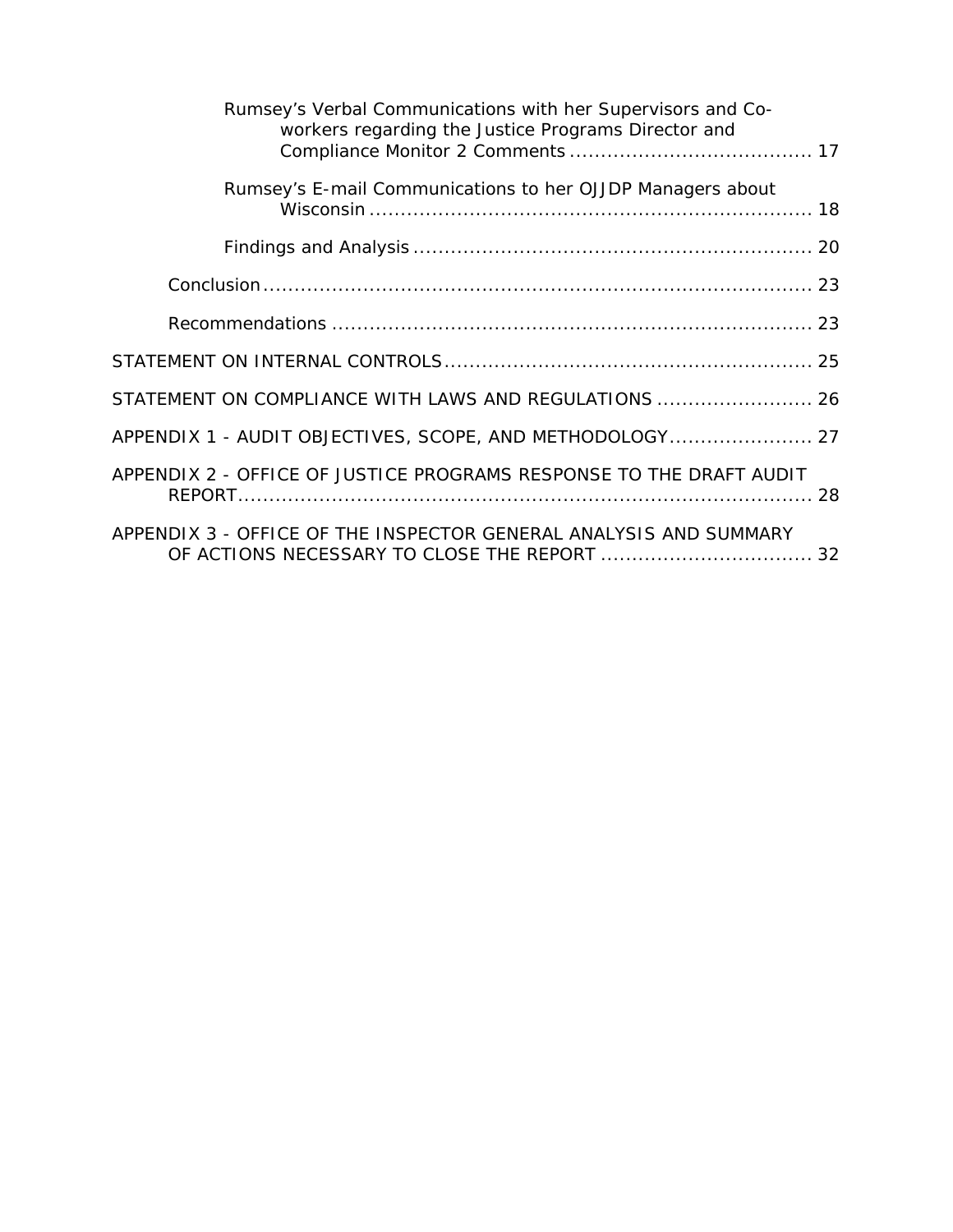# <span id="page-5-0"></span>**AUDIT OF THE OFFICE OF JUVENILE JUSTICE AND DELINQUENCY PREVENTION TITLE II PART B FORMULA GRANT PROGRAM RELATED TO ALLEGATIONS OF THE OJJDP'S INAPPROPRIATE CONDUCT**

# **INTRODUCTION**

 within the Department's Office of Justice Programs (OJP). The two allegations By letters dated September 16, 2014, and January 13, 2015, the U.S. Office of Special Counsel (OSC) referred seven allegations to then-Attorney General Eric Holder that indicated employees from Department of Justice (Department) components and offices may have violated federal law, rules or regulations; or engaged in gross mismanagement, waste of funds, or other wrongdoing.<sup>2</sup> The allegations originated from Jill Semmerling, a former Special Agent within the Department's Office of the Inspector General (OIG), and Elissa Rumsey, an employee of the Office of Juvenile Justice and Delinquency Prevention (OJJDP) addressed in this audit report were that:

- 1. Employees at the OJJDP failed to assure compliance with the *Juvenile Justice and Delinquency Prevention Act's* (JJDPA) core protections; and
- 2. Employees at the OJJDP failed to investigate allegations that Wisconsin's Office of Justice Assistance (Wisconsin) was falsifying detention data in order to receive federal funding.

The OIG's Audit and Oversight and Review Divisions conducted the review jointly. The Oversight and Review Division has issued a report on allegations 3, 4, and 5, and both Divisions will issue a forthcoming report on allegations 6 and 7. Under federal law, an agency must investigate an OSC referral and submit a report of findings to the OSC.<sup>3</sup> In January 2015, then-Attorney General Holder delegated to the OIG the responsibility to investigate, report, and take necessary actions as warranted on the OSC disclosures.

Compliance Monitoring Coordinator and a whistleblower in this matter.<sup>4</sup> We also We assessed the allegations by interviewing Elissa Rumsey, an OJJDP interviewed then-OJJDP Administrator Robert Listenbee, the OJJDP Deputy Administrators for Policy and Programs, the OJJDP Chief of Staff and Counsel, Associate Administrators, Deputy Associate Administrators, Compliance Monitors and Program Specialists, the OJP General Counsel, Deputy General Counsel, General Counsel Staff Attorneys, and other Department employees.5

-

 $5$  Robert Listenbee served as the OJJDP Administrator from March 2013 until January 2017.<br>1

 $^2$  Eric Holder served as Attorney General from February 2009 until April 2015.<br><sup>3</sup> 5 U.S.C. § 1213.

<sup>4</sup> We also reviewed transcripts of interviews conducted by the OIG Oversight and Review Division of a second whistleblower, former OIG Special Agent Jill Semmerling.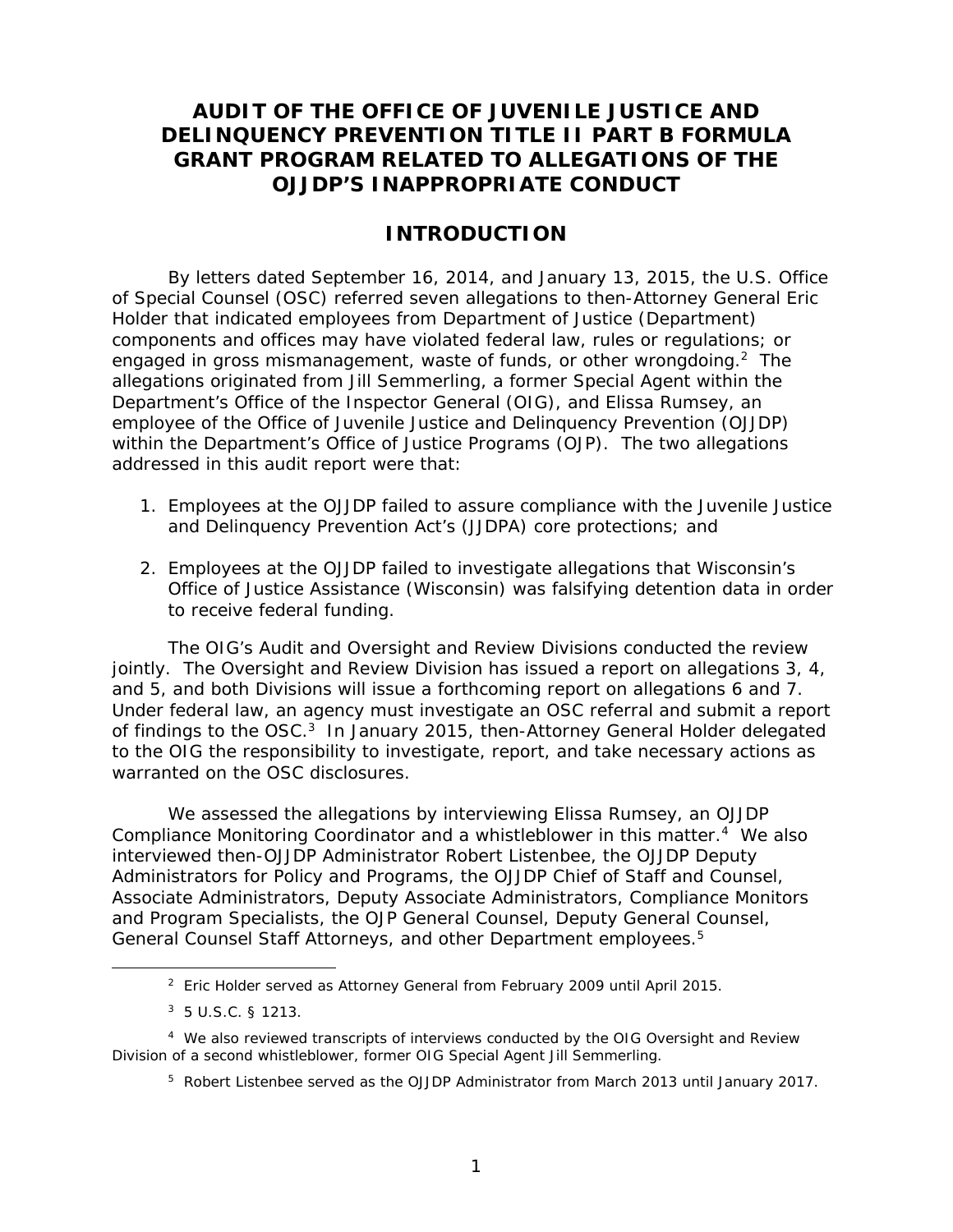#### <span id="page-6-0"></span>**OIG Investigation of Wisconsin**

-

In September 2014, the OIG Investigations Division issued a report of investigation regarding allegations that the State of Wisconsin had submitted fraudulent compliance data to the OJJDP in order to receive grant funds from the Title II Part B Formula Grant Program (grant program).<sup>6</sup> The investigation found that a Wisconsin Compliance Monitor (Compliance Monitor 1) who was responsible for compiling the data that had been reported to the OJJDP admitted to making up the information that indicated the state was in compliance with JJDPA requirements. Compliance Monitor 1 also admitted that he did not verify reported juvenile arrest data because he did not know how to interpret the data. The employee denied that anyone in the state agency instructed him to falsify the reports.

The report also reflected that Wisconsin failed to perform physical inspections of secure detention facilities required under the JJDPA. Both Compliance Monitor 1 who admitted to falsifying data and that employee's successor (Compliance Monitor 2) told the OIG that they represented to the OJJDP that state facilities had been physically inspected as required for 2001 to 2003, 2005, and 2006. However, both compliance monitors admitted that they did not perform the required inspections.7

 facilities were required to be included in Wisconsin's monitoring universe. During The OIG investigation also found that Wisconsin did not have an adequate monitoring system and did not accurately define its monitoring universe as required by the JJDPA. From 2001 to 2008, Wisconsin reported to the OJJDP that it had between 155-170 secure detention and correctional facilities. According to Wisconsin's Justice Programs Director (JP Director), the state had more than 600 police departments, although the JP Director did not believe that all of these the investigation, the OIG visited several Wisconsin police departments that were not inspected by Wisconsin's Department of Corrections or included in Wisconsin's monitoring universe. The OIG found that these facilities had many of the conditions (secure booking areas, handcuff benches, and rooms with locks to detain individuals for questioning) that would have required the facility to be included in the state's monitoring universe and reported to the OJJDP.

The investigation was conducted under the direction of the U.S. Attorney's Office for the Northern District of Iowa, to which it had been referred after the

 6 U.S. Department of Justice Office of the Inspector General, *Report of Investigation,* Case Number 2008-005167 (January 2014), a summary of which was provided in response to a congressional inquiry and publicly released by the OIG in September 2014, and is available on the OIG's website at https://oig.justice.gov/reports/2014/s1409a.pdf.

 $7$  Both compliance monitors explained that they based their facility inspection numbers on inspections performed by the Wisconsin Department of Corrections, which performed inspections of state detention facilities to comply with Wisconsin state law. A Wisconsin Corrections official told the OIG that Corrections inspections were not performed to determine compliance with the requirements of the JJDPA.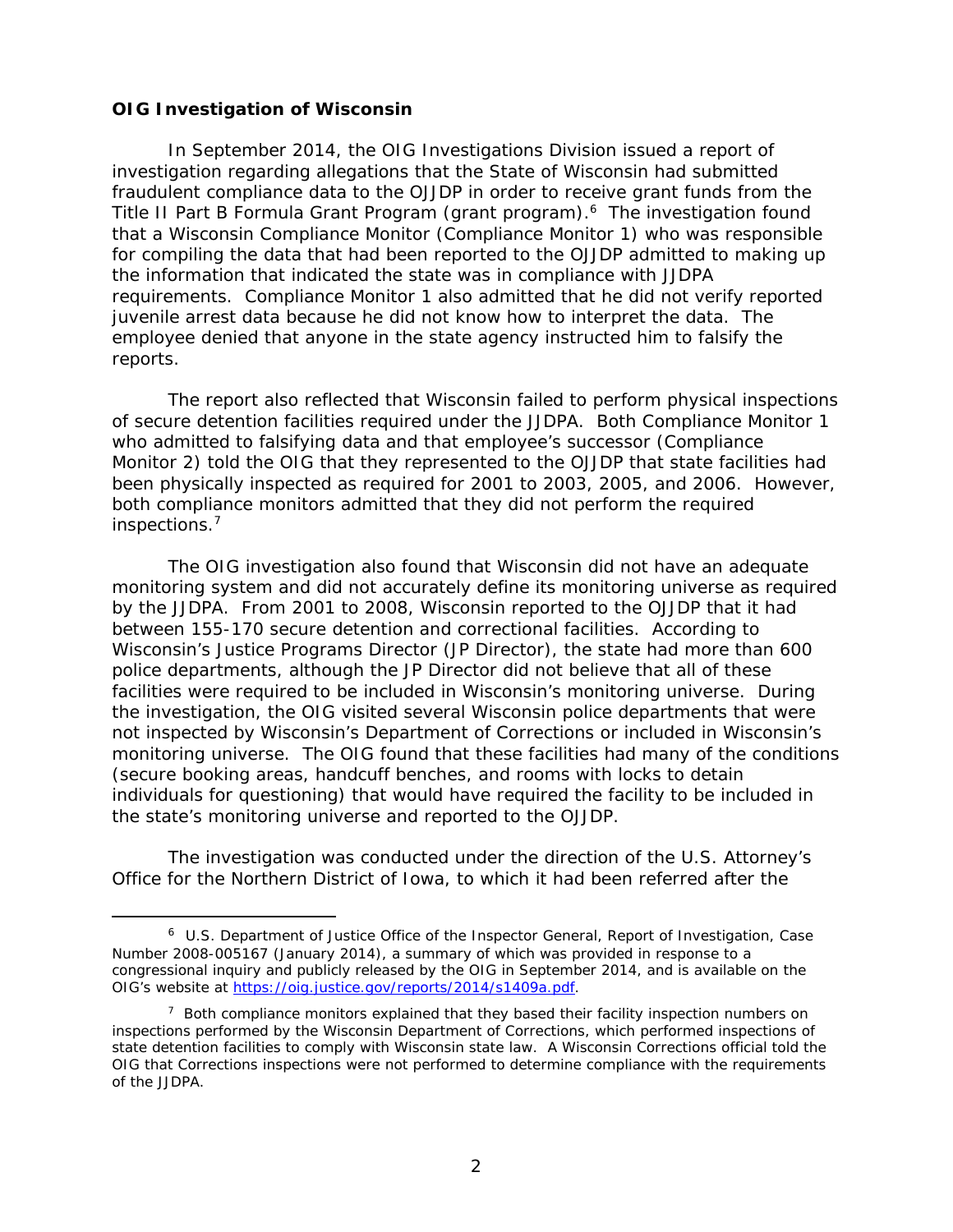<span id="page-7-0"></span>U.S. Attorney's Office for the Eastern District of Wisconsin was recused. After a lengthy investigation and review, the U.S. Attorney's Office ultimately declined to bring criminal or civil charges in the matter. The Department's Civil Division also declined prosecution.

## **Background**

The OJJDP is an office within OJP that supports local and state efforts to prevent juvenile delinquency and improve the juvenile justice system. Central to this effort is the JJDPA, as amended, which authorizes the grant program through which the OJJDP awards funds to states and territories (herein collectively referred to as "states") for the development of programs in juvenile delinquency prevention and programs intended to improve the juvenile justice system. A state's participation in the grant program is voluntary.

### *The OJJDP Organization and Structure*

 OJJDP has undergone multiple reorganizations from 2006 to 2015. Core Protections Division, which is responsible for monitoring state compliance with The latest reorganization occurred in April 2015 and involved the creation of the JJDPA and grant program requirements. The Core Protections Division is staffed with Compliance Monitors and Coordinators, who review and assess state plans and data submissions and provide technical assistance to states on compliance matters.

### *The OJJDP's Administration of the Grant Program*

 annual compliance monitoring reports. FY 2015 was the first year of the current To receive grant funds, states must submit an application that includes a compliance monitoring plan covering a 3-year period. States must also submit 3-year reporting period. The JJDPA requires that funding determinations be based on data collected by the states from the prior fiscal year. For example, in FY 2016, the OJJDP may have used calendar year 2015, or earlier year data, to make a compliance determination and an award decision for FY 2017. However, as expressed to us by OJJDP officials during our interviews, in practice, there is often a more extended time period between a state's submission of compliance data and the OJJDP's determination based on that data, as discussed later in this report.

After state officials submit their reports to the OJJDP, OJJDP's compliance monitoring staff review the reports to determine the extent of states' compliance with the four core requirements of the JJDPA. The reports are the basis for compliance monitoring staff recommendations of compliance or non-compliance and the eventual compliance determination made by the OJJDP Administrator.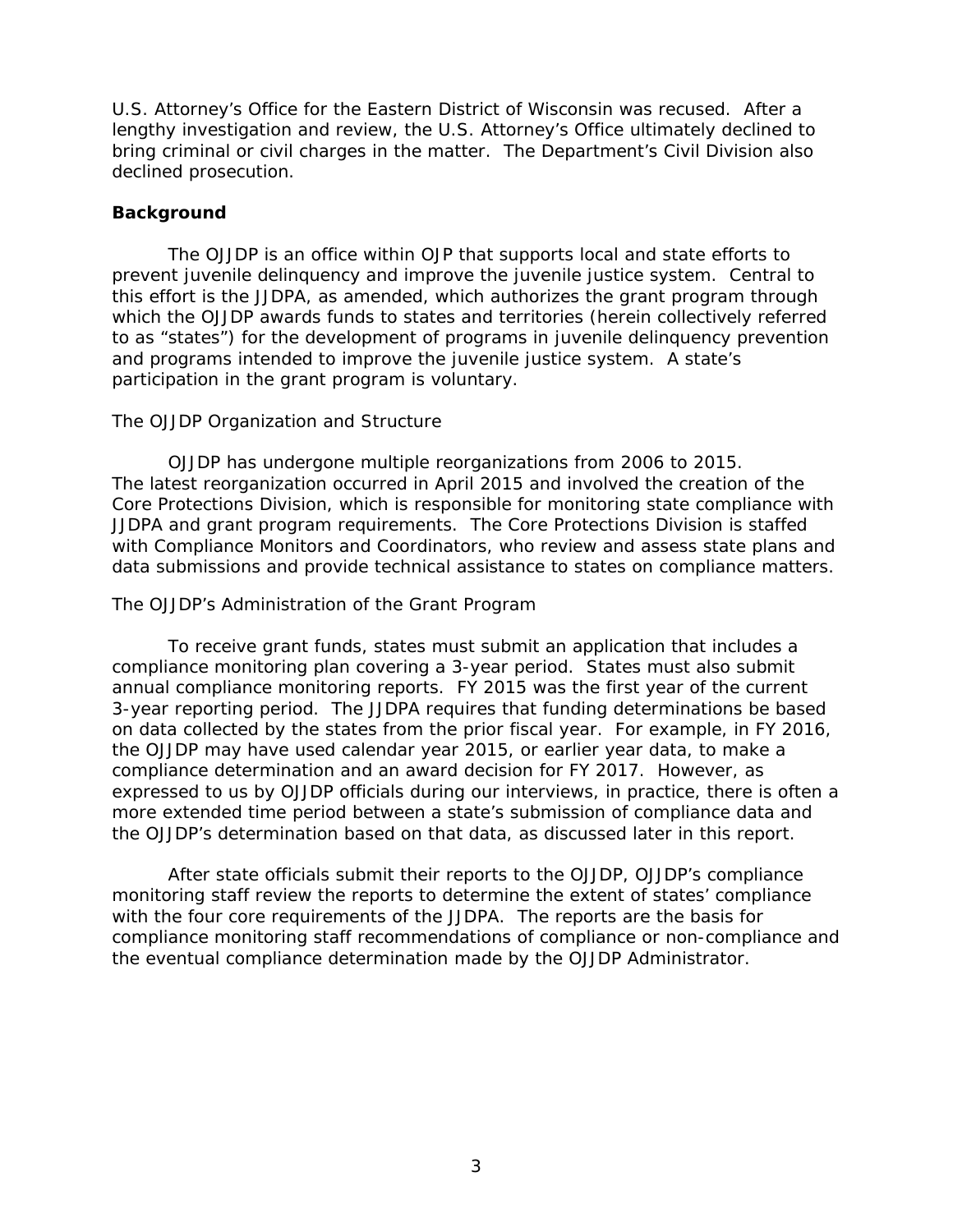# **FINDINGS AND RECOMMENDATIONS**

## <span id="page-8-0"></span>**Allegation 1 - Employees at the OJJDP failed to assure compliance with JJDPA core requirements**

 required by the JJDPA, which contributed to the agency's lack of the JJDPA during the period of this review. We found that the OJJDP did not engage in actions necessary to assure compliance with JJDPA core requirements. The OJJDP did not routinely perform audits of state compliance systems as assurance. Some states received only one audit between 2002 and 2014, which fell well short of the OJJDP's policy at that time, which was to perform an audit of every state system at least once in 5 years. The OJJDP had no written policies and procedures to govern the selection of audits, and the agency could not provide documentation of the basis for audit selections. In April 2015, then-Assistant Attorney General for OJP Karol Mason testified about long-standing problems with the OJJDP's compliance monitoring program. The then-Assistant Attorney General proposed corrective actions, which we determined were mostly complete as of January 2017, though we were not able to test their effectiveness within the scope of this audit. We concluded that OJJDP's compliance monitoring procedures did not ensure that states were in compliance with

## *Background*

-

 essential to the mission and purpose of the statute. To comply with these core At the centerpiece of the JJDPA are four "core requirements" considered requirements, states must provide a plan to the OJJDP that:

- **Deinstitutionalizes status offenders** by requiring status offenders (juveniles who have been charged with an offense or committed an offense that would not be a crime if committed by an adult) or non-offenders, to not be placed in a secure detention or secure correctional facility, with exceptions;<sup>8</sup>
- **Separates juveniles from adult inmates** by requiring that juveniles not be detained or confined in an institution where they have contact with adult inmates;

<sup>&</sup>lt;sup>8</sup> A status offender is a juvenile who has been charged with or adjudicated for conduct that would not, under the law of the jurisdiction in which the offense was committed, be a crime if committed by an adult. Examples of status offenses include truancy, violating curfew, and running away. Under the Deinstitutionalization of Status Offenders requirement, a non-offender is a juvenile who has not been charged with any offense and who is an alien or is alleged to be dependent, neglected, or abused.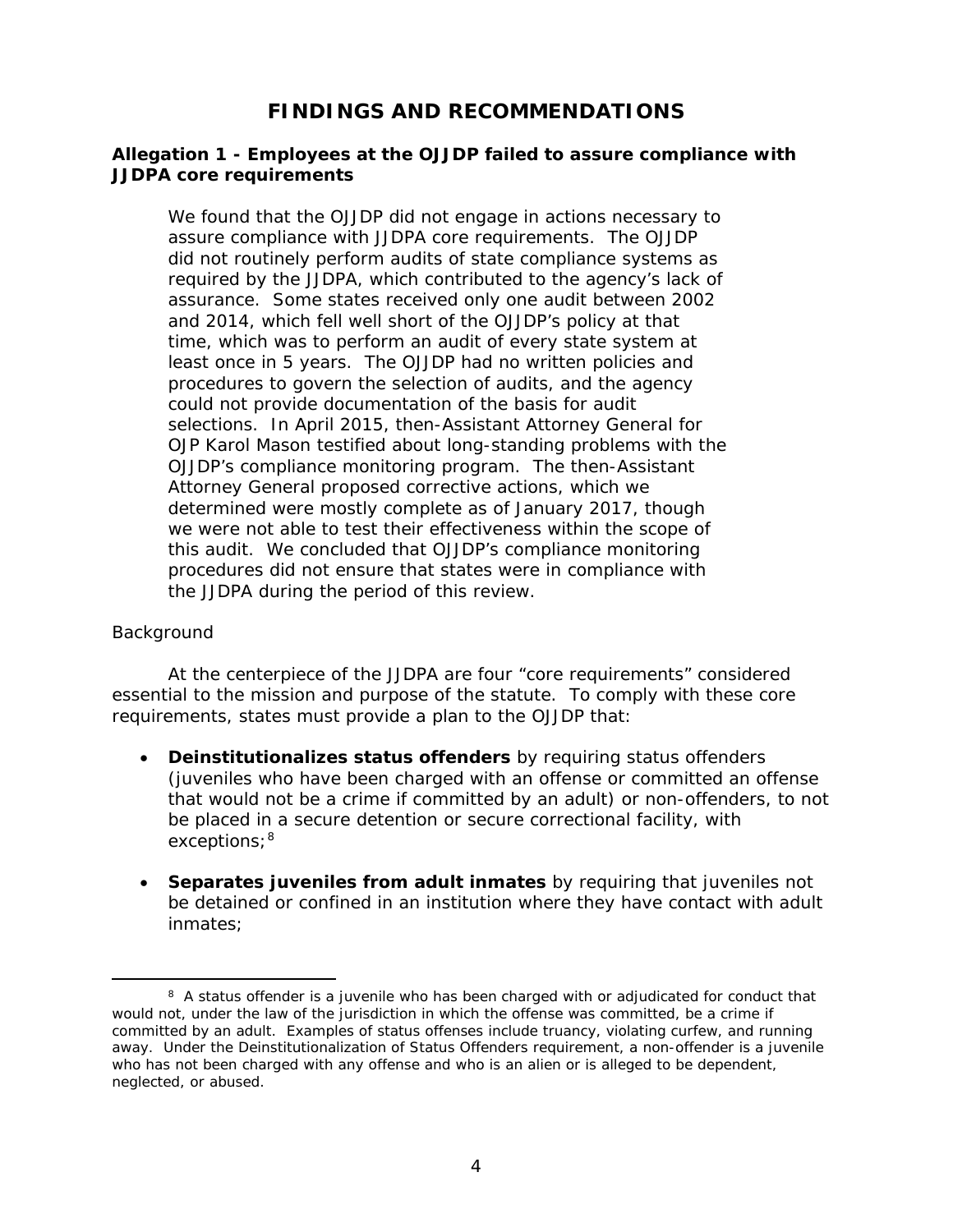- **Removes juveniles from adult jails** and lockups by requiring that juveniles not be detained or confined in any jail or lockup for adults, with exceptions;  $9$  and
- **Reduces the disproportionate contact** of minority youth within the justice system.

funding reduced by 20 percent for each core requirement not met.<sup>10</sup> Additionally, A state's level of compliance with the core requirements determines its allocation of grant funding. Under the JJDPA and its implementing regulations, failure to achieve or maintain compliance will result in a state having its grant noncompliant states are required to expend 50 percent of their funding to achieve compliance with the core requirements not met unless the OJJDP determines the state has achieved substantial compliance and is unequivocally committed to achieving full compliance within a reasonable time.

# Compliance Monitoring11

 $\overline{a}$ 

The JJDPA also requires participating states to provide an adequate system for monitoring jails, lockups, and detention and correctional facilities. State plans must:

- **Identify the monitoring universe** by identifying all facilities in the state that might hold youth pursuant to public authority;
- **Classify the monitoring universe** by classifying all jails, lockups, and other facilities that meet JJDPA requirements;
- **Ensure inspection of facilities** by providing for facility site visits to provide an accurate assessment of each facility's classification and record keeping; and
- **Collect and verify data** by providing for the collection and reporting of data establishing whether facilities in the state comply with the core requirements of the JJDPA.

In addition to the requirements above, JJDPA and applicable regulations allow the OJJDP to reduce or temporarily prevent a state from accessing its award funds for non-compliance with compliance monitoring or other JJDPA requirements.

 law; awaiting trial on a criminal charge; or convicted of violating a criminal law. <sup>9</sup> A lockup is a locked facility used by a state, a unit of local government, or any law enforcement authority to detain or confine adults pending the filing of a charge of violating a criminal

 allocation. A state receives the remaining 20 percent for participating in the grant program. <sup>10</sup> Compliance with the four core requirements make up 80 percent of a state's award

<sup>&</sup>lt;sup>11</sup> Unless otherwise noted, the term "compliance monitoring" in this report refers specifically to compliance monitoring under the JJDPA formula grant program.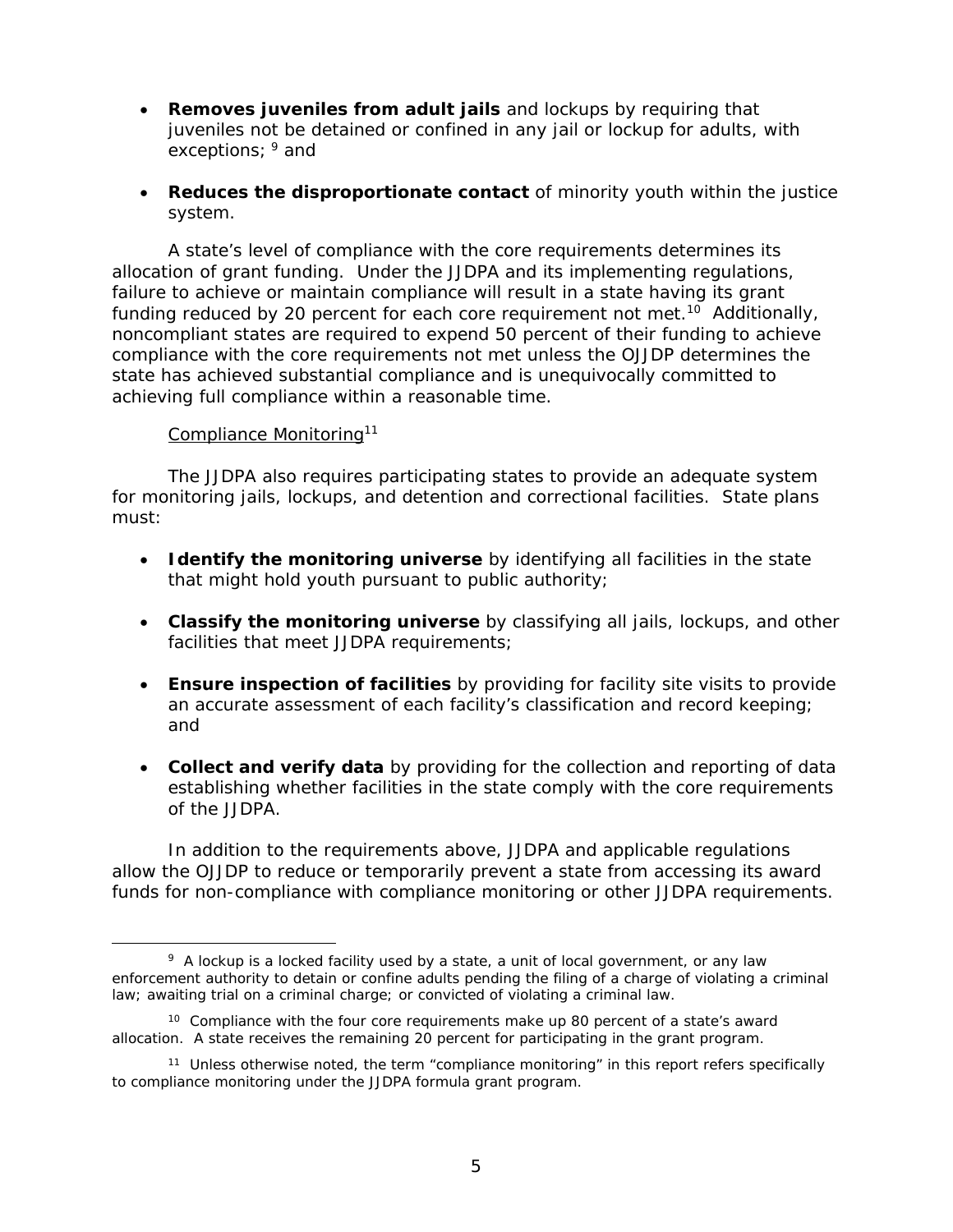<span id="page-10-0"></span>within the OJJDP's grant program.<sup>12</sup> Because the OSC referrals alleged control weaknesses within the OJJDP's management and administration of the grant program, we reviewed the OJJDP's grant management controls. We found that OJJDP officials did not comply with OJJDP compliance monitoring requirements, as described below. We also discuss disclosures provided by then-Assistant Attorney General for OJP Karol Mason during testimony before the Senate Judiciary Committee about long-standing problems

## *Infrequent Compliance Monitoring Audits and Unwritten Compliance Monitoring Procedures*

The JJDPA requires the OJJDP Administrator to provide for audits of state compliance monitoring systems to ensure that the systems are adequate.13 OJP's Grant Manager's Manual provides "policies and procedures for the administration and management of all OJP grant programs."14 The manual also describes other monitoring activities, which include substantive, intensive work with recipients by mail, e-mail, or telephone, and states that grant managers can use these activities to identify concerns with grant compliance or performance, or to answer recipient questions.15

agency performed audits at Wisconsin in 2005 and 2010.<sup>16</sup> We also noted that Because of the potential for periodic grant monitoring to identify fraud, waste, abuse, or mismanagement, we asked OJJDP officials about the audits it performed of Wisconsin from 2001 to 2010, which was the scope of the November 2014 OSC referral. From a review of the OJJDP's records, we determined that the audits of other states were performed infrequently, and 20 states received only 1 audit during the 13-year period of 2002 through 2014, while remaining states received 2, and no compliance audits were performed in 2012.

We asked OJJDP officials about their policies and procedures for performing compliance monitoring audits. Gregory Thompson, a former Associate Administrator of the OJJDP division responsible for compliance monitoring and other grant management responsibilities, told us about the OJJDP's compliance monitoring policy. The policy required a compliance monitoring audit of each state at least once every 5 years. Chyrl Jones, a former OJJDP Deputy Associate

-

OJP said is a separate and distinct function outside of grant management. <sup>15</sup> OJP and OJJDP officials told us they did not believe the Grant Manager's Manual applied to core requirements compliance monitoring. OJP stated that the manual only covers grant program management and does not address the requirements for OJJDP's core compliance monitoring, which

 visit at Wisconsin in April 2008. <sup>16</sup> Additionally, the OJJDP performed a compliance monitoring audit at Wisconsin in June 2015, which was outside the scope of the OSC allegations we reviewed, and a technical assistance

January 2017. <sup>12</sup> Karol Mason served as the Assistant Attorney General for OJP from April 2013 until

 $13$  42 U.S.C. 5614(b)(6).

<sup>14</sup> Department of Justice Office of Justice Programs, Grant Manager's Manual, Phase 1 (January 2015).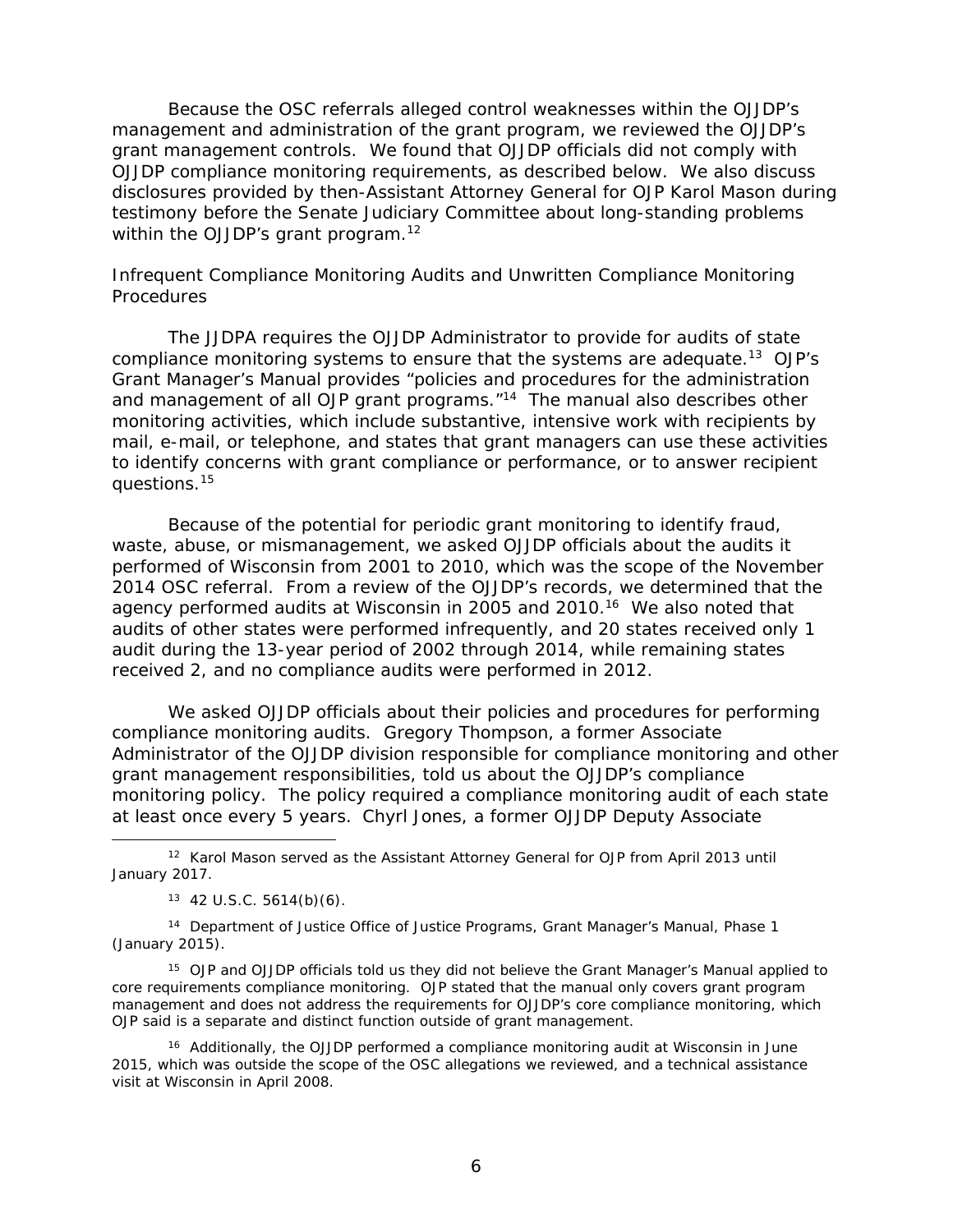<span id="page-11-0"></span>Administrator for the same OJJDP division, added that the policy was not feasible because the OJJDP's staffing and resources never allowed for that timeframe. Thompson also told us that past travel freezes prevented staff from performing audits.17 He indicated that the OJJDP began to fall behind in its audits and, in 2012, he decided to stop initiating new audits to allow the office to complete audits started in prior years.

 worked to get these outstanding audits closed. A Deputy Associate Administrator in the OJJDP, told us that when he arrived in the office in 2013, the OJJDP had problems completing audits. He said that the OJJDP had some audits that had not been closed in 6-7 years, adding that he

 During interviews of OJJDP officials, we asked how audits were selected. We Compliance Monitoring Liaison told us that these procedures were not in writing and were given the OJJDP's manual for completing compliance monitoring audits, and we confirmed that the procedures and criteria for selecting audit locations were not in writing. OJJDP's Compliance Monitoring Liaison told us that the office kept a list of audits selected and tried to prioritize when states were due for an audit. The that she could not recall where the office recorded the reasons audit selections were made. In October 2015, the OJJDP issued a compliance policy, which notified states that beginning in FY 2017, the OJJDP would perform audits every 3 years instead of every 5 years.18 As of May 2017, the guidance manual that contains this policy change was still under development within the OJJDP. <sup>19</sup>

## *Grant Management Problems Acknowledged by then-Assistant Attorney General for OJP Karol Mason*

problems in the way the OJJDP monitors states' compliance" with the JJDPA.<sup>21</sup> On April 21, 2015, the U.S. Senate Judiciary Committee held a hearing on the OJJDP's administration and management of the grant program.<sup>20</sup> During the hearing, the then-Assistant Attorney General acknowledged "long-standing The following summarizes her statements regarding key OJJDP processes.

-

<sup>20</sup> U.S. Senate Committee on the Judiciary, Improving Accountability and Oversight of Juvenile Justice Grants, 114th Cong., 1st sess., April 21, 2015.

<sup>&</sup>lt;sup>17</sup> OJP officials told us that in FY 2012, OJP was operating under sequestration and there was a restriction on travel spending.

Listenbee on December 5, 2016. The revision did not amend the frequency of required audits.<br><sup>19</sup> OJJDP Guidance Manual-Audit of Compliance Monitoring Systems <sup>18</sup> The OJJDP issued a revision to this policy, which was signed by then-OJJDP Administrator

<sup>&</sup>lt;sup>21</sup> Karol V. Mason, then-Assistant Attorney General of Office of Justice Programs, before the Committee on the Judiciary, U.S. Senate, concerning "Improving Accountability and Oversight of Juvenile Justice Grants" (April 21, 2015), http://www.judiciary.senate.gov/meetings/improvingaccountability-and-oversight-of-juvenile-justice-grants (accessed February 5, 2016).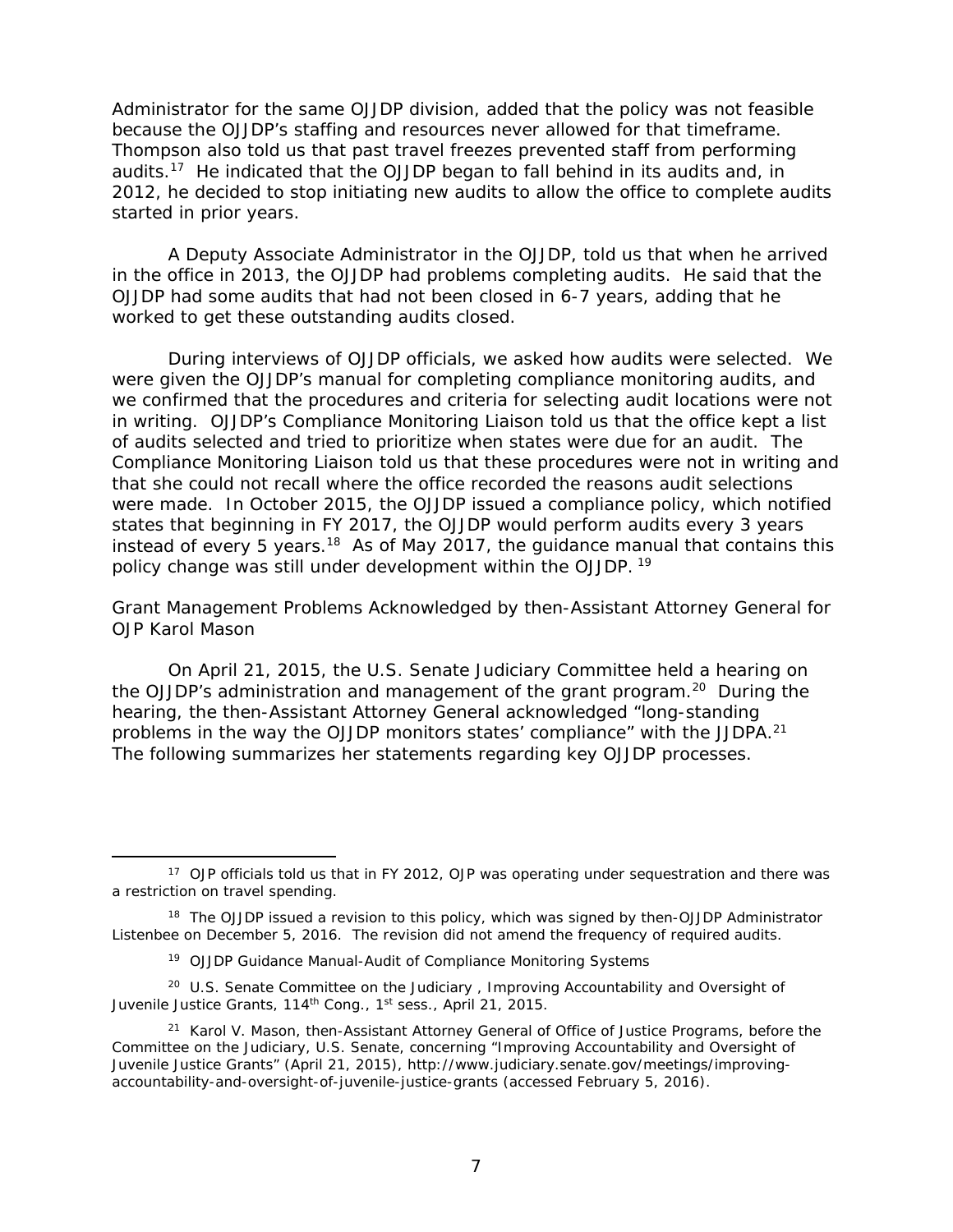### Use of Outdated and Inconsistent Federal Compliance Regulations

 with the version of the JJDPA that was reauthorized in 2002. In January 2017, a The then-Assistant Attorney General said that it had taken the OJJDP too long to develop new regulations. She acknowledged that OJJDP's compliance monitoring program relied on regulations that were old, outdated, and inconsistent partial final rule, which amended portions of the grant program regulations, was published in the Federal Register. As of May 2017, the partial rule was under the Department's review for approval.

### Use of Vague Standards to Determine JJDPA Compliance

 separate audit compliance manual under development within the OJJDP. As of May under development.<sup>22</sup> The then-Assistant Attorney General said that the OJJDP used vague standards to make compliance determinations. She said that a number of key terms in the OJJDP regulations and policies were unclear or ill-defined, which resulted in individual reviewers making their own subjective decisions about the meaning of the terms and thus injecting substantial subjectivity into the monitoring process. She added that the vague standards contributed to a "failure of process" that OJP had discovered within the OJJDP, and that the OJJDP and OJP were revising its policies and guidance documents to bring greater clarity to the process and provide reviewers with a set of objective standards for evaluating compliance. We asked an OJJDP Acting Associate Administrator about the policy and guidance documents under revision. The official told us about a guidance manual and a 2017, the guidance manual had been completed but not disseminated to the states and the OJJDP Guidance Manual-Audit of Compliance Monitoring Systems was still

# Having an Extended Timeline Between a State's Filing of Required Reports and the Review and Subsequent Funding Decisions

The then-Assistant Attorney General said that the timeline between a state's filing of a compliance report and the OJJDP's compliance determination based on that filing had been extended. She recited the JJDPA requirement that state grant funding determinations be based on data submitted for the prior year, and said that in practice, there was a 2- or 3-year lag between state data and the compliance determination. She also said that in some cases, the OJJDP permitted states to submit additional or supplemental data from later periods as a way of avoiding funding reductions. She recognized that this practice had the effect of excusing a state's prior non-compliance. She said that these practices did not reflect the intent of the JJDPA statute, the OJJDP would no longer accept supplemental data,

-

 effective date of the JJDPA regulations published on January 17, 2017.  $22$  According to OJP's records, the guidance manual will take effect on the date following the

After the conclusion of our audit work, OJP officials told us that other compliance and policy documents related to core requirement compliance monitoring had been either completed or were under development.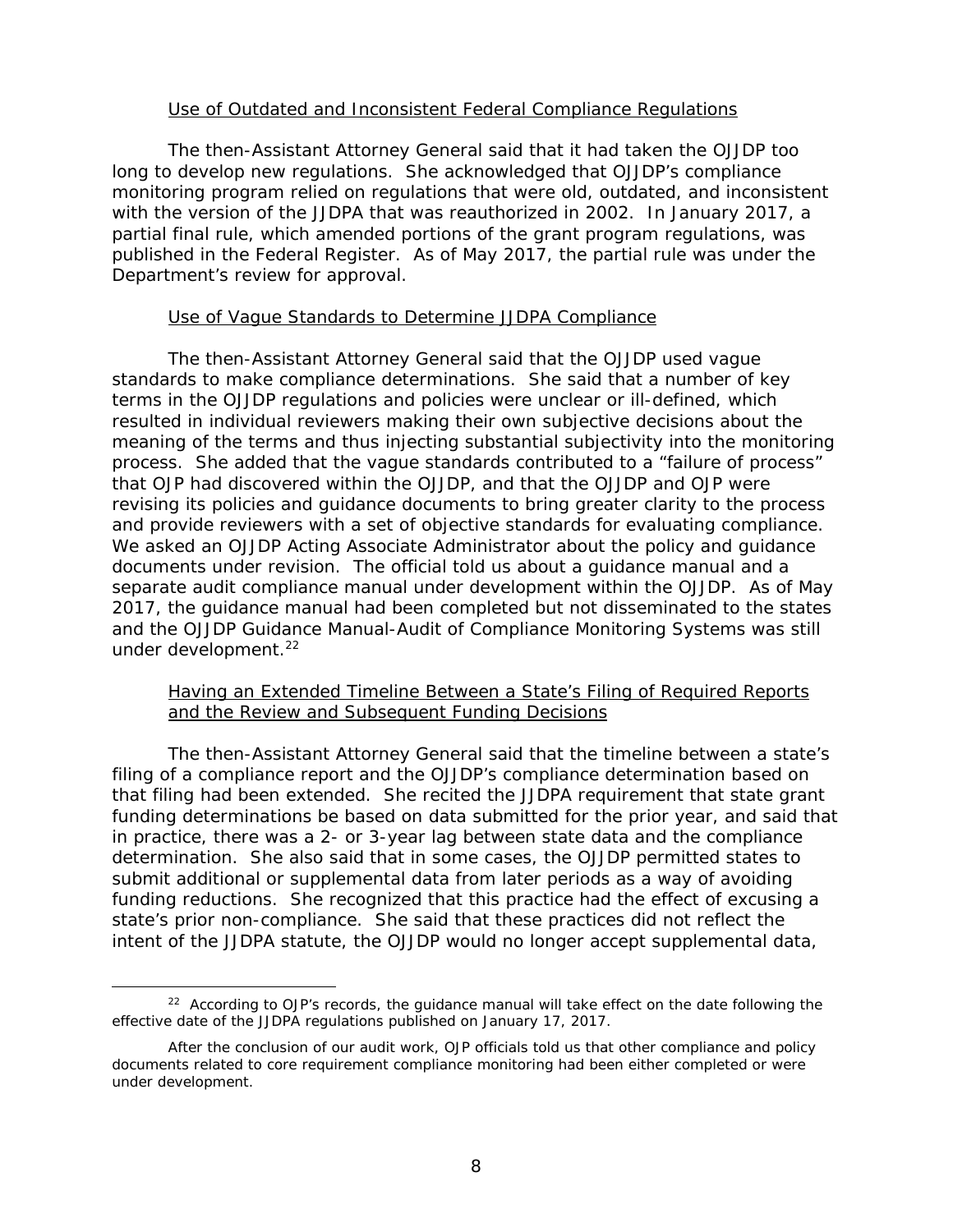<span id="page-13-0"></span>and the OJJDP would work on shortening the gap between the submission of state data and the OJJDP's compliance determination based on that data.

demonstrate compliance from the states from the applicable reporting period. $123$ We discussed this corrective action with an Acting Associate Administrator who told us that states were notified, via issuance of the October 2015 compliance policy, that the OJJDP would no longer accept supplemental data. We reviewed the compliance policy, which stated that the "OJJDP will only accept and review data to According to the then-Assistant Attorney General's April 2015 congressional testimony, this will effectively shorten the gap between the state's submission of data and the OJJDP's review and determination based on that data.

### *Findings and Analysis*

-

 OJJDP more opportunities to identify high-risk grant recipients. Even in times of In our judgment, the OJJDP's infrequent compliance monitoring audits do not assure full compliance with JJDPA compliance audit requirements. Without regular audits, the OJJDP has no opportunity to physically observe a state's facilities and compliance monitoring systems and, therefore, cannot ensure that states are in compliance with JJDPA and agency requirements. Regular audits would provide the budget restrictions and when the ability to travel is limited, the OJJDP could have performed other monitoring activities that would not have incurred travel costs, such as intensive use of e-mail and telephone contacts, as discussed in OJP's Grant Manager's Manual. As noted above, OJP and OJJDP officials expressed to us that they do not believe that the manual applies to core requirements compliance monitoring. However, we believe the manual's guidance for performing other monitoring activities should be considered for documenting compliance monitoring audit activities when an onsite audit is not possible.

We asked OJJDP officials if they attempted to perform these other monitoring activities and for any records of these activities. The OJJDP provided a written statement to us, which stated that its staff continuously provides monitoring, training, and technical assistance through e-mail and telephone calls during the life of each grant. The OJJDP further stated that its staff does not have any documentation of these activities.

Absent documentation, we cannot determine whether these training and technical assistance activities addressed the compliance monitoring areas typically covered during an onsite monitoring audit. Without written audit selection procedures and criteria, the OJJDP cannot ensure that it has provided adequate coverage of all participating states and that states not visited recently or presenting particular problems are inspected more frequently. Written policies and criteria are necessary to ensure state audit sites are chosen uniformly, and audit selections are consistent with OJP and Department policies. We recommend that the OJJDP

<sup>&</sup>lt;sup>23</sup> U.S. Department of Justice Office of Justice Programs, Office of Juvenile Justice and Delinquency Prevention, OJJDP Policy: Monitoring of State Compliance with the Juvenile Justice and Delinquency Prevention Act.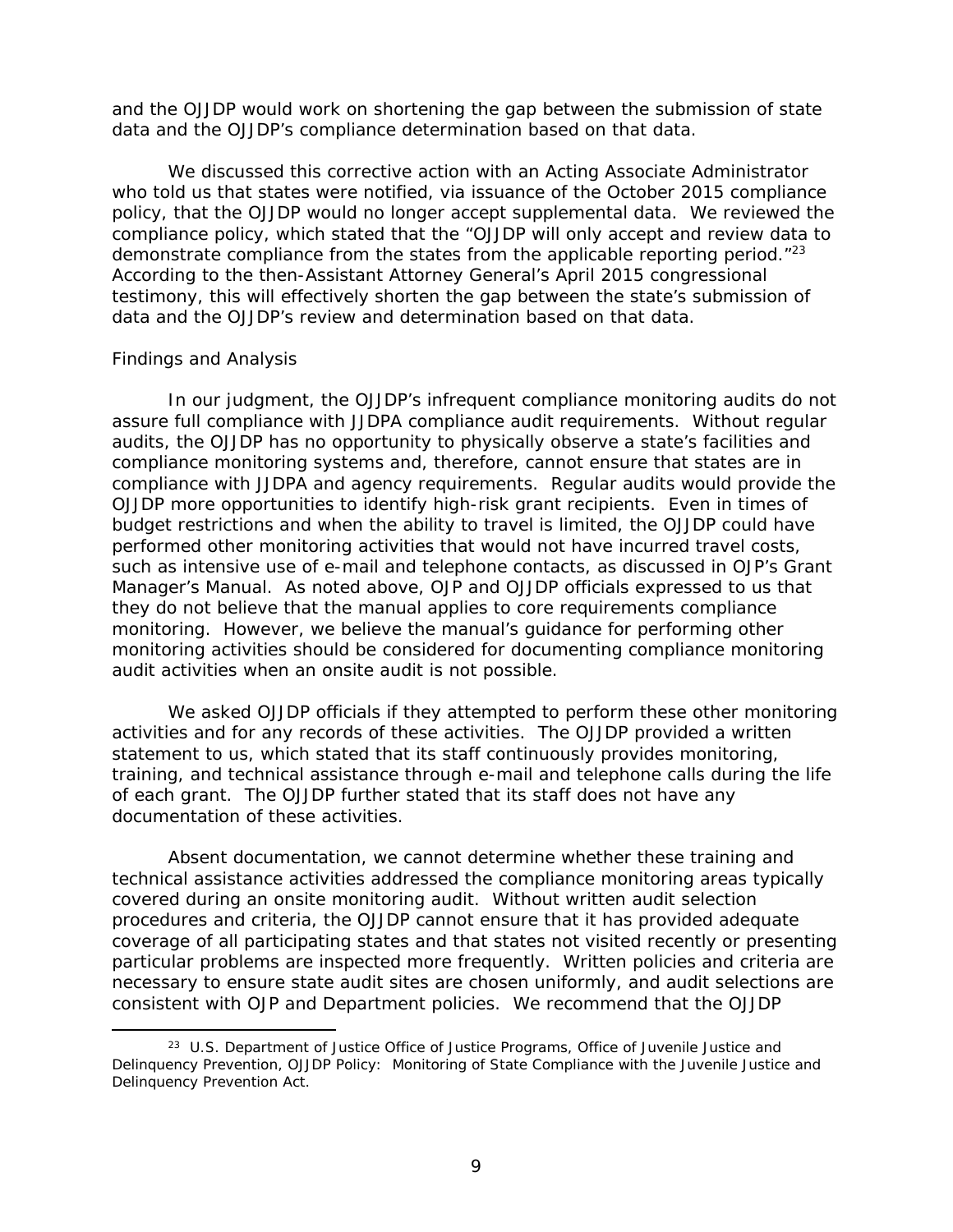develop written procedures that describe the process for selecting compliance monitoring audits. We also recommend that the OJJDP implement procedures that require documenting audit activities when an onsite monitoring audit is not possible.

OJJDP's inability to assure compliance with the JJDPA core requirements. despite these efforts, we cannot conclude whether these policies and procedures implementation of these policies and procedures, which was not possible at the Further, in April 2015, the then-Assistant Attorney General acknowledged significant vulnerabilities within the program, which OJJDP officials also expressed to us during interviews for this review. These vulnerabilities contributed to the The OJJDP developed policies and procedures for the purpose of addressing these vulnerabilities, which included publishing a partial final rule to amend the JJDPA regulations, completing a guidance manual on compliance monitoring, and implementing a policy change on the acceptance of supplemental data. However, will improve the management of the grant program without testing the time of our audit.

As of May 2017, an OJJDP Guidance Manual-Audit of Compliance Monitoring Systems, as discussed previously, was still under development. We recommend that the OJJDP finalize this guidance manual.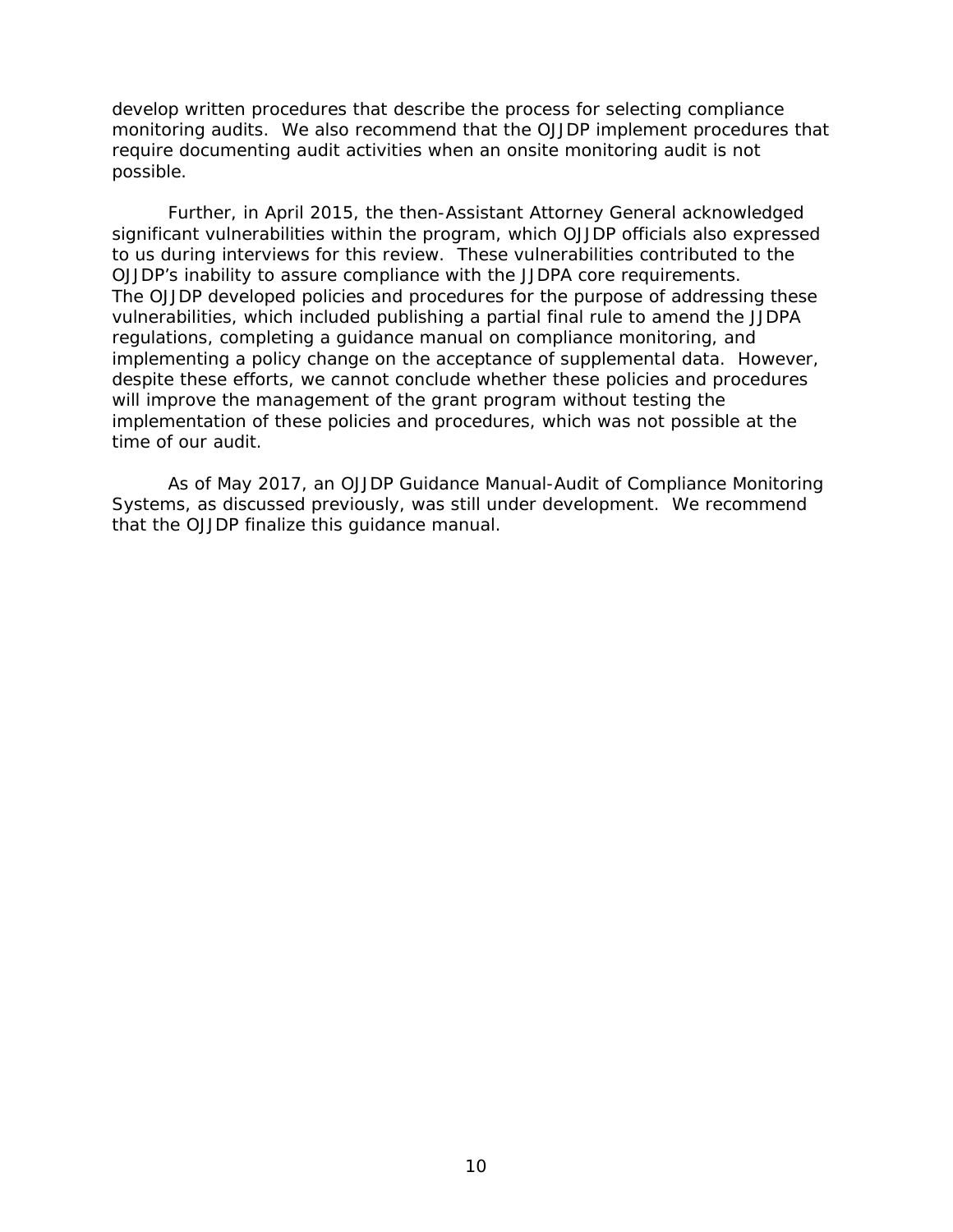## <span id="page-15-0"></span>**Allegation 2 - Employees at the OJJDP failed to investigate allegations that Wisconsin was falsifying detention data in order to receive federal funding**

We found no evidence that the OJJDP examined allegations that Wisconsin had submitted fraudulent compliance data or conclusive evidence that OJJDP managers or supervisors were aware of these allegations until after the OIG initiated its investigation in May 2008. We found that the fraud allegations were not fully or timely communicated to OJJDP managers or supervisors due to perceived problems between some OJJDP staff and management. We also found that while OJP has a policy that requires OJJDP staff to report allegations of grant program non-compliance to OJJDP management, it does not appear that this policy was followed.

### *Background*

-

which is the subject of a separate report.<sup>25</sup> Ultimately, the U.S. Attorney's Office In March 2008, Elissa Rumsey, an OJJDP Compliance Monitoring Coordinator reported to the OIG her suspicions that Wisconsin had submitted fraudulent compliance data to obtain grant program funds.<sup>24</sup> The matter was assigned to Jill Semmerling, an OIG Special Agent who initially investigated the allegations before retiring from the OIG. Later, Semmerling filed a whistleblower disclosure with OSC that was subsequently referred to the Department and then the OIG for review, for the Northern District of Iowa declined to bring criminal or civil charges in the matter. The Department's Civil Division also declined prosecution.

In Semmerling's OSC complaint, she alleged that from 2001 through 2009, Wisconsin was awarded \$7 million in grant program funds for which the state was not entitled. Specifically, Semmerling claimed that from 2002 through 2004 and 2006, Wisconsin submitted flawed compliance data, and from 2007 through 2009, Wisconsin received or was scheduled to receive funds based on the OJJDP's improper oversight. Table 1 shows the total grant program awards to Wisconsin from FY 2001 through 2014 and those awards Semmerling alleged were based on the submission of fraudulent compliance data or improper oversight.

March 19, 2008, OIG investigators interviewed Rumsey about her complaint.  $24$  On February 3, 2008, Rumsey made an informal complaint regarding the OJJDP to George Dorsett, the OIG's then-Deputy Assistant Inspector General for Investigations at his home. On

 $25$  In Semmerling's OSC disclosure, she alleged illegality and misconduct by employees in the OJJDP, OJP Office of General Counsel, and the OIG.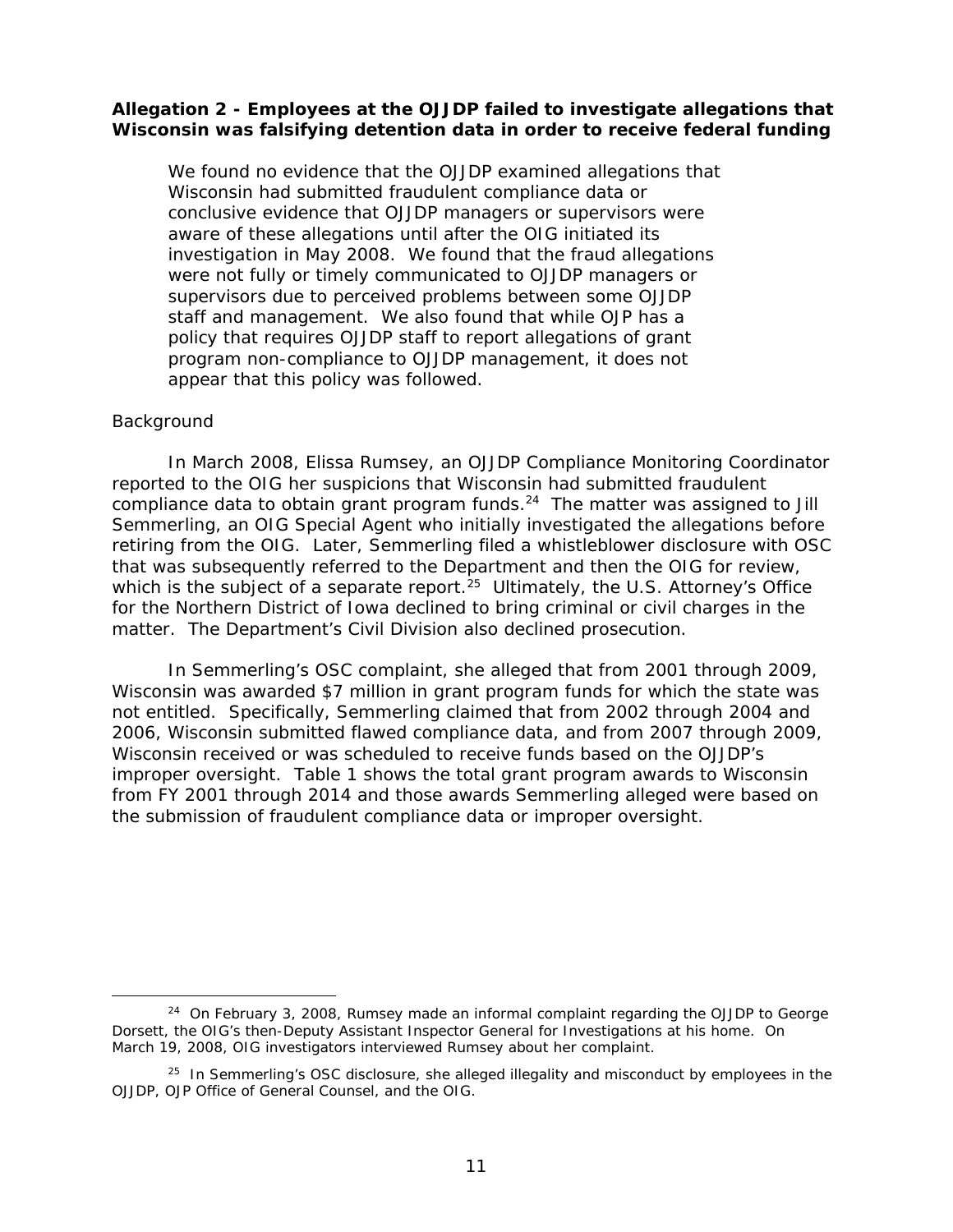### **Table 1**

#### **Grant Program Funds Awarded to Wisconsin from FY 2001 through 2014**

| <b>Fiscal</b><br>Year | <b>Award</b><br><b>Allocation</b> | <b>Awards that were Alleged to</b><br>be Based on Fraudulent<br><b>Compliance Data or Improper</b><br><b>Program Oversight</b> |
|-----------------------|-----------------------------------|--------------------------------------------------------------------------------------------------------------------------------|
| FY 2001               | \$1,264,000                       | \$0                                                                                                                            |
| FY 2002               | \$1,247,000                       | \$1,247,000                                                                                                                    |
| FY 2003               | \$1,096,000                       | \$1,096,000                                                                                                                    |
| FY 2004               | \$1,174,000                       | \$1,174,000                                                                                                                    |
| FY 2005               | \$1,145,000                       | \$0                                                                                                                            |
| FY 2006               | \$982,834                         | \$982,834                                                                                                                      |
| FY 2007               | \$811,200                         | \$811,200                                                                                                                      |
| FY 2008               | \$933,000                         | \$933,000                                                                                                                      |
| FY 2009               | \$1,024,000                       | \$1,024,000                                                                                                                    |
| FY 2010               | \$978,000                         | \$0                                                                                                                            |
| FY 2011 <sup>a</sup>  | \$816,070                         | \$0                                                                                                                            |
| FY 2012 <sup>a</sup>  | \$467,914                         | \$0                                                                                                                            |
| FY 2013 <sup>a</sup>  | \$472,566                         | \$0                                                                                                                            |
| FY 2014 <sup>a</sup>  | \$639,292                         | \$0                                                                                                                            |
| Total                 | \$13,050,876                      | \$7,268,034                                                                                                                    |

<sup>a</sup> Grant program funds put on hold or frozen by OJP as a result of the OIG's 2014 investigation report of Wisconsin

Source: OJP and OSC Referral dated November 16, 2014

j

 compliance data from under program requirements in order to ensure that it could investigation, she collected evidence in the form of documents and admissions from OJJDP from FY 2002 through 2004, and for 2006. She claimed that had the In Semmerling's OSC complaint, she also alleged that Wisconsin intentionally limited the number of facilities it was required to monitor, inspect, and obtain report fewer violations. Semmerling alleged that during the course of her Wisconsin state officials that demonstrated Wisconsin reported false data to the compliance data been accurate, Wisconsin would not have been entitled to receive any grant funding for those years.<sup>26</sup>

Moreover, Semmerling alleged that Wisconsin officials had established an inadequate system of compliance monitoring, were aware of its compliance monitoring system deficiencies, and had prevailed upon OJP and the OJJDP to

ineligible for any formula funding.  $26$  In response to Semmerling's allegations, OJP stated that if Wisconsin did not monitor, inspect, and obtain compliance data from the appropriate number of facilities as Semmerling alleged, then it could not have had an adequate system of monitoring, which would have made the state ineligible for any formula funding.<br>12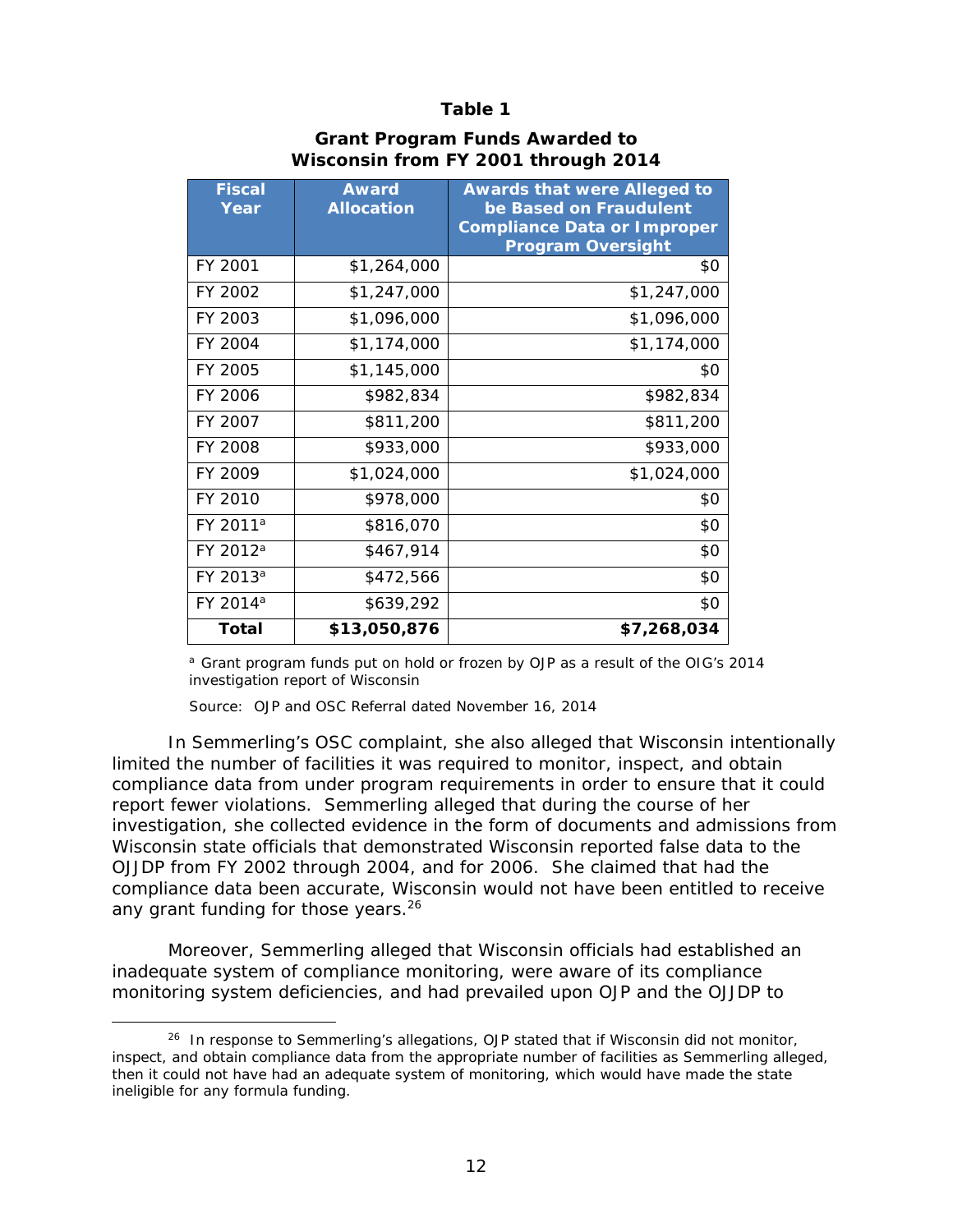<span id="page-17-0"></span>ensure that Wisconsin continued to receive grant funding despite its noncompliance with the JJDPA. She further claimed that OJJDP employees facilitated Wisconsin's ability to receive annual grant funding despite evidence of the state's non-compliance by failing to enforce JJDPA provisions and by failing to respond to allegations that Wisconsin had improperly received federal funding.

examining allegations of program non-compliance by grant recipients.<sup>27</sup> When staff be referred to the OIG for audit or investigation when compliance cannot be OJP Instruction I 7140.2B provides guidance to all OJP agencies for uncover indications of program non-compliance as a result of their review of reports submitted by grant recipients, they are instructed to immediately report these allegations to the head of the office that made the award.<sup>28</sup> The guidance further states that once an allegation is reported, the awarding office should initiate a review; and if the allegation is substantiated, OJP management must attempt to bring the recipient into compliance. The guidance states that the allegation should achieved.

To assess whether the OJJDP failed to examine allegations, as directed by OJP Instruction I 7140.2B, we sought to determine whether, or the extent to which, OJJDP managers were aware that Wisconsin potentially submitted fraudulent compliance reports from approximately 2006 until 2008. To accomplish this, we interviewed Rumsey, and OJP and OJJDP current and former employees. $29$  We also reviewed grant program records and reports related to Wisconsin; OJP and OJJDP grant management policies, procedures, and manuals, e-mail communications of OJP and OJJDP employees; and records collected from the previous OIG investigation of Wisconsin.

# *Monitoring The OJJDP's Organization and Structure Related to Grant Program Compliance*

 Nancy Ayers. Although Rumsey was organizationally outside of SRAD, SRAD's Associate Administrator) had oversight responsibilities over some of Rumsey's During the period of 2007 to 2009, the OJJDP division and office responsible for monitoring state compliance with JJDPA and federal regulations were called the State Relations and Assistance Division (SRAD) and the Policy Office. During this time period, Rumsey was organizationally positioned in the Policy Office under the direct supervision of the Deputy Administrator for Policy, which at that time was supervisors (Gregory Thompson, Associate Administrator, and Chyrl Jones, Deputy

-

<sup>2005.</sup> <sup>27</sup> OJP Instruction 1 7140.2B on Examination and/or referral to the OIG of allegations of: (1) misuse of funds; (2) program or financial non-compliance by a recipient of a grant or cooperative agreement; or (3) conflicts of interest. Instruction I 7140.2B was issued under the tenure of Deborah J. Daniels who served as the Assistant Attorney General for OJP from September 2001 until January

 $28$  The instruction states that these indications of program non-compliance can be determined during telephone contact, on-site monitoring of recipients, or by an analysis of official grant files.

 $29$  Additionally, we reviewed transcripts of interviews of Semmerling by the Oversight and Review Division.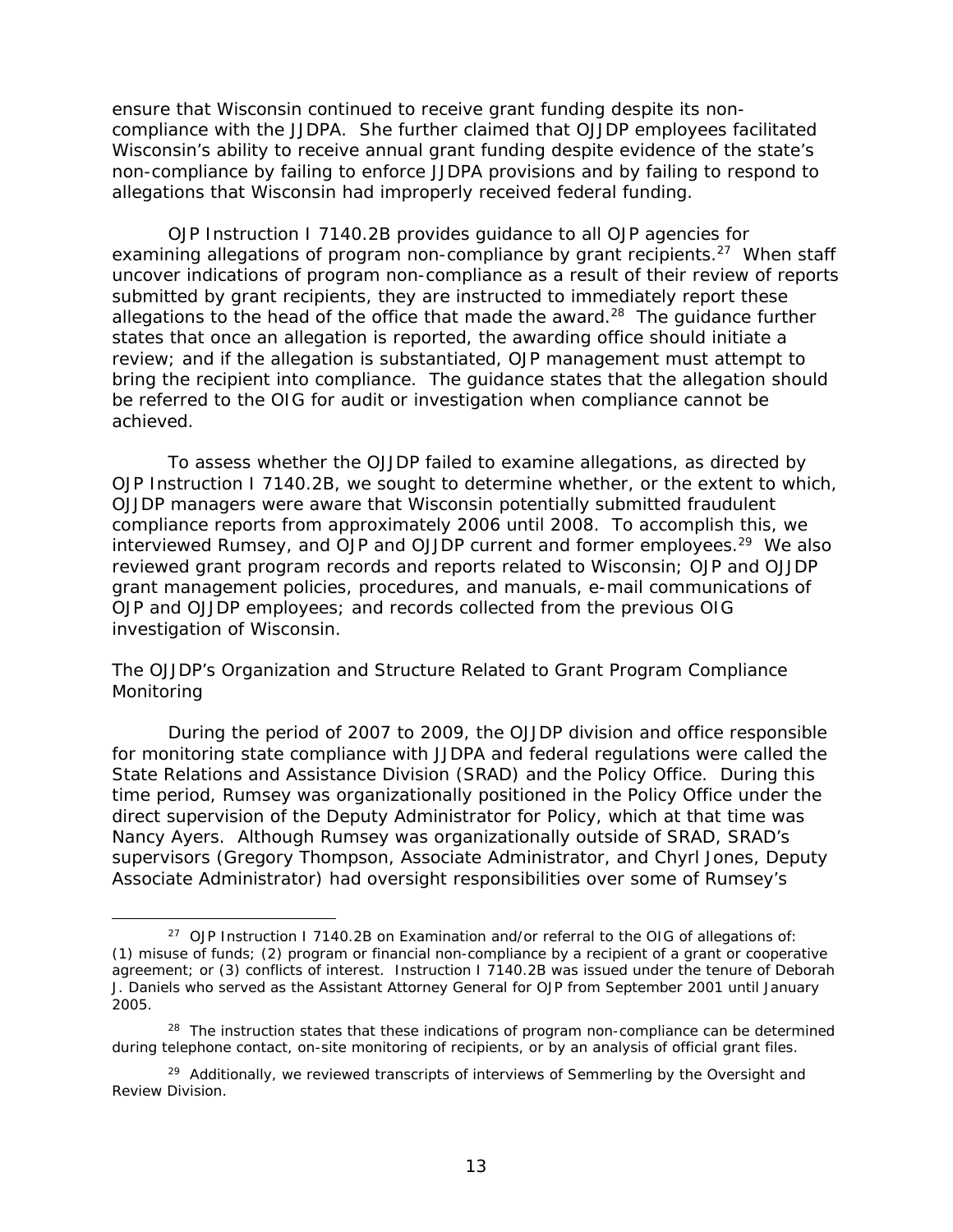work. These duties included reviewing and approving or reversing her recommendations of compliance. This relationship required frequent communication between Rumsey and her managers, as we noted from dozens of e-mails between these parties about JJDPA compliance matters.

## *JJDPA and Grant Program Compliance Requirements*

Under the Deinstitutionalization of Status Offenders (DSO) requirement of the JJDPA, states are prohibited from placing certain status or non-offender juveniles in a secure detention or correctional facility, with exceptions. Status offenders are those juveniles who have been charged with an offense or committed an offense that would not be a crime if committed by an adult. To demonstrate DSO compliance, states must periodically submit data to the OJJDP that shows the total number of accused or adjudicated status offenders and non-offenders placed in secure correction or secure detention facilities in the state. Full compliance is not necessary for a state to receive funding. JJDPA regulations permit a certain number of instances of non-compliance during a reporting period if the ratio of infractions compared to the overall juvenile population falls within an acceptable range. Table 2 below shows the threshold categories used by the OJJDP to determine compliance with the DSO requirement.

| able |  |
|------|--|
|      |  |

| <b>Rate per 100,000</b><br><b>Juveniles</b> | <b>Criteria for Determination</b>                                                                                                                                                                                                                                                                             |
|---------------------------------------------|---------------------------------------------------------------------------------------------------------------------------------------------------------------------------------------------------------------------------------------------------------------------------------------------------------------|
| 0.0                                         | The state has demonstrated full compliance                                                                                                                                                                                                                                                                    |
| $0.1$ to $5.7$                              | The state had demonstrated full compliance with de<br>minimis exceptions                                                                                                                                                                                                                                      |
| 5.8 to 17.6                                 | The state is eligible for a finding of compliance with<br>de minimis exceptions if it adequately meets two<br>criteria: (a) noncompliant incidents violated state<br>law, and (b) an acceptable plan has been developed<br>that is designed to eliminate the noncompliant<br>incidents.                       |
| 17.7 and 29.4                               | The state is eligible for a finding of compliance with<br>de minimis exceptions if it fully satisfies two criteria:<br>(a) noncompliant incidents violated state law, and<br>(b) an acceptable plan has been developed that is<br>designed to eliminate the noncompliant incidents.                           |
| 29.5 and greater                            | The state is presumptively ineligible for a finding of<br>full compliance with de minimis exceptions because<br>any rate above this level is considered to represent<br>an excessive and significant level of status offenders<br>and non-offenders held in juvenile detention or<br>correctional facilities. |

### **OJJDP Enforced Deinstitutionalization of Status Offenders Thresholds**

Source: OJJDP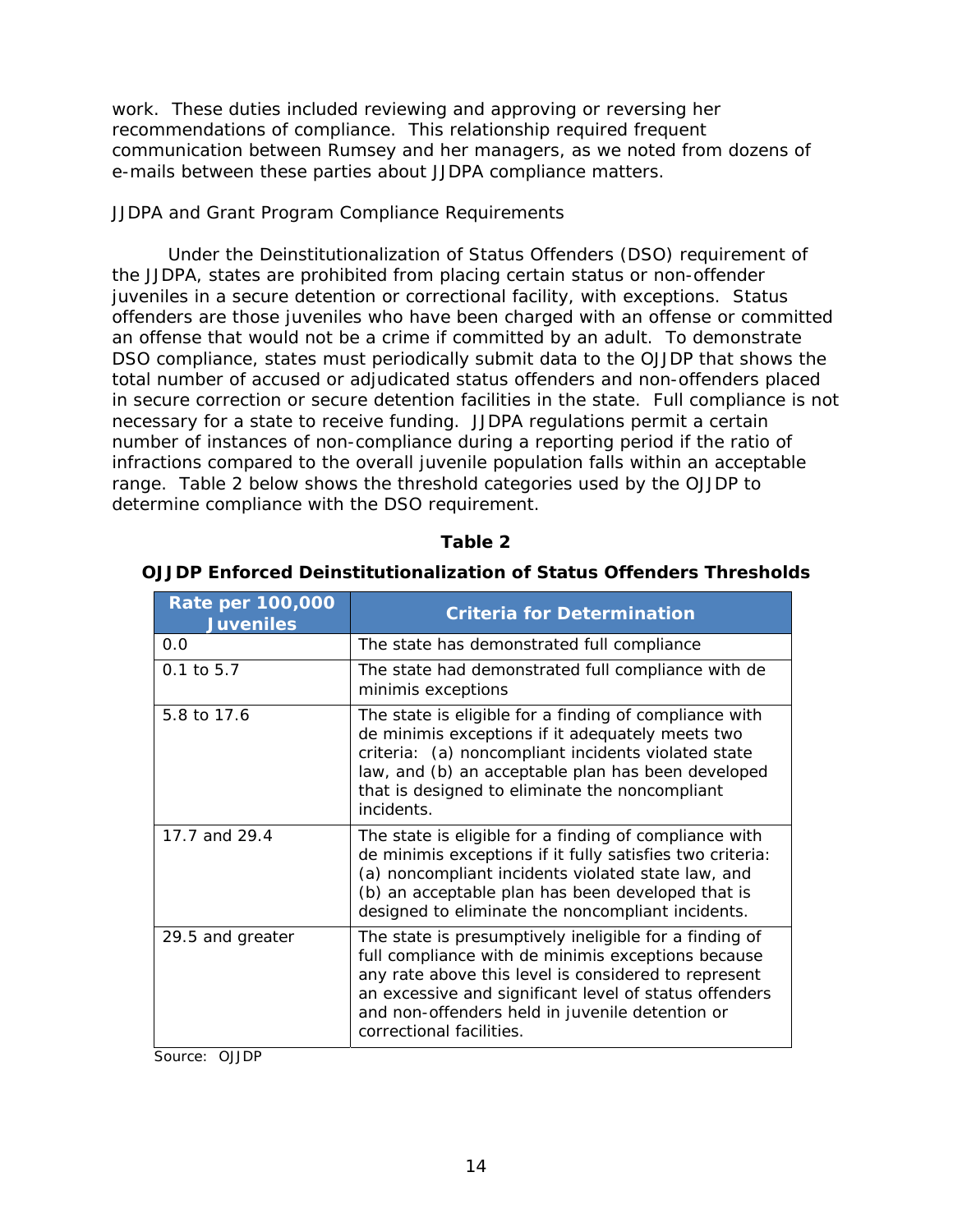### <span id="page-19-0"></span>*Wisconsin Found to be Out of Deinstitutionalization of Status Offenders Compliance*

 DSO compliance. Based on the grant program cycle, the OJJDP reviews prior year or earlier compliance data to make compliance determination and award decisions Rumsey told us that her suspicions of Wisconsin's compliance monitoring reporting first began in 2006 upon reviewing the state's compliance data submitted for calendar year 2005. In September 2006, as a result of its annual review of state plans, the OJJDP informed Wisconsin by letter that it had been found out of for the next fiscal year.<sup>30</sup> In 2006, the OJJDP reviewed Wisconsin's 2005 compliance data to determine eligibility for FY 2007 grant funding. The data showed that Wisconsin had a rate of 69.54 per 100,000 juveniles, more than twice the threshold the OJJDP established for being presumptively ineligible for a finding of full compliance with *de minimis* exceptions as shown in Table 2.

Consequently, per JJDPA requirements, Wisconsin's FY 2007 grant award was reduced by 20 percent, or \$202,800 of the \$1,014,000 award amount, and Wisconsin was also subject to the requirement that 50 percent of its remaining formula grant funds be allocated to address its DSO deficiencies. Additionally, the OJJDP added a special condition to Wisconsin's FY 2007 award that required the state to submit a more comprehensive DSO plan to replace its previous plan. The revised plan had to include a detailed, data-driven analysis of the state's DSO violations. The special condition prohibited Wisconsin from obligating, expending, or drawing down its grant award until the OJJDP approved the revised plan. The special condition also froze, or temporarily prevented, Wisconsin's ability to access all but \$30,000 of its grant award until it complied with the special condition.31 Additionally, the OJJDP decided to conduct a technical assistance visit to assist Wisconsin in identifying weaknesses in its compliance monitoring processes. The technical assistance visit was performed in April 2008.

#### *Rumsey's Concerns about Wisconsin's Compliance Monitoring Reporting*

j

Rumsey told us that Wisconsin reported a very low number of lockups (certain correctional facilities states are required to report) to the OJJDP. In its

Judiciary Committee on April 21, 2015, that the agency would no longer accept supplemental data.<br>Mason, "Improving Accountability and Oversight of Juvenile Justice Grants." <sup>30</sup> OJJDP officials told us that per JJDPA requirements,  $\S223(c)(1)$ , it is supposed to use prior year data to make compliance determinations for the next funding year. However, several OJJDP officials acknowledged to us that in practice the agency often uses 2 to 3-year-old data to make its compliance determinations. The then-Assistant Attorney General for OJP testified before the Senate

 to waive the special condition, and as a result, the special condition was removed. During her <sup>31</sup> OJJDP permitted Wisconsin to access the \$30,000 for Wisconsin officials to attend pertinent training during the budget year. The special condition was removed in January 2008. According to an e-mail from an OJJDP State Representative, who at that time was responsible for reviewing Wisconsin's compliance materials, Wisconsin did not satisfy the special condition. However, despite this non-compliance, the State Representative stated to her OJJDP managers that the only option was interview for this review, the State Representative suggested that it was not an option for the OJJDP to permanently prohibit Wisconsin from accessing the remainder of its funds on the basis of noncompliance with the special condition because of pressure from Congress.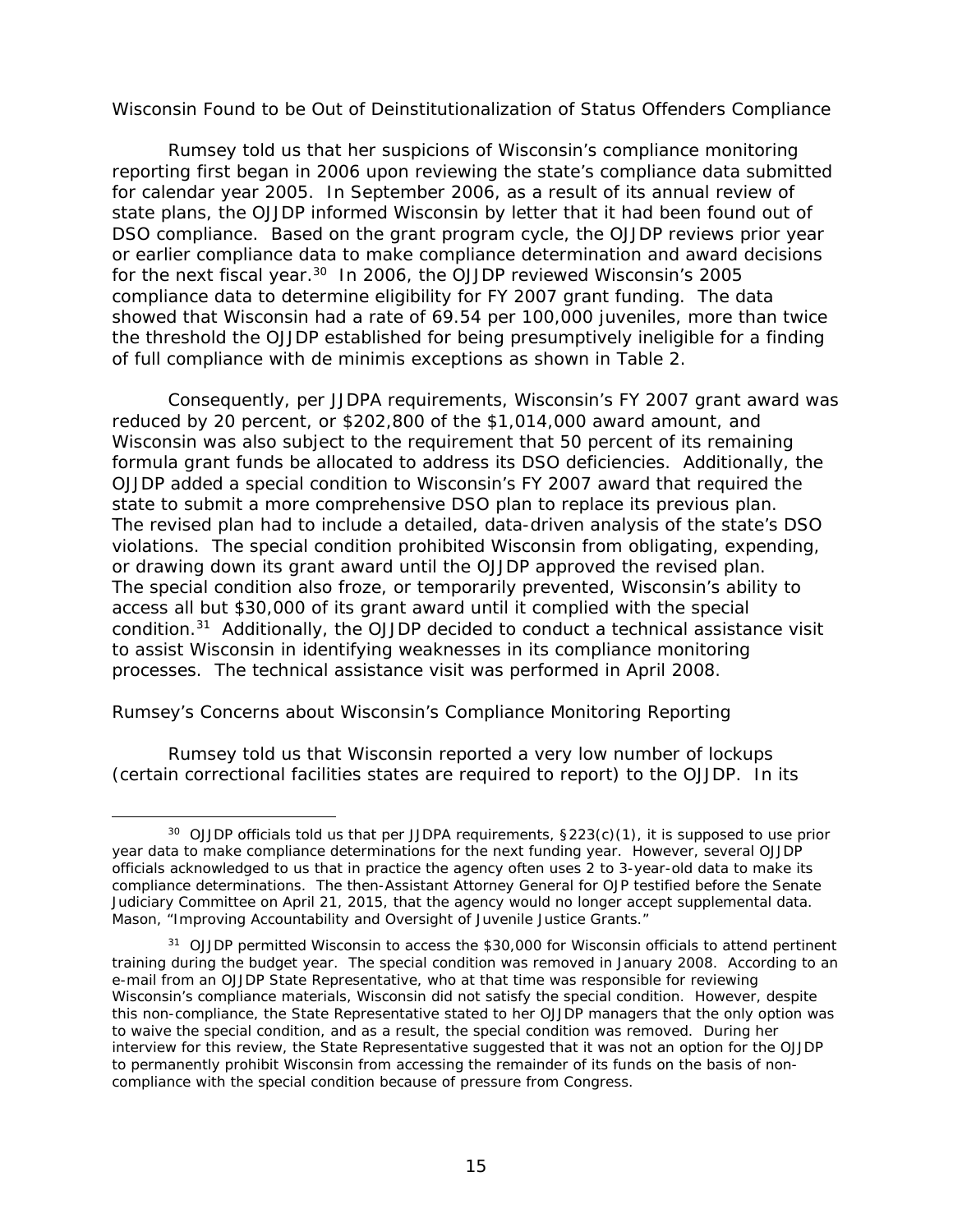lockups within the state.<sup>32</sup> Based on her own research performed at the time with 2005 compliance monitoring report, Wisconsin reported it had a total of 66 adult an Internet website called USACOPS.com, Rumsey believed Wisconsin's actual number of lockups was much higher, possibly in the hundreds.<sup>33</sup>

Wisconsin officials contributed to her suspicions about Wisconsin's compliance data. In the months that followed Wisconsin's non-compliance determination, OJJDP officials, including Rumsey, assisted Wisconsin officials in addressing the state's DSO compliance deficiencies by providing technical assistance and guidance. Rumsey said that during a conference call for the purpose of assisting the state, Wisconsin officials disclosed to the OJJDP that the state's compliance issues were partially caused by the detainment of African-American girls who had run away from court-ordered placement in Milwaukee.34 Wisconsin's Compliance Monitor (Compliance Monitor 2), whose subsequent conversation with Rumsey regarding Wisconsin's compliance data is discussed below, participated in this call. During the call and within a compliance report sent to the OJJDP, Wisconsin officials also disclosed that they had experienced errors with their state's computer system called the Juvenile Secure Detention Register (JSDR), which was used to collect and analyze compliance monitoring data. We reviewed Wisconsin's compliance report submitted for 2005 in which the state reported that the JSDR had been upgraded and improved to allow for direct internet reporting regarding juvenile detention facilities. Wisconsin also disclosed in the same report that these improvements had unexpected side-effects, which made the JSDR unable to accept data from the old system. During her interview with us, Rumsey recalled that these comments from Additionally, Rumsey told us about two separate conversations she had with Wisconsin officials that she believed indicated the existence of fraud.

#### Rumsey's Conversation with Wisconsin's Justice Programs Director

In September 2007, Rumsey, on behalf of the OJJDP, invited Wisconsin officials to the OJJDP's offices in Washington D.C. for individualized one-on-one training regarding JJDPA regulations. The invitation was accepted by Wisconsin's Justice Programs Director (JP Director). In October 2007, the JP Director met with Rumsey and presented Wisconsin's new compliance data, which replaced data Wisconsin had previously submitted. During the OIG's interview in the course of reviewing these allegations, Rumsey said that the new data contained no compliance violations, which at that time, she considered odd. Rumsey told us that the JP Director told her, in reference to the new compliance data, "I wouldn't

j

 criminal law, awaiting trial on a criminal charge, or convicted of violating a criminal law.  $32$  As noted above, a lockup is a locked facility used by a state, a unit of local government, or any law enforcement authority to detain or confine adults pending the filing of a charge of violating a

<sup>&</sup>lt;sup>33</sup> According to its website, USACOPS.com links together law enforcement agencies in the U.S. and is designed to assist law enforcement in their communications with each other and their relations with the public they serve. USACOPS.com is a commercial website and is not affiliated with a law enforcement agency. See http://usacops.com/.

summer of 2007.  $34$  During this review, Ms. Rumsey recalled having one such conference call during the summer of 2007.<br>16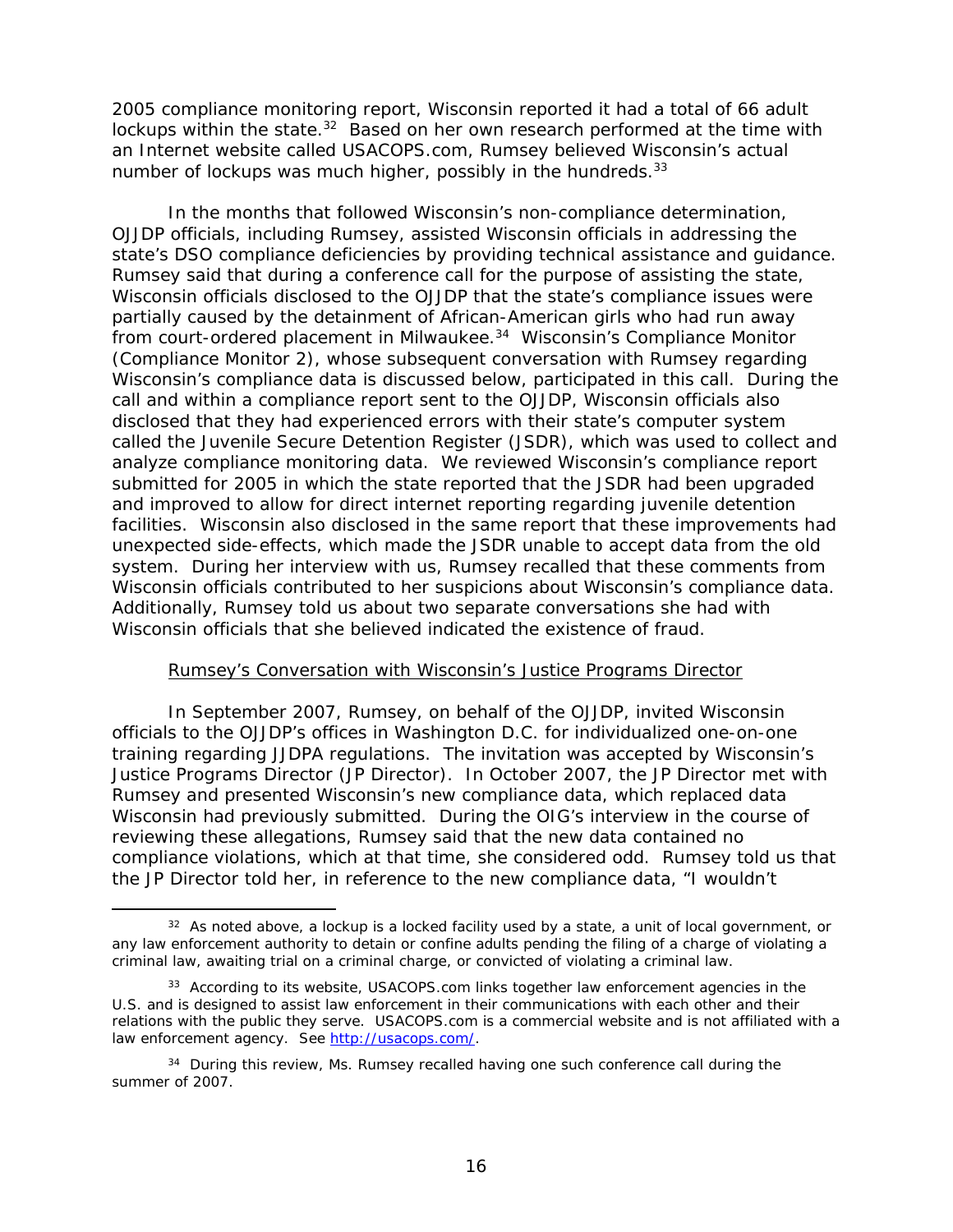<span id="page-21-0"></span>believe it either." Rumsey told us that she considered the JP Director's comment outrageous.

### Rumsey's Conversation with Wisconsin's Compliance Monitor 2

In September 2007, Rumsey received an e-mail from Compliance Monitor 2 stating that he was departing his employment with the Wisconsin agency. After exchanging more e-mails with Compliance Monitor 2, Rumsey asked him to call her at home, which he did in December 2007. Rumsey said that Compliance Monitor 2 told her that Wisconsin was "faking the data" regarding Wisconsin's compliance monitoring reports and that the JSDR system was "bogus." Rumsey also said that Compliance Monitor 2 told her that "everybody is in on it" and "they all know it," referring to other Wisconsin officials. Rumsey also said Compliance Monitor 2 told her he was pressured to lie on the compliance monitoring reports he submitted on behalf of Wisconsin. Rumsey told us that she considered the Compliance Monitor's statements further evidence of Wisconsin's fraudulent reporting.

## *Rumsey's Verbal Communications with her Supervisors and Co-workers regarding the Justice Programs Director and Compliance Monitor 2 Comments*

although she could not remember how each official specifically responded. $35$ managers."<sup>36</sup> We asked Rumsey if she communicated her concerns about Wisconsin, or the JP Director or Compliance Monitor 2 conversations, to her supervisor, Nancy Ayers, or SRAD managers Thompson and Jones. Rumsey told us that she remembered telling Ayers and Thompson what she recalled the JP Director had said about the new data. Rumsey told us that both officials took no action on the information Rumsey told us she was not certain that she told Ayers or Thompson about her conversation with Compliance Monitor 2. However, later Rumsey said she did not tell Thompson about her suspicions of fraud because "of problems she had with her

We interviewed Ayers, Thompson, and Jones. Each official denied that Rumsey told them that Wisconsin had submitted fraudulent compliance reports. Also, each official told us they did not know about the specific issues regarding Wisconsin until the OIG began its investigation.

Rumsey said she told two of her OJJDP co-workers about her conversation with Compliance Monitor 2. These employees were the Compliance Monitoring Liaison and the Research Coordinator, who both worked closely with Rumsey during that time.<sup>37</sup> Rumsey also explained to us why she told both co-workers about the conversation. She said she trusted the Compliance Monitoring Liaison with the

-

<sup>&</sup>lt;sup>35</sup> We were unable to determine from Rumsey's comments the basis for her belief that Ayers and Thompson took no action on the information that she indicated she provided to them.

<sup>&</sup>lt;sup>36</sup> During the relevant time period, Ms. Rumsey's supervisor was Nancy Ayers.

<sup>&</sup>lt;sup>37</sup> The Research Coordinator was organizationally positioned in the OJJDP's Policy Office with Rumsey while the Compliance Monitoring Liaison was positioned in SRAD.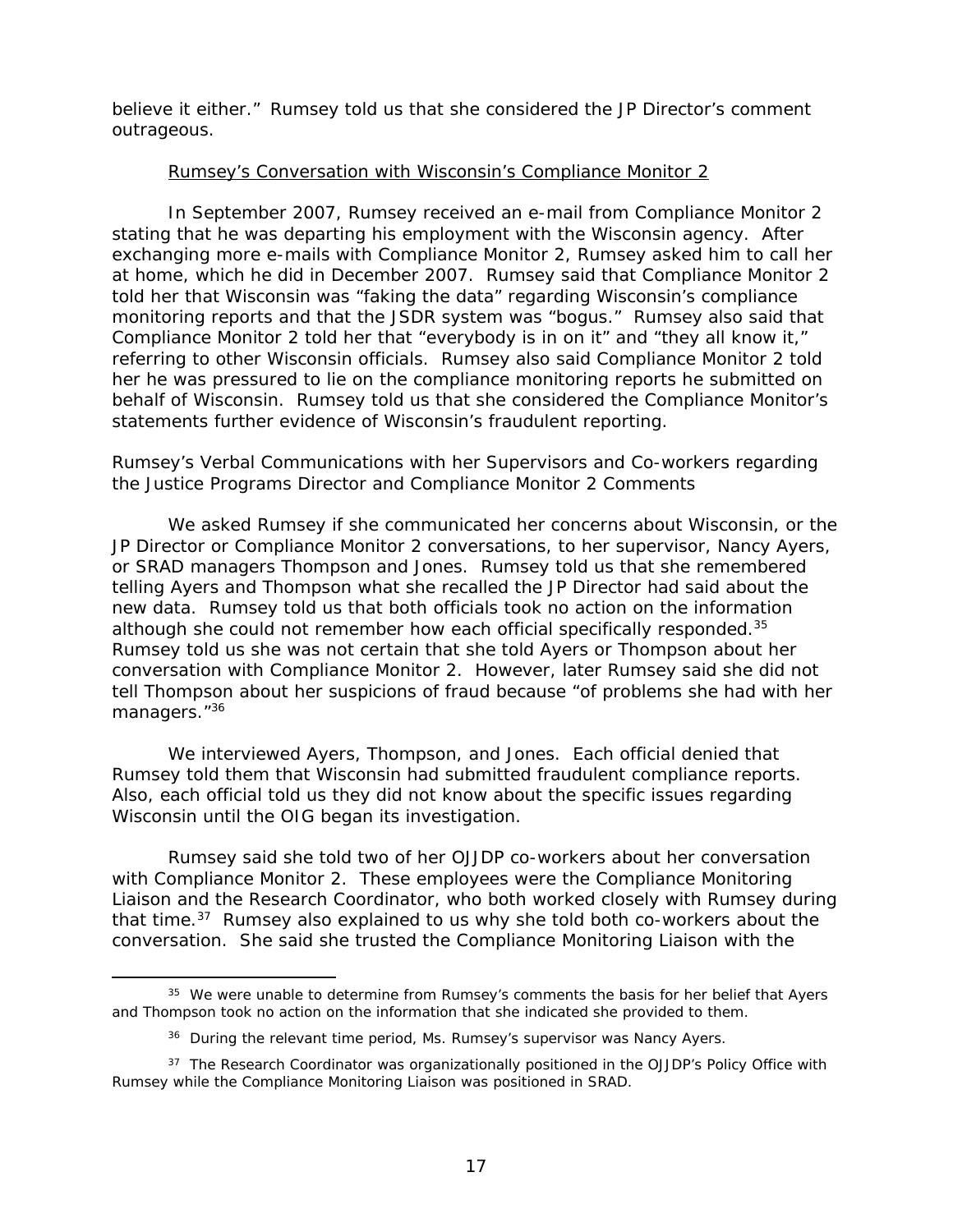<span id="page-22-0"></span>her to tell the OIG about the Compliance Monitor 2 conversation immediately.<sup>38</sup> information, and that she relied on the Research Coordinator's technical expertise about compliance monitoring data. Rumsey said that the Research Coordinator told Rumsey told us she did not know if the Research Coordinator or the Compliance Monitoring Liaison reported what she told them to their OJJDP supervisors or managers or the OIG. When we asked Rumsey if she reported her concerns to the OJP Office of General Counsel, she said that she did not do so.

 Compliance Monitoring Liaison told us she never shared the information with We interviewed the Compliance Monitoring Liaison and the Research Coordinator. The Compliance Monitoring Liaison said that Rumsey told her about the JP Director and Compliance Monitor 2 conversations, and that Rumsey explicitly told her not to tell anyone about the Compliance Monitor 2 conversation. The anyone. The Research Coordinator told us she recalled having a conversation with Rumsey in December 2007 regarding Wisconsin's data. During that conversation Rumsey told the Research Coordinator she believed the data was fraudulent. The Research Coordinator told us she told neither her direct supervisor, Ayers, nor the OJJDP Administrator at that time, J. Robert Flores, because the work environment in the OJJDP at that time was hostile.<sup>39</sup> The Research Coordinator told us she may have told Rumsey to report the matter to the OIG.

#### *Rumsey's E-mail Communications to her OJJDP Managers about Wisconsin*

To determine if Rumsey communicated her suspicions about Wisconsin to her supervisor and managers at any time from October 2007, the time of Rumsey's conversation with the JP Director, to March 2008, when Rumsey formally reported to the OIG, we reviewed the e-mails of SRAD staff including Rumsey, Thompson, Jones, and others, collected during the prior OIG investigation of Wisconsin. We found three particularly noteworthy e-mails from this time period where Wisconsin's compliance issues were discussed.

 On November 8, 2007, Rumsey e-mailed Thompson and Jones regarding the status of the OJJDP's review of documentation Wisconsin had submitted to satisfy the 2007 special condition and noted an earlier decision by the OJJDP to allow the state to submit more recent data demonstrating compliance. Additionally, Rumsey wrote that she wanted an opportunity to brief Thompson regarding the one-on-one training offered to the JP Director as discussed above. Rumsey wrote that there were a number of issues raised during that meeting of which Thompson should be aware. For example, Rumsey wrote that Wisconsin law allowed for delinquent youth to be sentenced to adult jails and for status offenders to be sentenced to juvenile

-

<sup>&</sup>lt;sup>38</sup> According to the Research Coordinator's recollection of these events, this conversation occurred in December 2007. Rumsey would later formally report her suspicions about Wisconsin to the OIG in March 2008.

<sup>39</sup> J. Robert Flores served as OJJDP's Administrator from 2002 to 2009.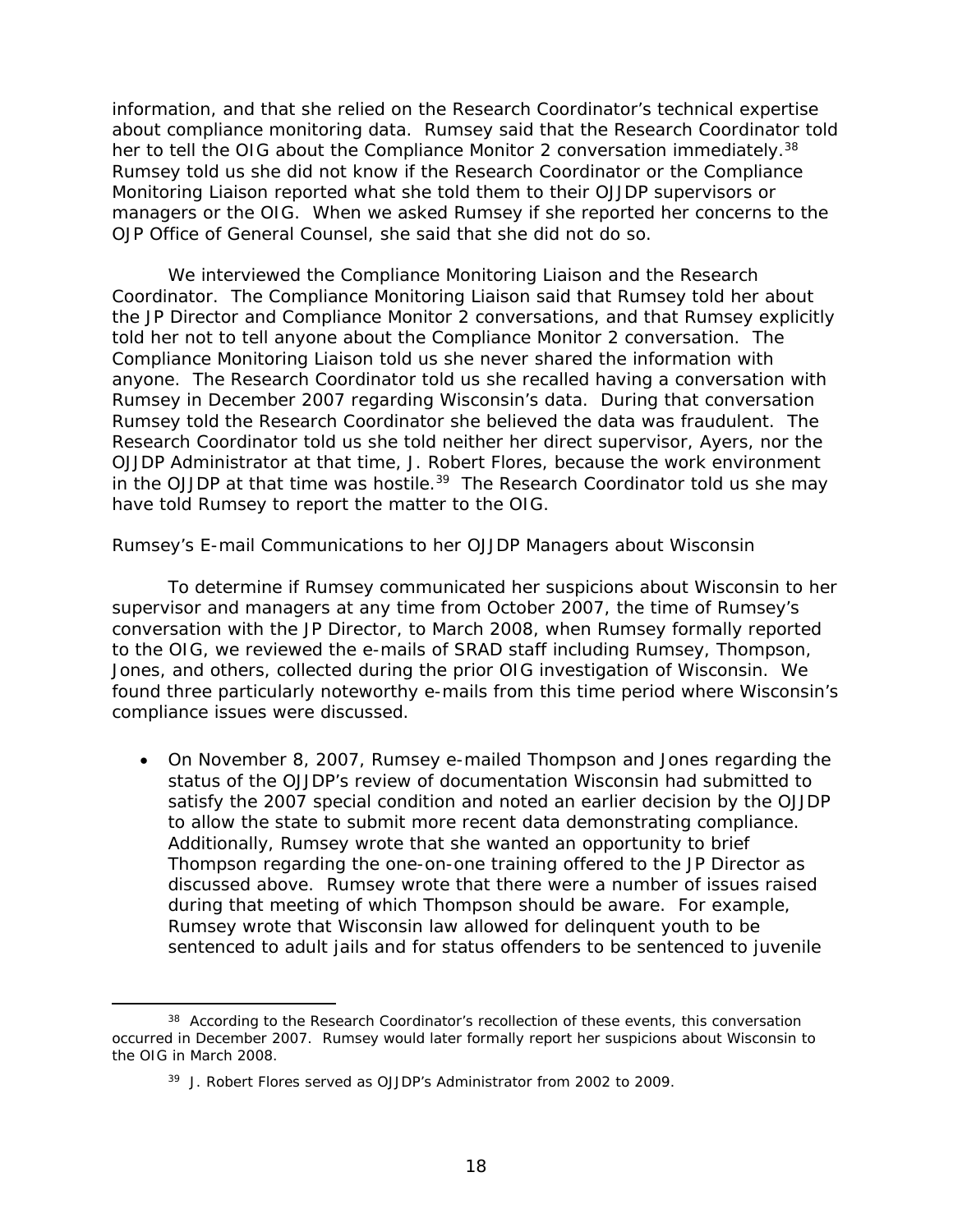detention centers, but she did not reference that the JP Director had told her he would not believe the new data that Wisconsin had submitted.

- Wisconsin submitted to demonstrate DSO compliance for 2008. Rumsey On January 9, 2008, at 12:44 p.m., Rumsey e-mailed Thompson stating that she and an OJJDP State Representative needed to meet regarding documentation Wisconsin had submitted to satisfy the 2007 special condition. Rumsey also stated that they needed to reach agreement about the adequacy of the documentation. Additionally, Rumsey stated that they needed to meet for a similar discussion on the adequacy of documentation added that she had a fair amount of questions about the documents "because the State did not use the OJJDP data reporting form and instead recreated it and created some new fields in the process," but she did not reference any specific concerns about the believability or falsity of the new data from discussions with the JP Director or Compliance Monitor 2.
- On the evening of January 9, 2008, at 9:17 p.m., Rumsey e-mailed Thompson and Jones stating that she needed to consult with the State Representative, who at the time was assigned to review Wisconsin's compliance materials, to fully understand the documentation Wisconsin had submitted. Rumsey said she did not "necessarily have concerns or want additional information" regarding the data Wisconsin had submitted.

Additionally, we identified the following e-mails Rumsey sent to her OJJDP managers before her conversation with the JP Director where Wisconsin's JJDPA compliance was discussed.

- On July 15, 2007, Rumsey e-mailed Jones conveying Wisconsin officials' explanation for that state's compliance violations. Additionally, Rumsey expressed doubt that Wisconsin had inspected all of its juvenile centers, that it had only 55 lockups in the state, and that assistance provided by the state's Department of Corrections in monitoring juvenile facilities was allowable under federal regulations. Lastly, Rumsey stated that OJJDP needed to obtain responses from Wisconsin that addressed these identified issues.
- On August 21, 2007, Rumsey e-mailed Thompson and Jones repeating most of the Wisconsin compliance issues raised in her July 15, 2007 e-mail to Jones.
- On September 4, 2007, Rumsey e-mailed Jones discussing the purpose and intent of the special condition included in Wisconsin's 2007 grant award and how the state could satisfy the condition.

 cause them to suspect fraud. Thompson told us that during this period, he recalled During our interviews of Thompson and Jones during which these e-mails were discussed, both officials made comments indicating that the e-mails did not Rumsey questioning whether the data Wisconsin submitted was completely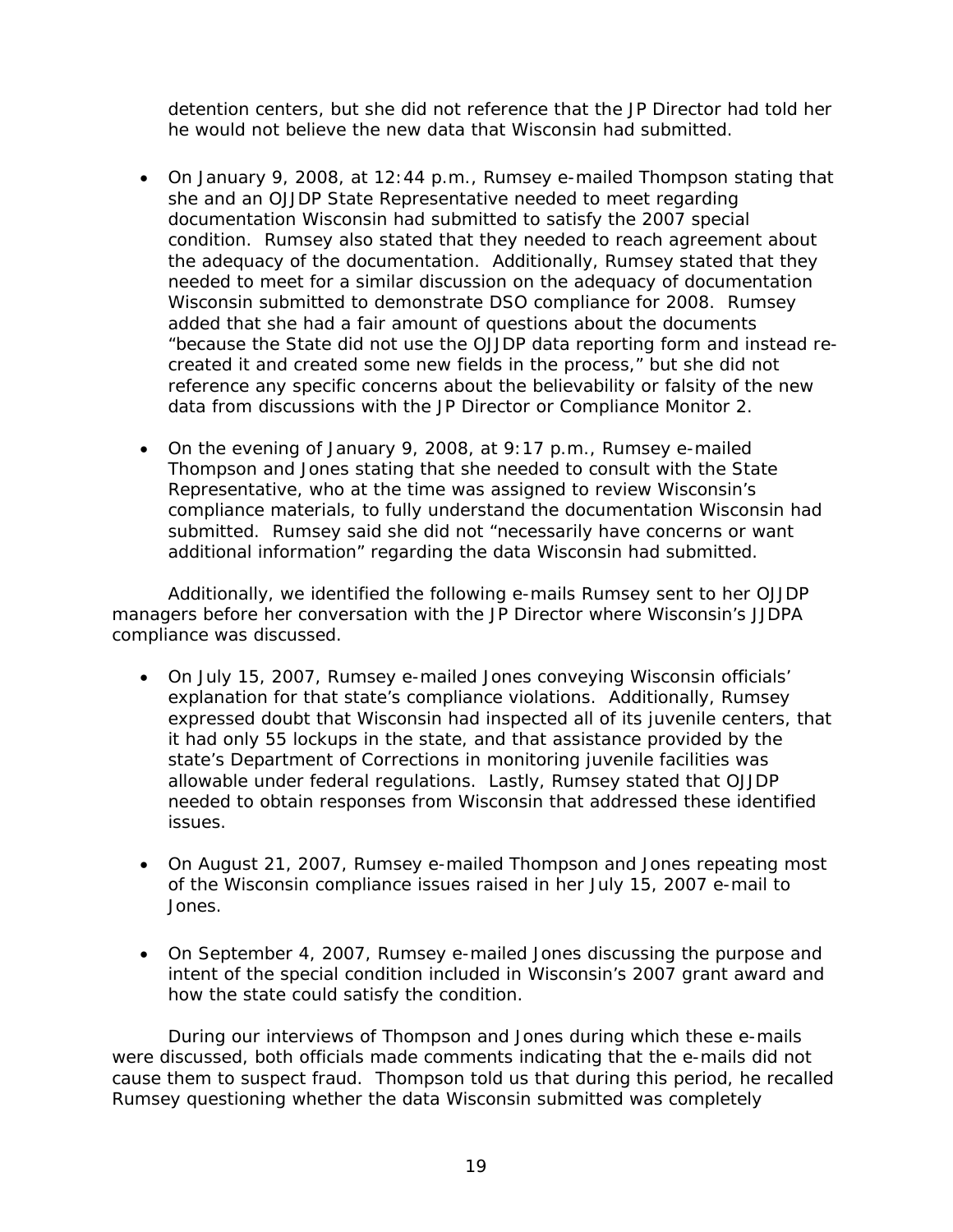<span id="page-24-0"></span> allegations until after the OIG began its investigation in 2008. When we asked issues before Rumsey formally reported Wisconsin to the OIG in March 2008. accurate, but he said he did not recall Rumsey using the words "fraudulent" or "lying." Thompson also told us that he was not aware of the Wisconsin fraud Jones if she was aware of any specific reports of fraud from Wisconsin before the OIG investigation, she told us she was not. These e-mails demonstrate that on several occasions, Thompson and Jones were notified of Wisconsin's compliance However, they do not reflect Rumsey directly reporting her concerns regarding the believability of the data that Wisconsin had submitted or allegations of fraud regarding the same data to her managers.

# *Findings and Analysis*

or suspected that Wisconsin had submitted fraudulent compliance data.<sup>40</sup> We found no conclusive corroborating evidence that Rumsey told her direct supervisor, Ayers, or SRAD managers, Thompson and Jones, that she had been told While Rumsey told two of her co-workers about conversations she had with Wisconsin state officials that led to her suspicions, Rumsey told one of them not to tell anyone about it, and we found no evidence that these co-workers shared the information with their OJJDP supervisors or managers or anyone else.<sup>41</sup>

contributing factor to Ayers's decision to cancel her telework agreement." 2013 MSPB 82 at 11. <sup>40</sup> In March 2011, Rumsey filed a complaint with the U.S. Merit Systems Protection Board (MSPB) alleging that her OJJDP supervisors and managers had taken prohibited personnel actions against her. During the proceedings that followed, the court heard testimony from Rumsey that pertained to her conversations with the JP Director and Compliance Monitor 2. The court also heard testimony from Ayers, Thompson, and others. We reviewed the transcripts of Rumsey's MSPB hearing, the October 2011 MSPB "Initial Decision" denying Rumsey's request for corrective action (2011 MSPB Decision), and the October 2013 MSPB "Opinion and Order" affirming in part and reversing in part the 2011 MSPB Decision (2013 MSPB Opinion). See *Rumsey v. Dept. of Justice*, 2013 MSPB 82. Neither Rumsey nor any other witness testified before the MSPB that Rumsey told her managers about the allegations of fraudulent conduct, and Rumsey's managers denied knowing about such allegations until after the OIG investigation commenced in early 2008. Based on this testimony, the 2011 MSPB Decision did not find that Rumsey had disclosed fraud to OJJDP management. Despite this, the 2013 MSPB Opinion concluded, without citing to the record, that Rumsey had disclosed the fraud to Ayers when it determined that Rumsey had "shown by preponderant evidence that her disclosures to Ayers concerning the state of Wisconsin's alleged submission of fraudulent data were a Consistent with the 2011 MSPB Decision, and based on witness testimony in the OIG's review, we found no evidence that OJJDP managers or supervisors were aware of allegations of fraudulent conduct by Wisconsin officials until after the OIG initiated its investigation in May 2008.

 allegations. She told us she first learned about the Wisconsin allegations in June 2009, which was <sup>41</sup> During our interview with the OJJDP State Representative assigned to Wisconsin, she told us she recalled a conversation with Rumsey, and Melodee Hanes, former Acting OJJDP Administrator, where issues with Wisconsin were discussed, but the State Representative did not recall when the conversation occurred. We interviewed Hanes and asked her when she learned about the Wisconsin after the OIG initiated its investigation into Wisconsin. Neither mentioned falsification of data as a subject of the conversations.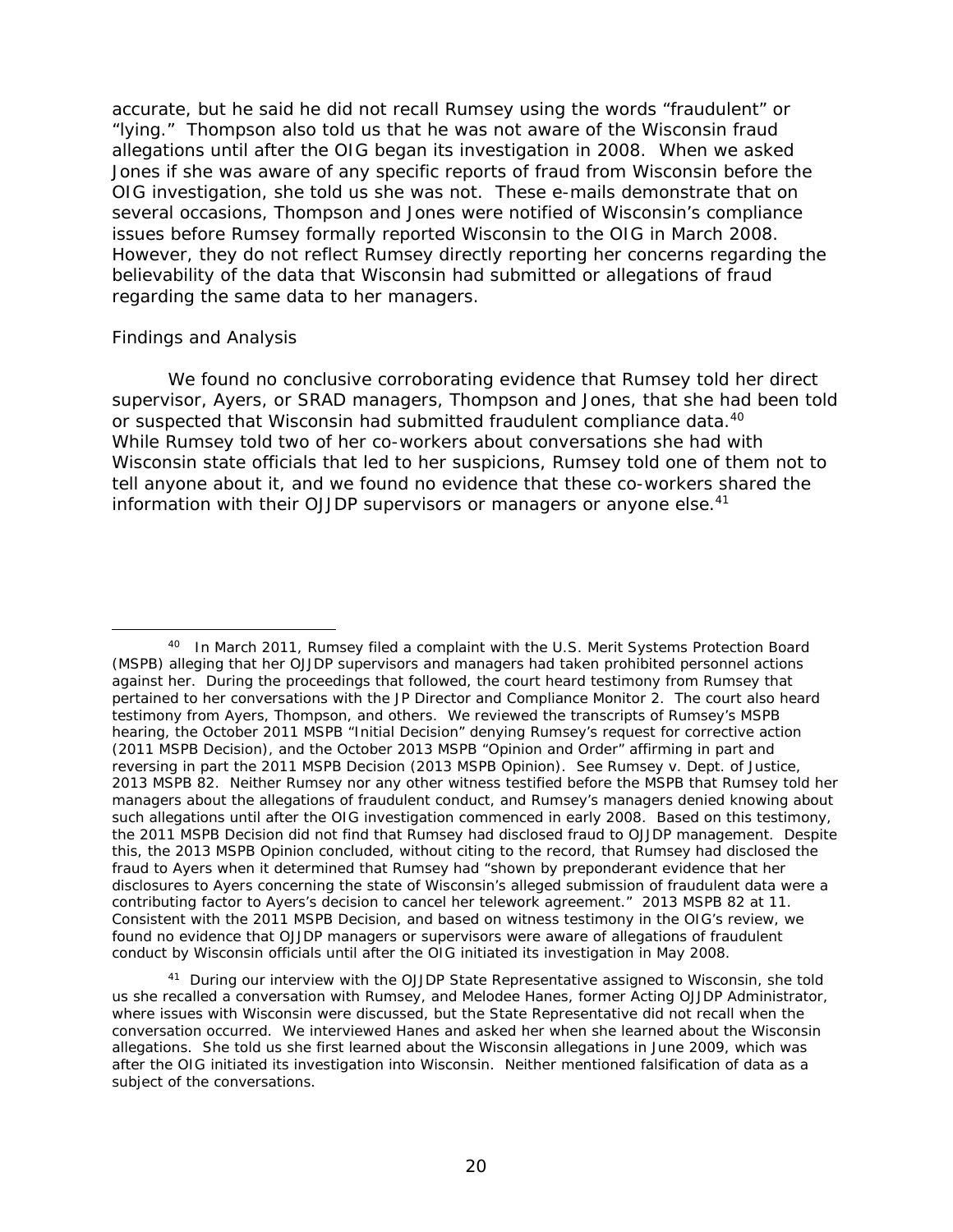#### The JP Director and Compliance Monitor 2 Comments

Rumsey told the OIG that she informed Thompson about the October 2007 conversation with the JP Director in which the JP Director expressed doubt about the believability of the new data submitted by Wisconsin; however, Thompson told us that he did not have such a discussion with Rumsey. Even if Rumsey told Thompson about her JP Director conversation, we cannot conclude that the information would necessarily be sufficient to alert an official of possible falsification of data. In our judgment, the JP Director's alleged "I wouldn't believe it either" comment about his state's new data could be interpreted a number of ways that do not involve fraud or wrongdoing, including as reflecting the possibility of inaccurate data without intentional misconduct. Without additional evidence, we cannot conclude that the comment was sufficient to warrant an inquiry or investigation. In reaching this conclusion, we note that in the months before and after Rumsey's conversation with the JP Director, the subject of Wisconsin's JJDPA compliance had been discussed on several occasions as represented by the emails discussed earlier. Also, Thompson, Jones, and Ayers remembered having verbal conversations with Rumsey about Wisconsin's compliance. Nonetheless, these OJJDP officials did not recall a discussion involving suspicion that Wisconsin was submitting fraudulent reporting.

The alleged comments from Compliance Monitor 2 about Wisconsin "faking the data" and having a "bogus system," if communicated to management, clearly would have been specific enough to alert them to potential fraud and warrant additional inquiry. Additionally, the reported comment that "they're all in on it" would highlight the seriousness and scope of the potential fraud as it indicates that perhaps more than one Wisconsin official was involved. However, we found no evidence to indicate that this information was communicated to management.

 Thompson on the status of removing the special condition that prevented Wisconsin We noted that neither the subject matter of the Compliance Monitor 2 comments nor the comments alone were discussed by Rumsey in her January 9, 2008 e-mail to Thompson and Jones, which was sent about a month after her conversation with Compliance Monitor 2. We found this noteworthy because in the January 9 e-mail, Rumsey was responding to an inquiry from from accessing most of its FY 2007 grant award. Thompson wrote to Rumsey that he thought Wisconsin had satisfied the special condition and requested input. In her response, Rumsey did not mention her conversations with the JP Director or Compliance Monitor 2 or explicitly raise any concerns about possible falsification of the Wisconsin data.

It further appears that OJJDP managers had taken corrective measures typically used by the OJJDP to address Wisconsin's compliance deficiencies identified in 2006. The agency reduced Wisconsin's FY 2007 grant award by 20 percent; froze the state's access to most of its FY 2007 grant award until the state addressed its deficiencies, although it does not appear these deficiencies were fully addressed; and scheduled a technical assistance site visit to assist the state in correcting its deficiencies. We cannot conclude that these measures were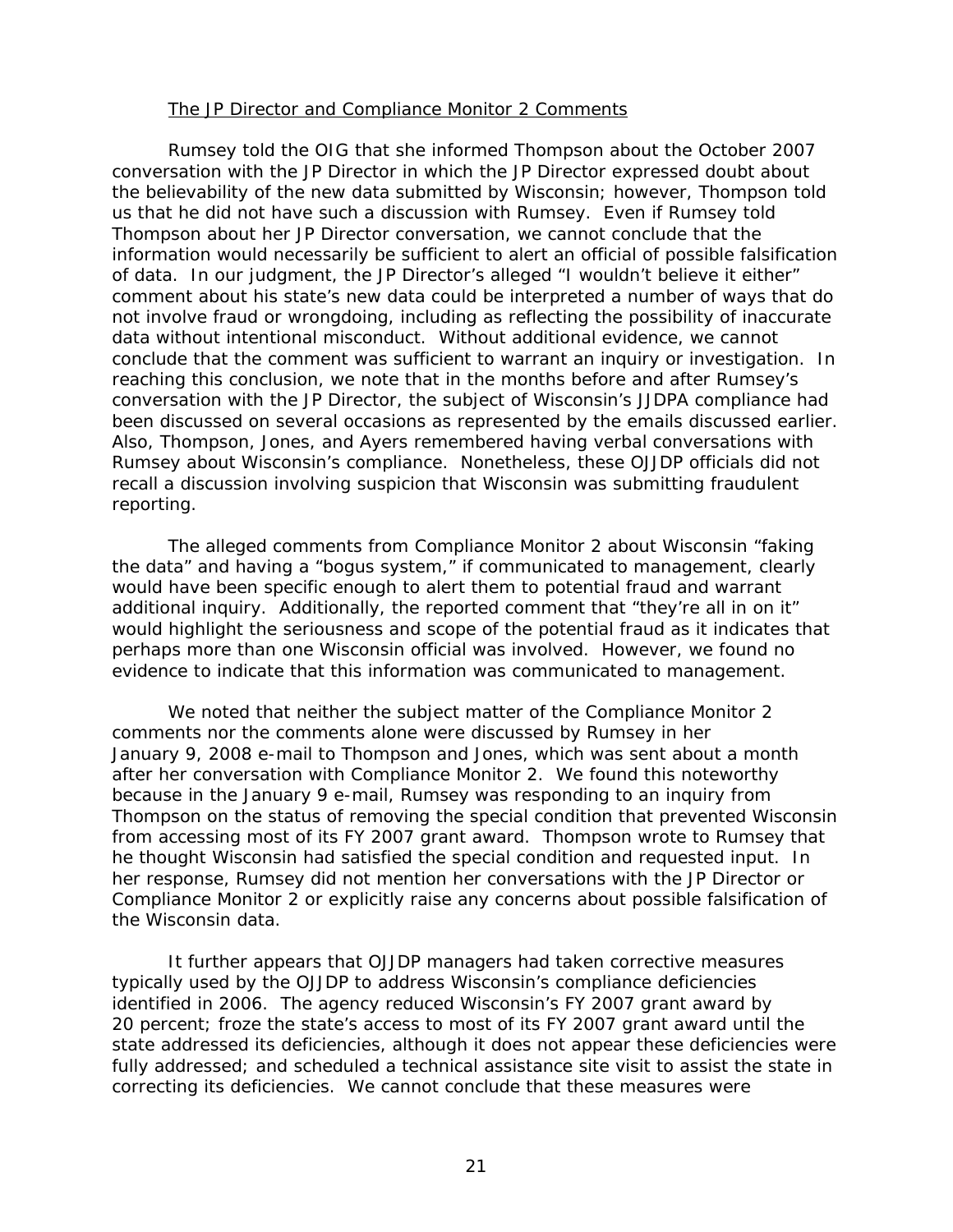insufficient based on what we determined OJJDP managers were aware of at that time.

## OJP's Procedure for Freezing Funds

j

The OJP Grant Manager's Manual outlines procedures for freezing funds for non-compliance with award requirements. To safeguard the public's funds, OJP offices can request a freeze of grant funds to OJP's Chief Financial Officer for a grant recipient's failure to comply with award conditions or for a non-frivolous allegation of fraud by the grant recipient.

The use of a grant freeze in response to allegations of programmatic noncompliance is also discussed in OJP Instruction I 7140.2B. The freeze is temporary to allow the component to review and resolve the issue. However, a grant recipient's funding can be suspended or terminated if the component finds that the recipient has failed to substantially comply with the terms and conditions of the award.

During interviews for this review, OJJDP officials told us that the OJJDP routinely freezes award funds for JJDPA compliance issues identified from its annual review of state plans. The OJP General Counsel told us that the OJJDP did not report any fraud allegations concerning Wisconsin to his office, and that he was not told about Wisconsin until the OIG contacted his office during its prior investigation in July 2008.<sup>42</sup>

 Administrator for the Core Protections Division about procedures staff should follow We reviewed OJP's and the OJJDP's policies related to the management and administration of grant awards, and we interviewed the Acting Associate when fraud is suspected. She told us that she had not discussed specific protocols with her staff, but that if her staff became aware of something they would look into the matter.<sup>43</sup> Had OJJDP management been aware of the Wisconsin fraud allegations, it could have requested a temporary freeze of funds to allow for a review of the allegations. If the OJJDP's review substantiated the allegations or found other substantial non-compliance issues, it could have requested the suspension or termination of Wisconsin's award funds. Therefore, we recommend

<sup>&</sup>lt;sup>42</sup> In July 2008, Semmerling contacted Charlie Moses, OJP's Deputy General Counsel, by telephone to inform him of the OIG's investigation of Wisconsin. During this or subsequent communications, she requested that the OJJDP not inform Wisconsin of the investigation. Rafael Madan, OJP's General Counsel, told us that had his office been informed about Wisconsin, OJP could have frozen Wisconsin's funds, placed the state on a high-risk list, or took other actions to delay funding.

<sup>&</sup>lt;sup>43</sup> At the conclusion of our audit, OJP officials told us that prior to 2016, the U.S. Office of Government Ethics and the Departmental Ethics Office required ethics training to be provided at a minimum every 3 years, and that the OJP Ethics Office also provided training specifically to OJJDP staff on December 9, 2014, and November 18, 2015. The officials also said that among the topics routinely discussed in the latter training was the requirement to report to a manager or supervisor, or the ethics office, when a federal employee observes (in the routine course of their employment) conduct that is either illegal or unethical, though we did not independently confirm this or evaluate the training as part of this review.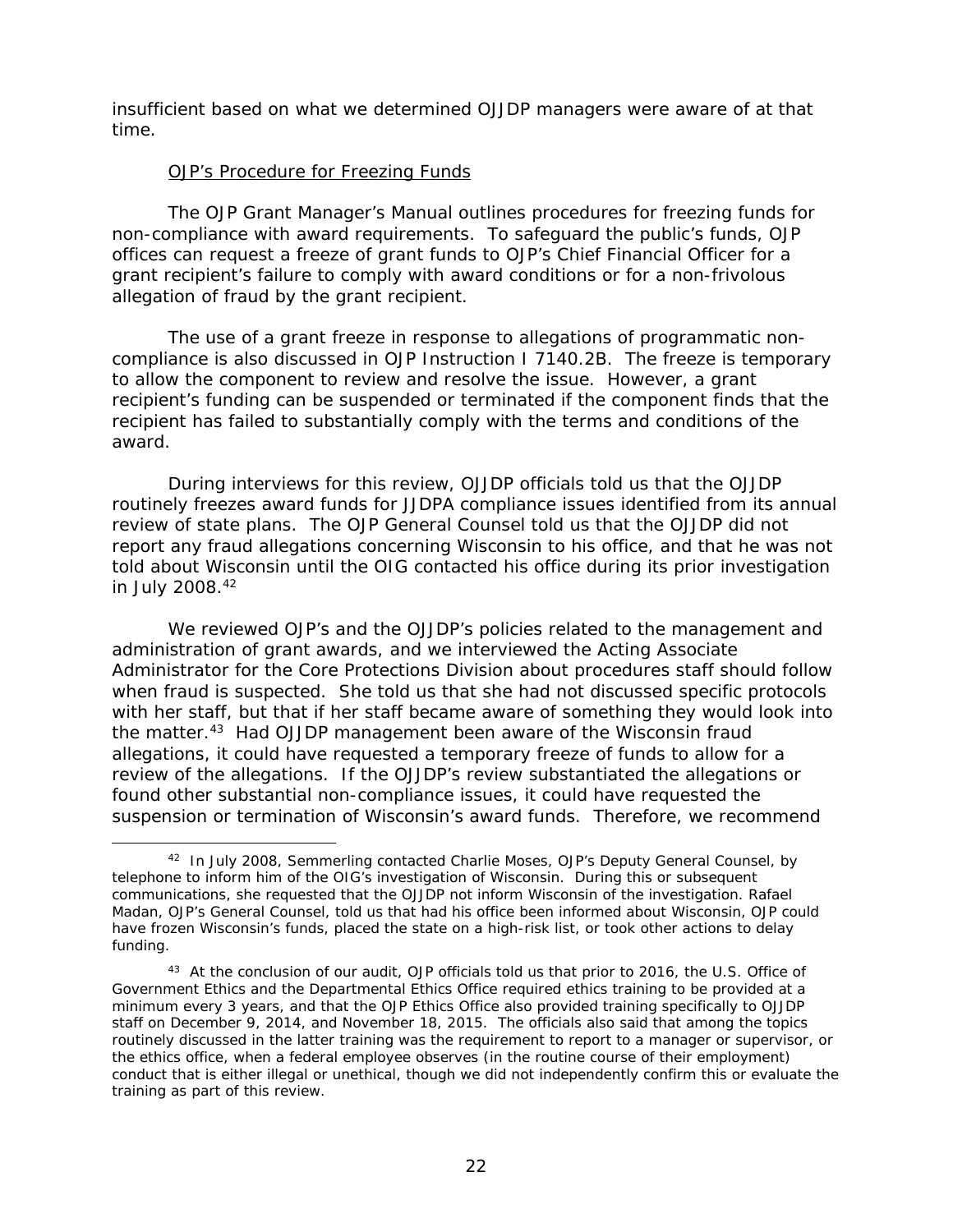<span id="page-27-0"></span>that the OJJDP periodically redistribute OJP Instruction I 7140.2B, which provides guidance for reporting allegations of programmatic non-compliance to all staff.

# **Conclusion**

 Grant Program could be improved, in particular with regard to its compliance We determined that the OJJDP's management of its Title II Part B Formula monitoring, and documentation retention procedures. This audit substantiated one allegation, and identified concerns related to the second allegation.

Specifically, we found that the OJJDP failed to assure compliance with the JJDPA by not routinely performing compliance monitoring audits required under the JJDPA. The then-Assistant Attorney General for OJP acknowledged long-standing problems with the OJJDP's management of the grant program and proposed corrective actions, which we determined were mostly complete as of January 2017, though we were not able to test their effectiveness within the scope of this audit.

We found that the OJJDP did not examine allegations that Wisconsin had submitted fraudulent compliance data and that there was insufficient evidence to establish that OJJDP managers or supervisors were aware of these allegations prior to the initiation of the prior OIG investigation regarding them.<sup>44</sup> We also believe that OJJDP mangers or supervisors were not fully and timely informed because of perceived problems between some OJJDP staff and management. While OJP has a policy that requires OJJDP staff to report allegations of grant program non-compliance to OJJDP management, it does not appear that this policy was followed. We believe this policy provides assurance that credible fraud-related concerns are timely communicated to OJJDP management, and we recommend the policy be periodically redistributed to all staff.

# **Recommendations**

We recommend that OJP:

- 1. Develop written policies and procedures that describe the process for selecting compliance monitoring audits.
- 2. Implement procedures that require documenting audit activities when an onsite monitoring audit is not possible.

<sup>-</sup>44 Although we did not substantiate the allegation that the OJJDP failed to investigate the Wisconsin fraud allegations, Rumsey and Semmerling raised important concerns about the way the OJJDP administers the grant program. For that reason and our findings in this audit, the OIG intends to conduct an audit to determine whether the OJJDP is properly managing its grant programs. However, as of May 2017, the OJJDP was still in the process of developing policies and procedures intended to address grant program vulnerabilities. The completion of these policies and procedures, their eventual dissemination to the states, and the time needed for the states to implement the policies and procedures will be factors considered by the OIG in determining when to initiate such an audit.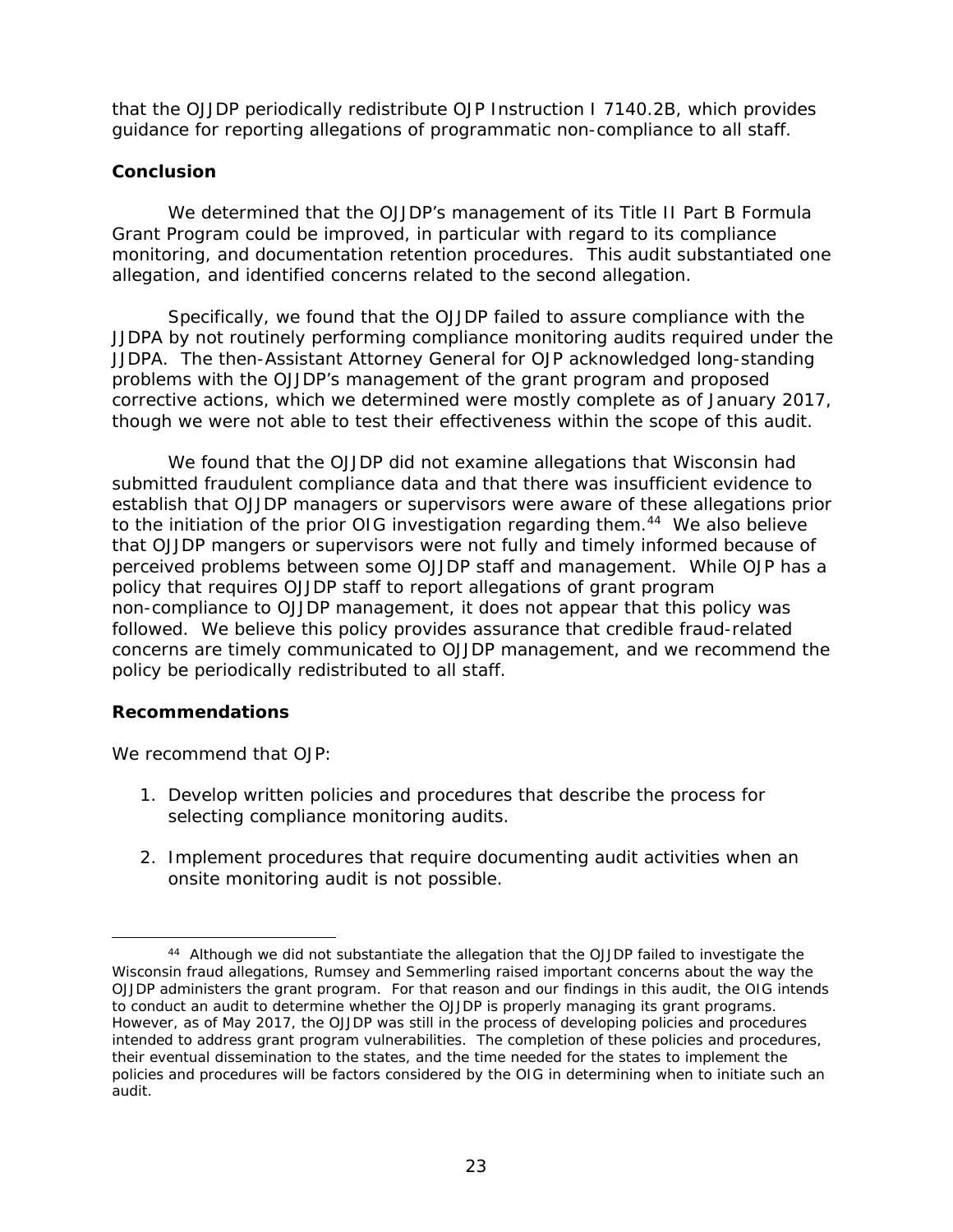- 3. Finalize its OJJDP Guidance Manual-Audit of Compliance Monitoring Systems that was under development as of May 2017.
- 4. Periodically redistribute the OJP policy and procedures for examining allegations of programmatic non-compliance by grant recipients to remind OJJDP staff of their obligation to timely report credible suspicions of fraud to OJJDP supervisors, managers, and the OIG, as appropriate.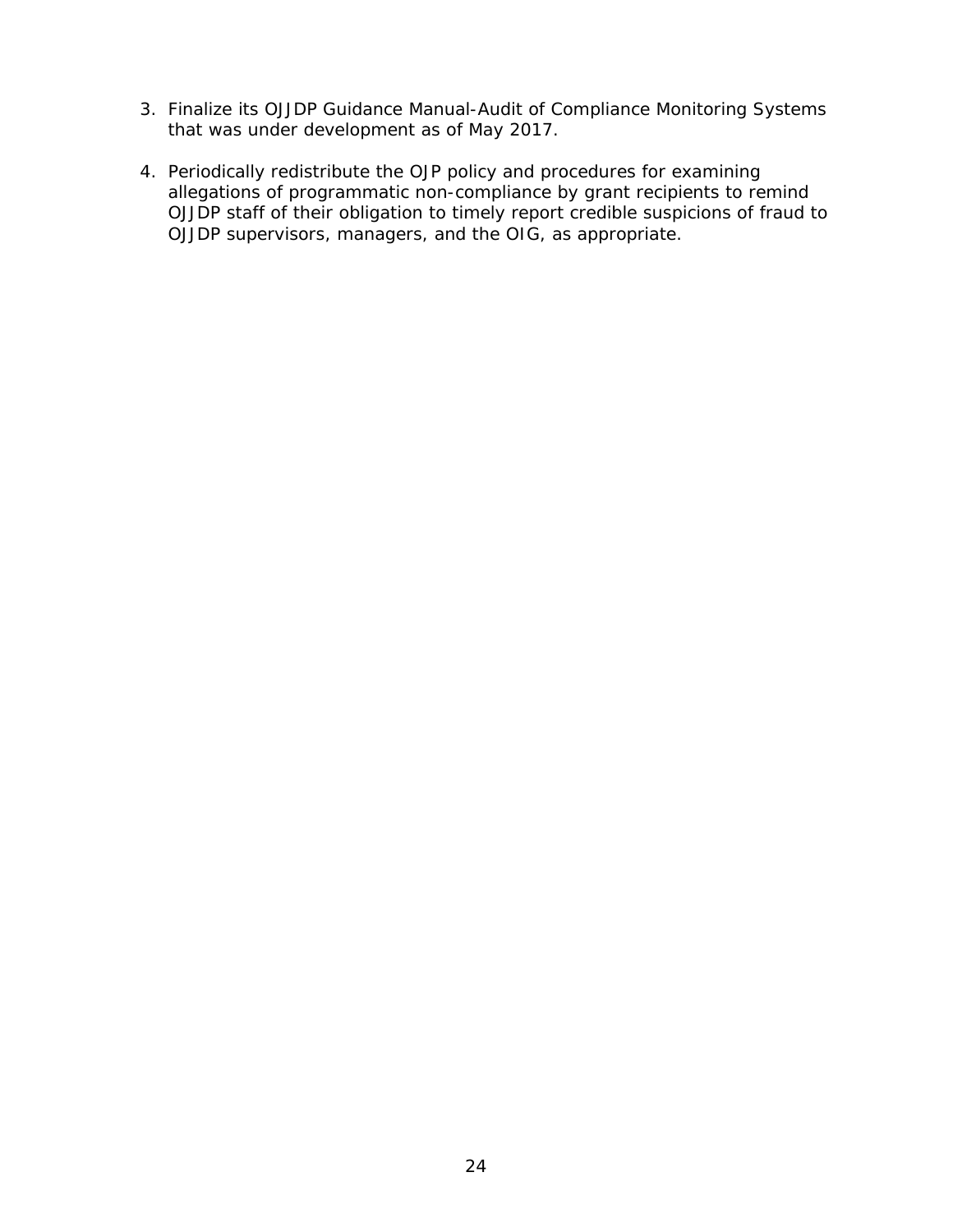# **STATEMENT ON INTERNAL CONTROLS**

<span id="page-29-0"></span>As required by the *Government Auditing Standards*, we tested, as appropriate, internal controls significant within the context of the audit objectives. A deficiency in an internal control exists when the design or operation of a control does not allow management or employees, in the normal course of performing their assigned functions, to timely prevent or detect: (1) impairments to the effectiveness and efficiency of operations, (2) misstatements in financial or performance information, or (3) violations of laws and regulations. The evaluation of the OJJDP's internal controls was not made for the purpose of providing assurance on its internal control structure as a whole. The OJJDP's management is responsible for the establishment and maintenance of internal controls.

 affected the OJJDP's ability to manage its grant program. As noted in the Findings and Recommendations section of this report, we identified deficiencies in the OJJDP's internal controls that are significant within the context of the audit objectives, and we believe these noted deficiencies adversely

 which is a matter of public record. Because we are not expressing an opinion on the OJJDP's internal control structure as a whole, this statement is intended solely for the information and use of the OJJDP. This restriction is not intended to limit the distribution of this report,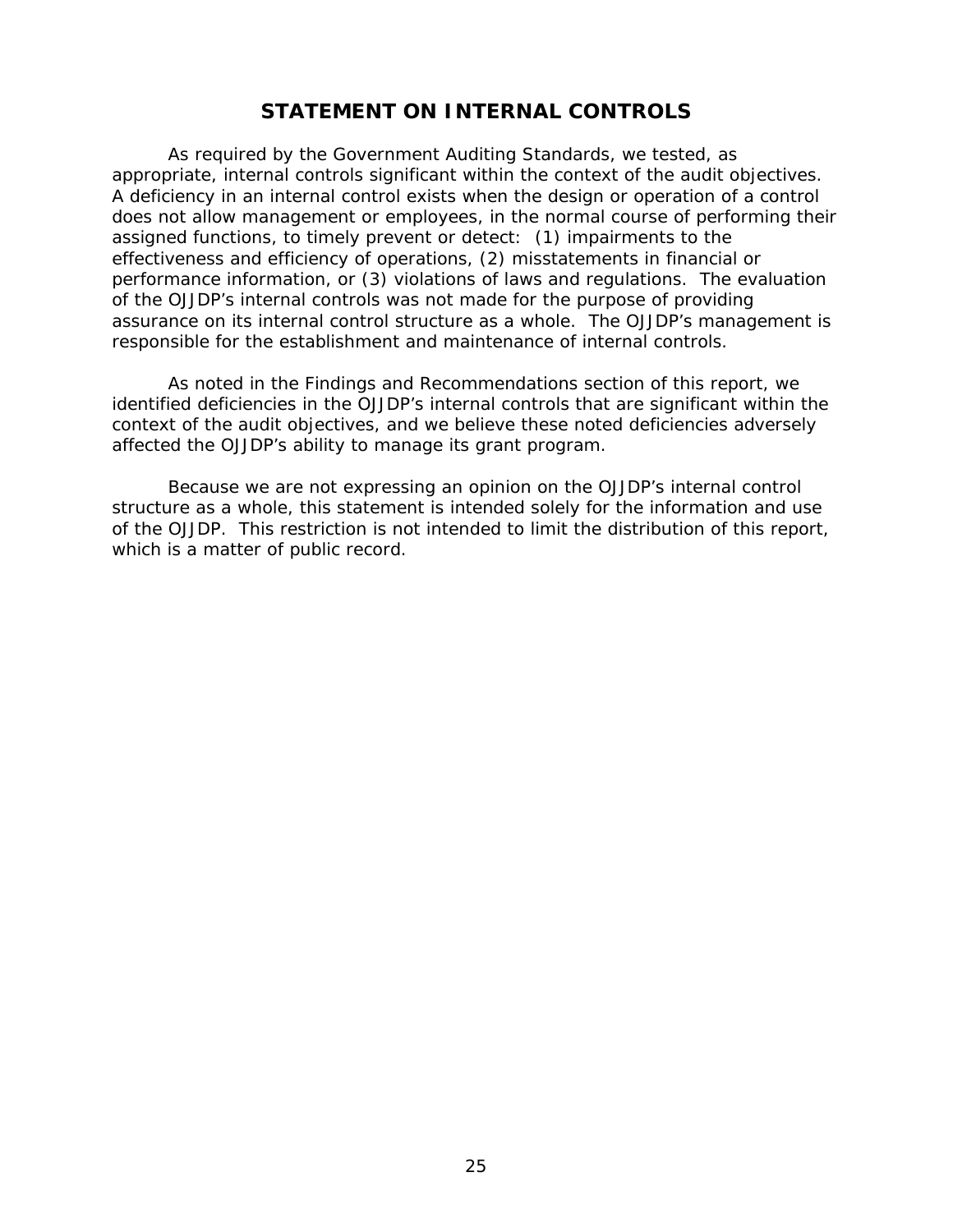# <span id="page-30-0"></span>**STATEMENT ON COMPLIANCE WITH LAWS AND REGULATIONS**

As required by the *Government Auditing Standards*, we tested, as appropriate given our audit scope and objectives, witness statements, and OJJDP records, procedures, and practices, to obtain reasonable assurance that the OJJDP's management complied with federal laws and regulations, for which non-compliance, in our judgment, could have a material effect on the results of our audit. The OJJDP's management is responsible for ensuring compliance with applicable federal laws and regulations. In planning our audit, we identified the following laws and regulations that concerned the operations of the auditee and were significant within the context of the audit objectives:

- The Juvenile Justice and Delinquency Prevention Act of 2002 (JJDPA) (42 U.S.C. §§ 5601-5681)
- Title 28 C.F.R. Part 31 OJJDP Grant Programs
- Title 8 C.F.R. Part 18 OJP Hearing and Appeal Procedures

reviewed pertinent e-mail communications and documentation. Our audit included examining, on a test basis, the OJJDP's compliance with the aforementioned laws and regulations that could have a material effect on the OJJDP's operations. We interviewed OJP and OJJDP personnel, reviewed and analyzed grant records and data, assessed internal control procedures, and

As noted in the Findings and Recommendations section of this report, the then-Assistant Attorney General for OJP made certain disclosures to the Senate Judiciary Committee, which indicated that the OJJDP was operating on regulations that were old, outdated, and inconsistent with the version of the JJDPA that was reauthorized in 2002. The then-Assistant Attorney General also stated that OJJDP awarded grants with a 2- or 3-year lag between state data and the compliance determination, and that the OJJDP sometimes permitted states to submit additional or supplemental data from later periods as a way of avoiding funding reductions. The then-Assistant Attorney General indicated that these practices were not consistent with the JJDPA statute.

 compliance with the JJDPA. At the time of our audit, we confirmed that the OJJDP took steps to address these problems, which we determined were mostly complete as of January 2017. We did not test the adequacy of these draft policies and procedures to ensure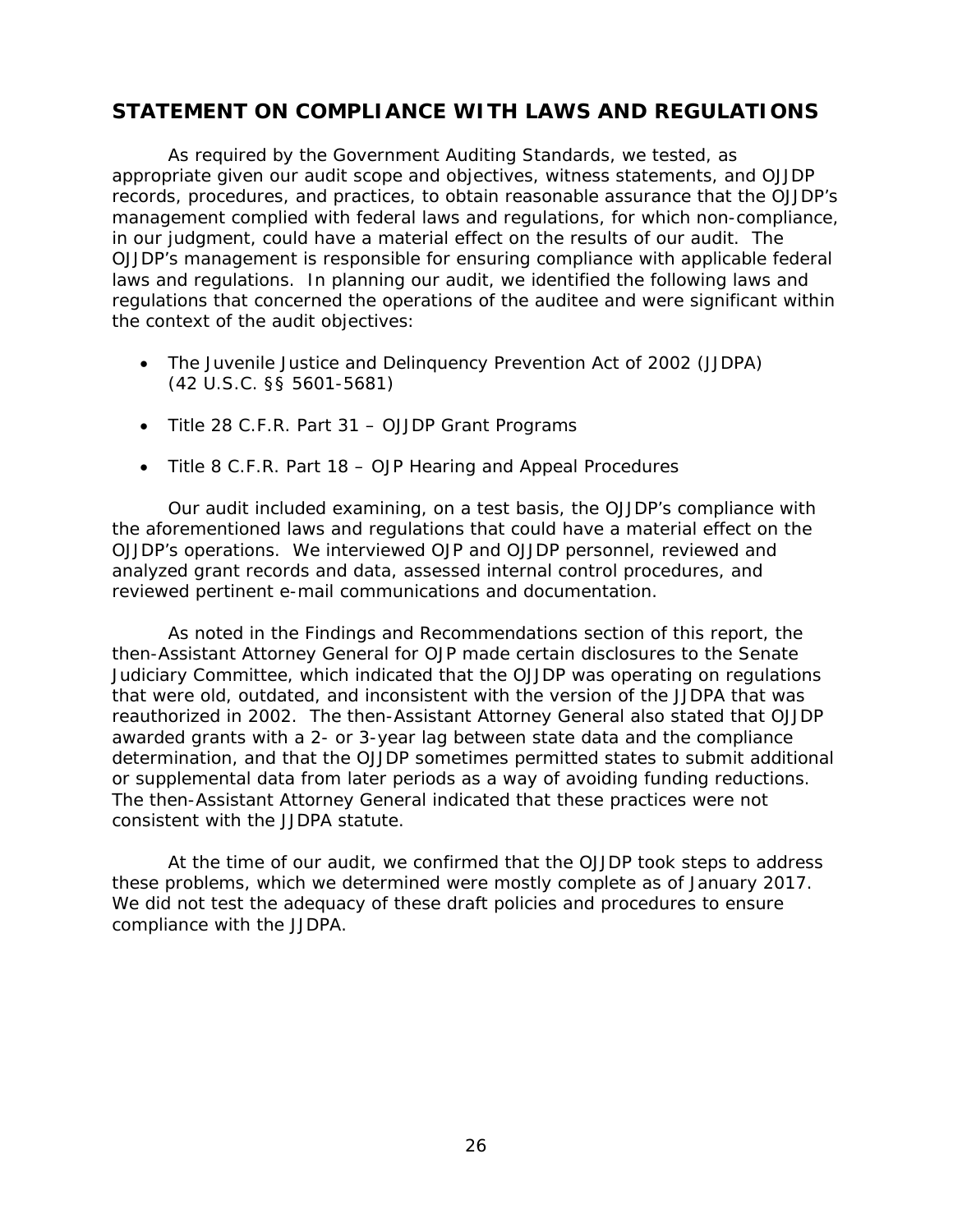# **AUDIT OBJECTIVES, SCOPE, AND METHODOLOGY**

# <span id="page-31-0"></span>**Objectives**

 employees at the OJJDP failed to investigate allegations that Wisconsin's Office of The objectives of this audit were to assess allegations referred to the Department of Justice by the U.S. Office of Special Counsel (OSC) and subsequently delegated to the OIG for review. Specifically, our audit assessed whether employees at the Office of Juvenile Justice and Delinquency Prevention (OJJDP) failed to assure compliance with the JJDPA's core protections, and whether Justice Assistance (Wisconsin) was falsifying detention data in order to receive federal funding. To accomplish these audit objectives, we evaluated the effectiveness of the OJJDP's grant program management through examining the processes and procedures adopted by the agency during the years of our audit scope.

## **Scope and Methodology**

 We conducted this performance audit in accordance with the *generally accepted government auditing standards*. Those standards require that we plan and perform the audit to obtain sufficient, appropriate evidence to provide a reasonable basis for our findings and conclusions based on our audit objectives. We believe that the evidence obtained provides a reasonable basis for our findings and conclusions based on our audit objective. We performed fieldwork at the following locations from March 2015 to August 2015.

| OJP and OJJDP offices                  | Washington, D.C.    |
|----------------------------------------|---------------------|
| Illinois Department of Human Services  | Chicago, Illinois   |
| River Valley Juvenile Detention Center | Joliet, Illinois    |
| Matteson Police Department             | Matteson, Illinois  |
| Kendall County Jail                    | Yorkville, Illinois |

 communications and other records. The audit mainly focused on events that To assess the OSC allegations, we interviewed Department, OJP, and OJJDP officials that included the OJJDP Administrator, OJJDP Deputy Administrators for Policy and Programs, OJJDP Chief of Staff and Counsel, Associate Administrators, Deputy Associate Administrators, Compliance Monitors and Program Specialists, OJP General Counsel, OJP Deputy General Counsel, General Counsel Staff Attorneys, and former OIG employees. We reviewed Department, OJP, and OJJDP grant management policies and procedures. We also reviewed e-mail occurred from FY 2001 to 2014.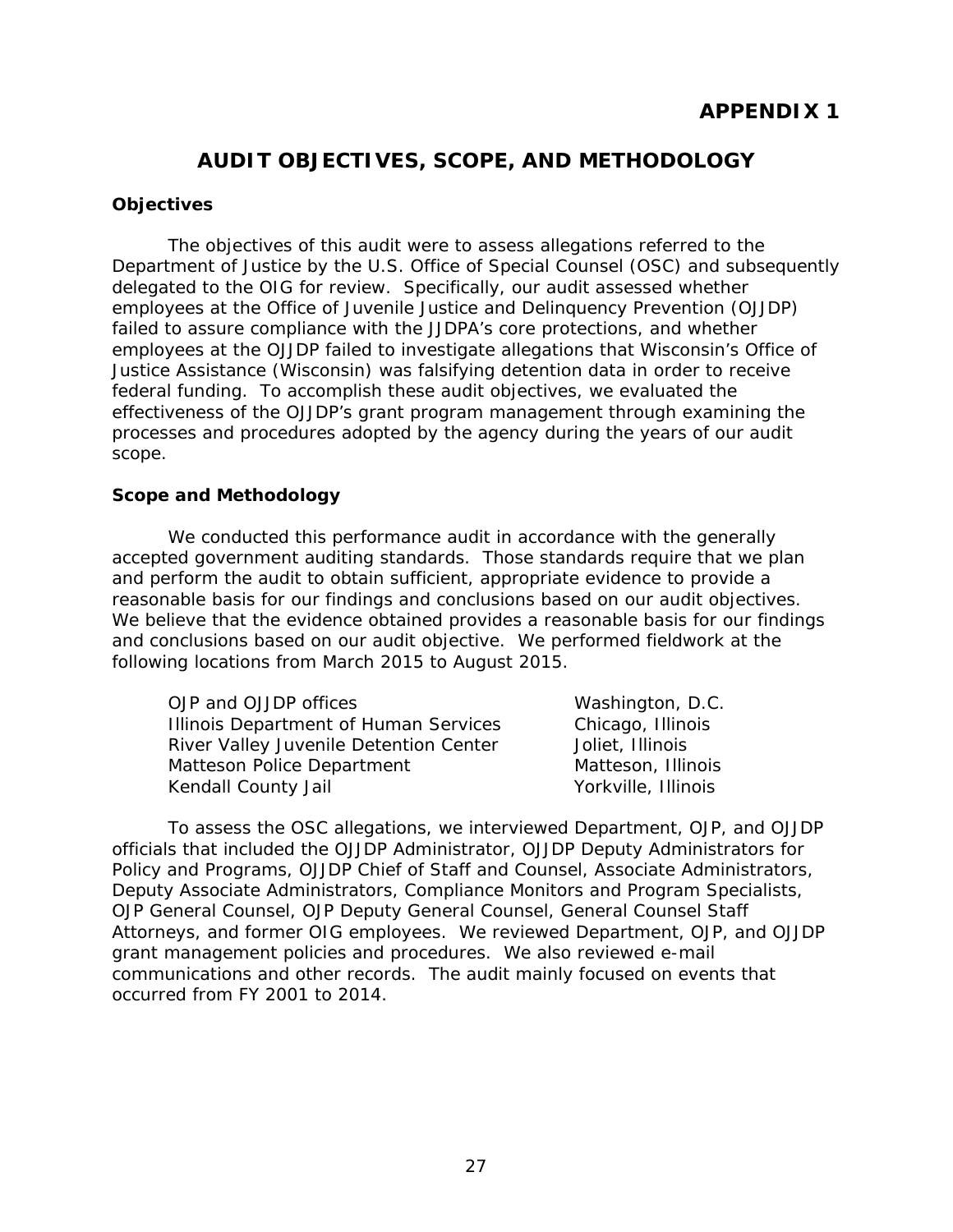# APPENDIX 2

# OFFICE OF JUSTICE PROGRAMS RESPONSE TO THE DRAFT AUDIT REPORT45



#### U.S. Department of Justice

Office of Justice Programs

*Office of the Assistant Attorney General* 

#### $MAY - 22917$ .

Washington, D.C. 20531

| <b>MEMORANDUM TO:</b> | Michael E. Horowitz                                             |
|-----------------------|-----------------------------------------------------------------|
|                       | <b>Inspector General</b>                                        |
|                       | United States Department of Justice                             |
| THROUGH:              | Jason R. Malmstrom                                              |
|                       | Assistant Inspector General, Audit Division                     |
|                       | Office of the Inspector General                                 |
|                       | United States Department of Justice                             |
| FROM:                 | Alan R. Hanson $\mathbb{Z}$                                     |
|                       | <b>Acting Assistant Attorney General</b>                        |
| <b>SUBJECT:</b>       | Response to the Office of the Inspector General's Draft Audit   |
|                       | Report, Audit of the Office of Juvenile Justice and Delinquency |
|                       | Prevention Title II B Formula Grant Program Related to          |
|                       | Allegations of the OJJDP's Inappropriate Conduct                |

This memorandum responds to the Office of the Inspector General's (OIG's) March 30, 2017, draft audit report entitled, Audit of the Office of Juvenile Justice and Delinquency Prevention Title II Part B Formula Grant Program Related to Allegations of the *OJJDP's Inappropriate Conduct.* The Office of Justice Programs (OJP) appreciates the opportunity to review and comment on the draft report.

From the mid-1980s until 2012, the State Relations and Assistance Division (SRAD) within the Office of Juvenile Justice and Delinquency Prevention (OJJDP) was responsible for compliance monitoring oversight, as well as their grant management workload. Recognizing the need for dedicated staffing resources to ensure adequate oversight of the compliance monitoring responsibilities, as part of a reorganization of OJJDP in 2015, OJJDP established the Core Protections Division (CPD) to oversee and monitor each State's compliance with the Juvenile Justice and Delinquency Prevention Act (JJDPA).

Over the past two years, OJJDP has worked diligently to ensure that states<sup>1</sup> that receive funds under the Title II Part B Formula Grant Program comply with the four core requirements outlined in the JJDPA by revising outdated guidance, developing sound controls to ensure

<sup>&</sup>lt;sup>1</sup> "States" includes U.S. Territories and the District of Columbia.

<sup>45</sup> Attachments referenced in OJP's response were not included in this final report.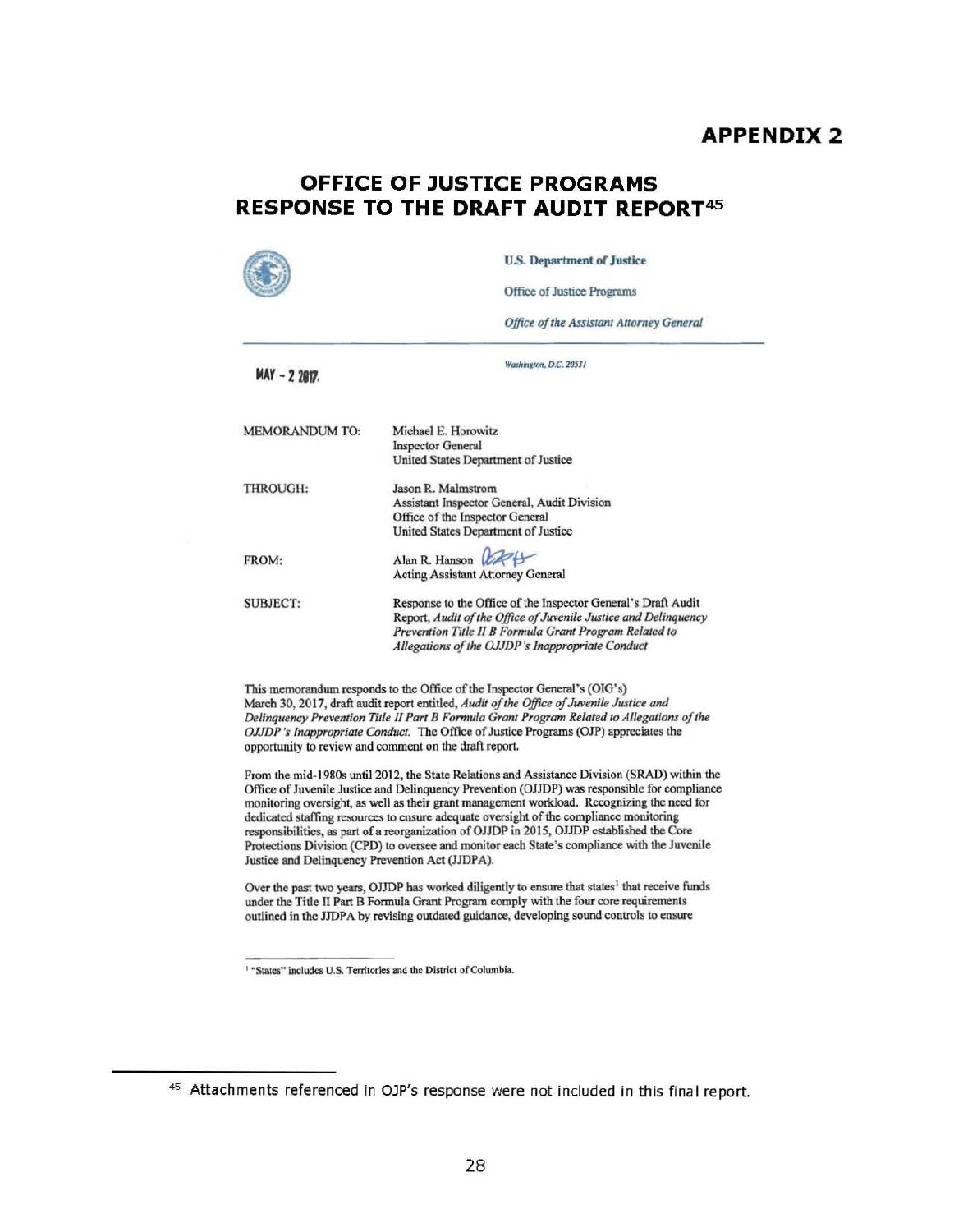consistent application of compliance policies, and improving communication and transparency with the states. Key improvements include:

- Ensuring that OJJDP uses consistent and objective standards for compliance determinations -In September 2015, OJJDP issued guidance entitled, *Interim Compljance Determination*  Protocol for FY 2016 Title II Part B Formula Awards. This guidance included templates to document OJJDP's compliance determination decisions, which were reviewed and approved by OJJDP management to support the compliance determinations issued to the states.
- Immediatcly addressing changes to longstanding OJJDP policies that were inconsistent with the JJDPA - In October 2015, OJJDP issued its policy entitled *Monitoring of State Compliance with Juvenile Justice and Delinquency Prevention Act.* Key changes in this policy required that: I) states report compliance data based on the Fcderal fiscal year; 2) Title II funding decisions be based on data covering thc preceding Federal fiscal year only; 3) states report data for all facilities required to report data; 4) states certify that compliance monitoring information is valid and accurate; and 5) states submit sample records to enable OJJDP to verify information reported.
- Implementing a web-based compliance reporting system for states to submit compliance monitoring data and reports for three of the four requirements of the JJDPA - For Fiscal Year (Fy) 2016 compliance reporting, states submitted the required compliance monitoring data and reports in a newly-developed system to consistently traek submissions for all states in a centralized system.
- Completing revisions to key compliance regulations and guidance In August 2016, OJJDP completed its revisions to the Formula Grant Program regulation at 28 CFR part 31 and published a notice of proposed rulemaking in the Federal Register. Tn addition, in September 2016, OJJDP released a revised draft version of the *QJJDP Guidance Manual/or Monitoring*  Facilities Under the Juvenile Justice and Delinquency Prevention Act.

The draft audit report contains four recommendations. As discussed with your staff during the audit, OJJDP had several efforts in process to address the weaknesses identified and the draft report recommendations. For ease of review, the draft report reconunendations are restated in bold and are followed by OJP's response.

#### 1. We recommend that tbe OJJDP develop written policies and procedures that describe the process for selecting compliance monitoring audits.

The Office of Justice Programs agrees with this recommendation. Tn October 2015, OJJDP issued the guidance, *Monitoring o/Stale Compliance with Ihe Juvenile Justice and Delinquency Prevention Act,* which adopted the policy that OJJDP would conduct compliance audits at least oncc every three years (see Attachment I). As specified in the guidance, additional field audits (more frcquently than every three years) may be conducted, based on the following circumstances:

2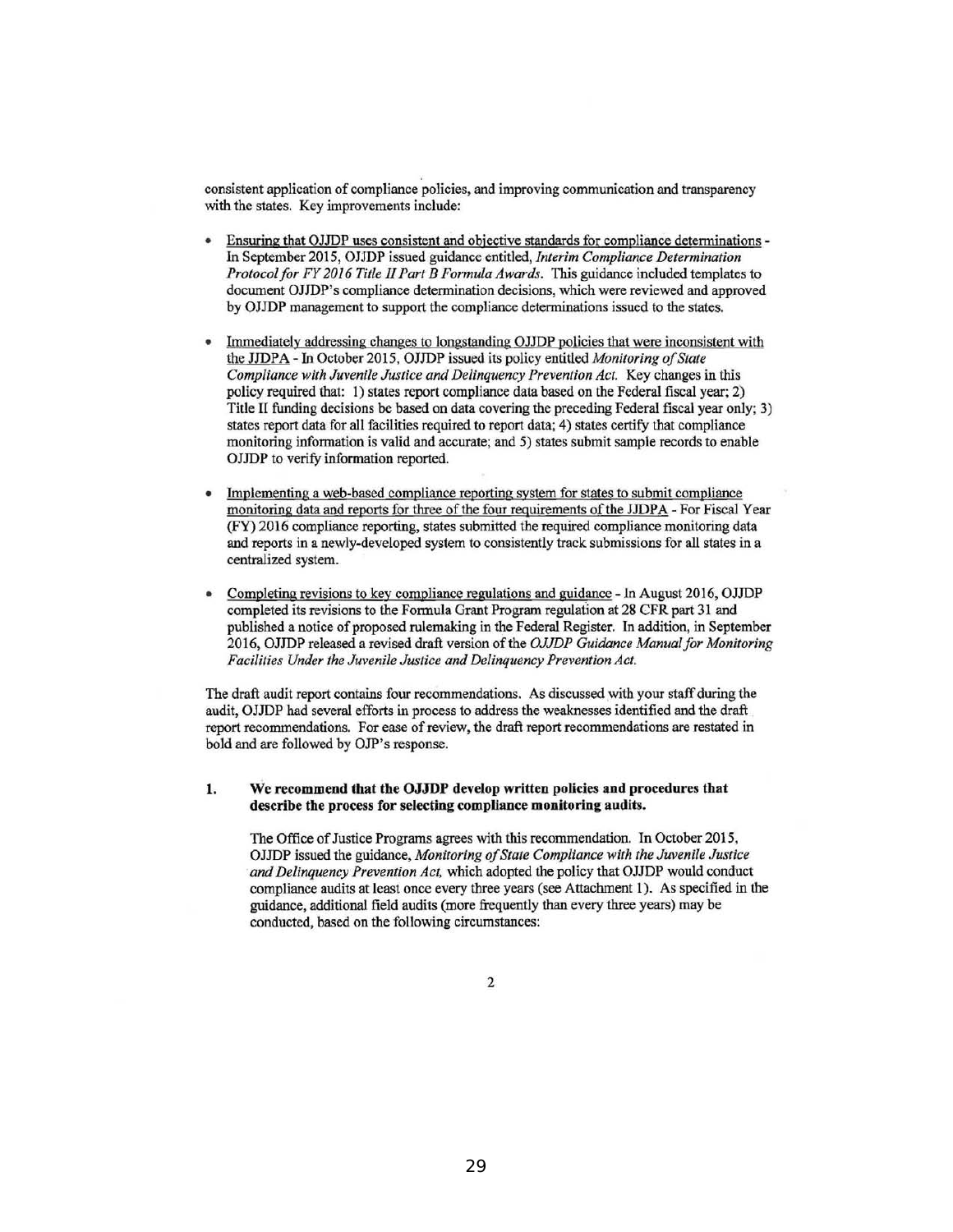- a state is unable to provide adequate documentation upon request to allow OJJDP to verify the accuracy of submitted compliance data;
- a desk review uncovers issues which must be addressed on-site;
- other infonnation is received by OJJDP indicating potential or aetual issues or concerns related to compliance with any of the core requirements; or
- the assessment of the state's monitoring system reveals inadequacies.

In the *Compliance Monitoring Risk Assessment Policy Guidance* issued by OJJDP in April 2017 (see Attachment 2), OJJDP further details its process for continuously monitoring states to assess when more frequent on-site monitoring is warranted. Through this risk-based process, OJJDP will document its annual review of the states' compliance monitoring systems against a standardized set of key criteria and determine the level of monitoring activity.

Specifically, using compliance information submitted by participating states as part of the Title II applications in Fiscal Years 2014 and 2015, OJJDP documented baseline information regarding key areas of each state's compliance monitoring systems and created a Core Requirements Compliance Profile template (see Attachment 3). OJJDP will annually update each state's Core Requirements Compliance Profile. As part of the annual effort to continuously monitor each state's compliance monitoring system, OJJDP will assign a compliance risk score, based on an analysis of a standardized set of key criteria, and detennine the level of monitoring activity.

This risk assessment process will be used when scheduling the Fiscal Year 2018 field audits. The Office of Justice Programs requests closure of this reconuncndation.

#### 2, We recommend that the OJJDP implement procedures that require documenting audit aetiyities when an onsite monitoring audit is not possible.

The Offiee of Justice Programs agrees with this recommendation. Subject to available funding and staff resources, OJJDP will monitor every state at least onee every three years. Also, annually through the risk assessment process described in Recommendation I above, OJJDP conducts a comprehensive desk review of each state's compliance monitoring system to determine the state's compliance risk score and the level of monitoring activity for the state.

Supporting docwnentation of the risk assessment process will be maintained in OJJDP's Core Requirements Tracker, a SharePoint-based system used to document OJJDP's annual compliance determination process and review of state compliance monitoring submissions (see Attachment 4). The Office of Justice Programs requests closure of this recommendation.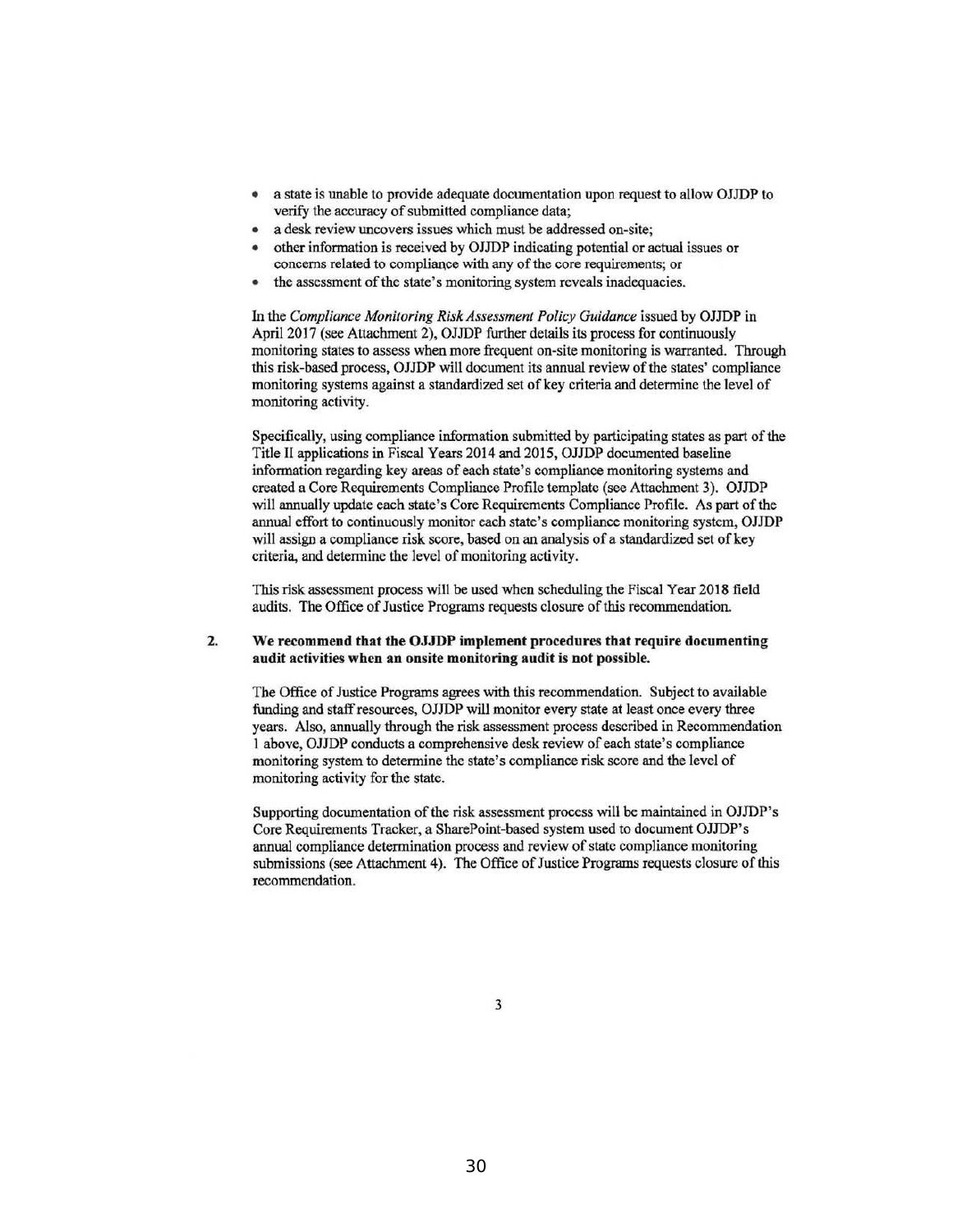#### 3. We recommend that the OJJDP finalize its guidance manual that was under development as of January 2017.

The Office of Justice Programs agrees with this recommendation. The draft Formula Regulations arc currently under Departmental review for approval. Once the draft Fonnula Regulations are approved, OJJDP will publish and disseminate the updated Guidance Manual. OJP considers this recommendation resolved and requests written acceptance of this action from your office.

#### 4. We recommend that the OJJDP periodically redistribute the OJP policy and procedures for examining allegations of programmatic non-compliance by grant recipients to remind OJJDP staff of their obligations to timely report credible suspicions of fraud to OJJDP supervisors, managers, and the OIG, as appropriate.

The Office of Justice Programs agrees with this recommendation. As part of the ongoing commitment to ensure that all OIP personnel are aware of their responsibilities for reporting credible suspicions of fraud, approximately every two years, OJP's Office of Audit, Assessment, and Management (OAAM) coordinates with the OIG's Fraud Detection Office (FDO) to deliver OJP-wide mandatory grant fraud awareness training. As part of the grant fraud awareness training, OAAM discusses the OIP staff's responsibilities as outlined in OIP Instruction 1-7140.28, *Examinalion and/or Referral 10*  the OIG of Allegations of: 1) Misuse of Funds; 2) Program or Financial Non-*Compliance by a Recipient of a Grant or Cooperative Agreement; or 3) Conflicts of Interest*. The most recent series of OJP-wide grant fraud awareness training concluded on April 25, 2017 (see Attachment 5).

As a reminder to OJJDP personnel of their obligations to timely report credible suspicions of fraud to supervisors, managers, and the OIG, on April 19, 2017, OJJDP leadership redistributed OlP Instruction 1-7140.28 , to all OJJDP staff (Attachment 6). The Office of Justice Programs requests closure of this recommendation.

Thank you for the opportunity to respond to this draft audit report, and also for your continued collaboration in improving the administration of OJP's grant programs. If you have any questions regarding this response, please contact Ralph E. Martin, Director, Office of Audit, Assessment, and Management, at (202) 305·1802.

#### Attachments

cc: Maureen A. Henneberg Deputy Assistant Attorney General

> Eileen Garry Acting Administrator Office of Juvenile Justice and Delinquency Prevention

> > 4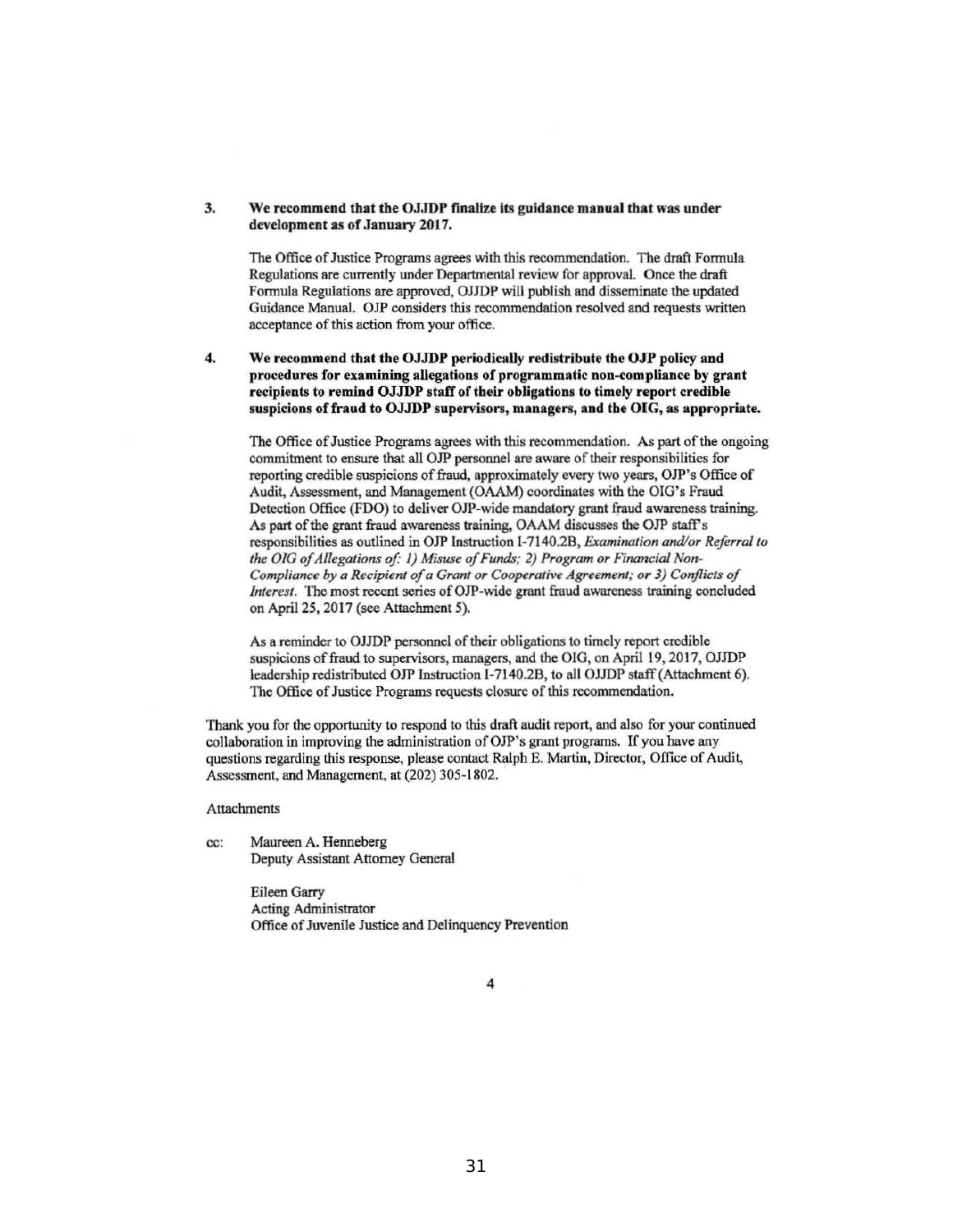# **OFFICE OF THE INSPECTOR GENERAL ANALYSIS AND SUMMARY OF ACTIONS NECESSARY TO CLOSE THE REPORT**

<span id="page-36-0"></span>The Department of Justice (Department) Office of the Inspector General (OIG) provided a draft of this audit report to the Office of Justice Programs (OJP). OJP's response is incorporated in Appendix 2 of this final report. We also provided a draft of this report to Elissa Rumsey and Jill Semmerling, the two whistleblowers associated with this matter, who both provided comments that we considered in finalizing the report. The following provides the OIG analysis of the response and summary of actions necessary to close the report.

## **Recommendations for OJP:**

## **1. Develop written policies and procedures that describe the process for selecting compliance monitoring audits.**

Closed. OJP agreed with our recommendation and provided copies of guidance pertaining to compliance monitoring guidance that the Office of Juvenile Justice and Delinquency Prevention (OJJDP) issued to states. We previously reviewed the initial guidance, titled Monitoring of State Compliance with Juvenile Justice and Delinquency Prevention Act (Monitoring Guidance), as part of our audit and that guidance is discussed on page 7 of the report. OJP stated that it issued additional guidance, titled Compliance Monitoring Risk Assessment Policy Guidance (Risk Assessment Guidance), to states in April 2017.

 compliance profiles with FY 2017 state Title II application information. assign a compliance risk score based on an analysis of a standardized set of As we discussed in our report, the Monitoring Guidance notified states of the frequency with which the OJJDP would perform compliance monitoring audits, which is at least once every 3 years. OJJDP's Risk Assessment Guidance states that it used state Title II application information from fiscal years (FY) 2014 and 2015 to document baseline information regarding key areas of each state's compliance monitoring systems. The Risk Assessment Guidance further provides that this information was used to create a compliance profile to identify areas where states needed technical assistance to strengthen or enhance compliance monitoring. The OJJDP intends to update these Further, the Risk Assessment Guidance states that as part of the OJJDP's annual review of each state's compliance monitoring system, the OJJDP will key criteria as defined in a risk scoring template. This recommendation is closed based on our review of the OJJDP's guidance.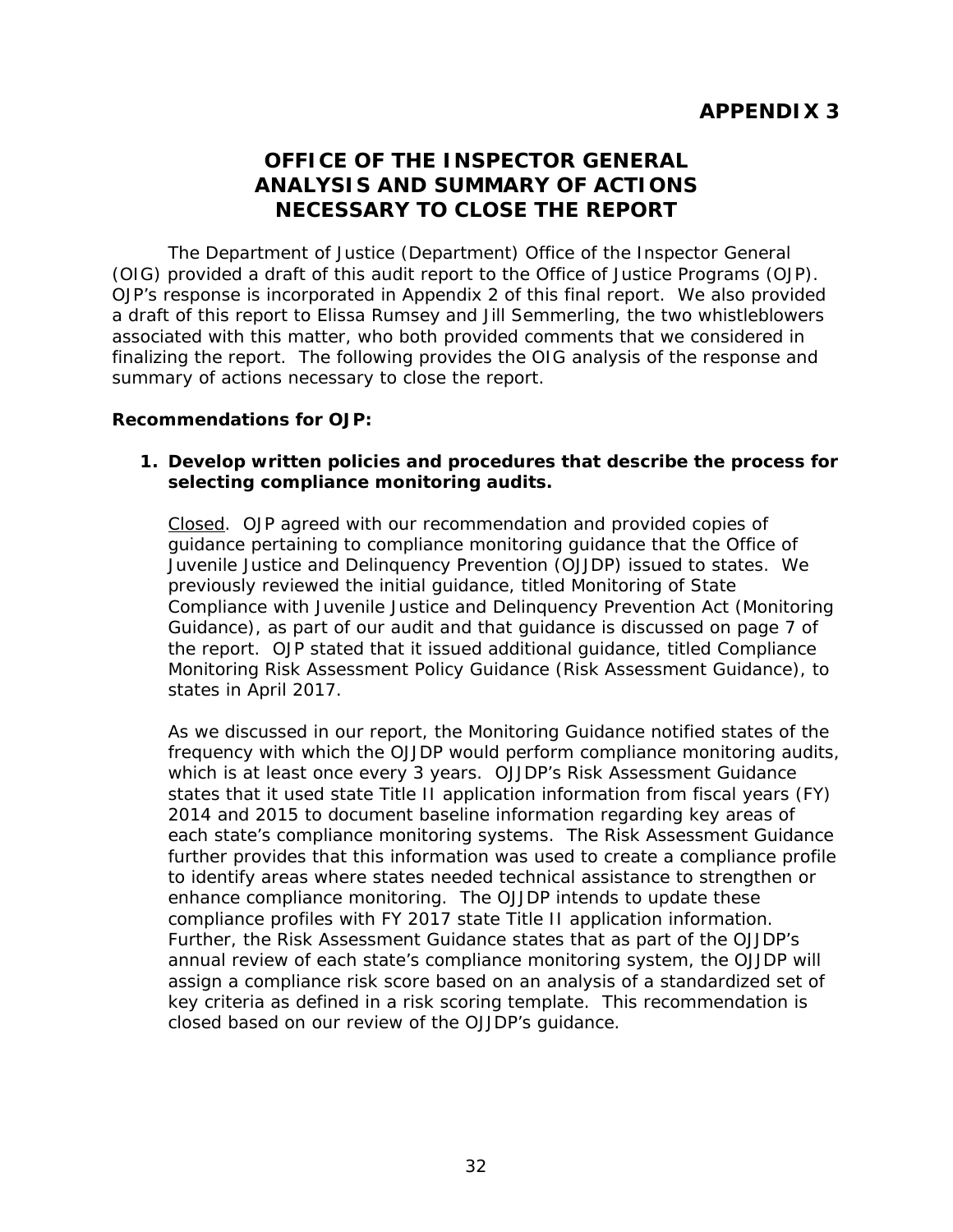## **when an onsite monitoring audit is not possible. 2. Implement procedures that require documenting audit activities**

 documentation maintained by OJJDP. This recommendation is closed based on our review of the OJJDP's guidance. Closed. OJP agreed with the recommendation and stated that the Monitoring Guidance provides for the OJJDP to annually conduct a comprehensive desk review of each state's compliance monitoring system to determine the state's compliance risk score and the level of monitoring activity, with supporting

# **3. Finalize its OJJDP Guidance Manual-Audit of Compliance Monitoring Systems that was under development as of May 2017.**

 recommendation can be closed when the OJJDP finalizes its guidance manual Resolved. OJP agreed with the recommendation and stated that the draft formula regulations are currently under the Department's review for approval. OJP also stated that once the draft regulations are approved, the OJJDP will published and disseminate the updated guidance manual. This under development.

# **4. Periodically redistribute the OJP policy and procedures for examining allegations of programmatic non-compliance by grant recipients to remind OJJDP staff of their obligation to timely report credible suspicions of fraud to OJJDP supervisors, managers, and the OIG, as appropriate.**

review of OJP's materials. Closed. OJP agreed with the recommendation and stated that its Office of Audit, Assessment, and Management (OAAM) coordinates with the OIG to deliver OJP-wide mandatory grant fraud awareness training. OJP stated that as part of the grant fraud training, OAAM discusses OJP staff responsibilities outlined in the OJP Policy.<sup>46</sup> OJP also provided an e-mail that distributed the OJP Policy to all OJJDP staff. This recommendation is closed based on our review of OJP's materials.<br>
46 OJP Instruction I 7140.2B on Examination and/or referral to the OIG of allegations

-

<sup>&</sup>lt;sup>46</sup> OJP Instruction I 7140.2B on Examination and/or referral to the OIG of allegations pertaining to: (1) misuse of funds; (2) program or financial non-compliance by a recipient of a grant or cooperative agreement; or (3) conflicts of interest.